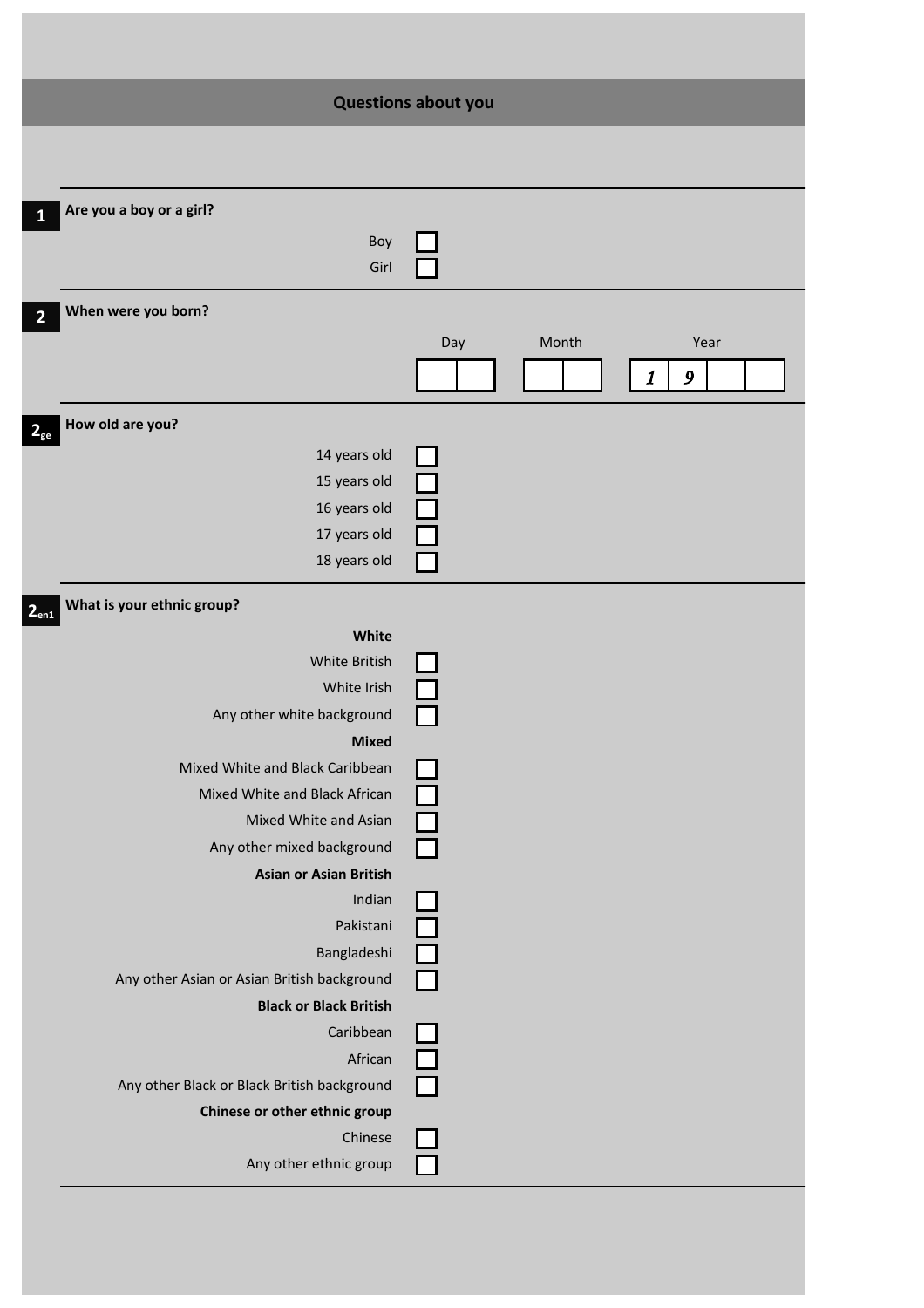| Do you get free school meals?                                                                                                                                                        |               |                 |  |
|--------------------------------------------------------------------------------------------------------------------------------------------------------------------------------------|---------------|-----------------|--|
| Yes<br><b>No</b>                                                                                                                                                                     |               |                 |  |
|                                                                                                                                                                                      |               |                 |  |
| Attention: Remember to check for a "Go to" instruction after you answer the question below.                                                                                          |               |                 |  |
| In which country were you born?                                                                                                                                                      |               |                 |  |
| <survey country=""></survey>                                                                                                                                                         | $\rightarrow$ | Go to           |  |
| <country 1=""></country>                                                                                                                                                             |               |                 |  |
| <country 2=""></country>                                                                                                                                                             |               |                 |  |
| <country 3=""></country>                                                                                                                                                             |               |                 |  |
| Other country                                                                                                                                                                        |               | Please specify: |  |
|                                                                                                                                                                                      |               |                 |  |
| How old were you when you moved to <survey country="">?</survey>                                                                                                                     |               |                 |  |
| Age in years:                                                                                                                                                                        |               |                 |  |
|                                                                                                                                                                                      |               |                 |  |
| Attention: Remember to check for a "Go to" instruction after you answer the question below.                                                                                          |               |                 |  |
| Do you have a so-called migration background? (That is, is your mother or your father or one of your grandparents born abroad<br>and moved to <survey county=""> later on?)</survey> |               |                 |  |
| Yes                                                                                                                                                                                  |               |                 |  |
| <b>No</b>                                                                                                                                                                            | →             | Go to<br>5      |  |
|                                                                                                                                                                                      |               |                 |  |
| Which migration background do you have?                                                                                                                                              |               |                 |  |
| <country 1=""> background</country>                                                                                                                                                  |               |                 |  |
|                                                                                                                                                                                      |               |                 |  |
| <country 2=""> background</country>                                                                                                                                                  |               |                 |  |
| <country 3=""> background<br/>Other migration background</country>                                                                                                                   |               | Please specify: |  |
|                                                                                                                                                                                      |               |                 |  |
|                                                                                                                                                                                      |               |                 |  |
| Thinking about the country your migration background refers to. How interested are you in this country's<br>politics?                                                                |               |                 |  |
| Very much                                                                                                                                                                            |               |                 |  |
| A lot                                                                                                                                                                                |               |                 |  |
| Quite a lot<br>A little                                                                                                                                                              |               |                 |  |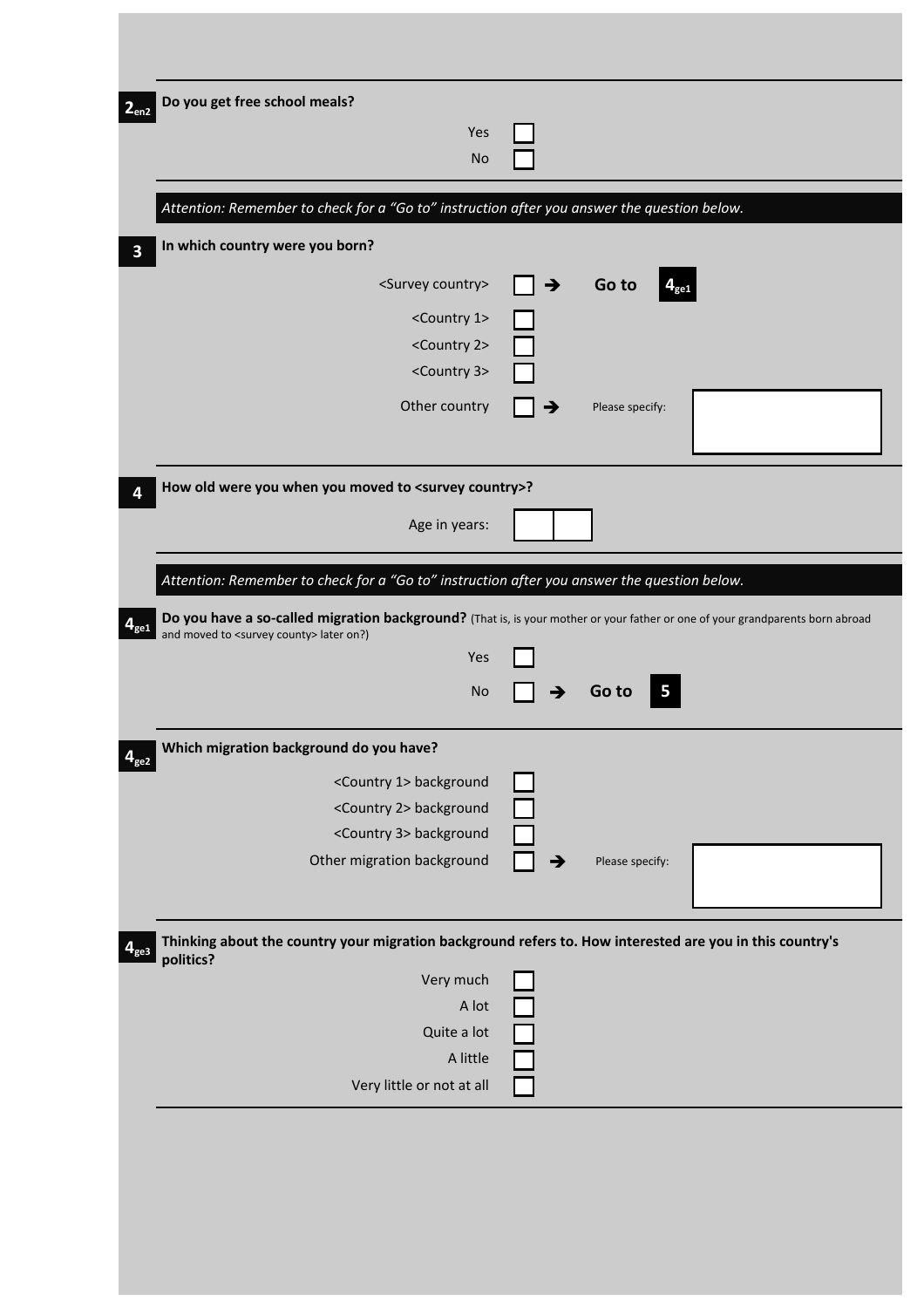| Have you visited this country your migration background refers to during the last 12 months? |                     |                 |                 |                     |                                |  |
|----------------------------------------------------------------------------------------------|---------------------|-----------------|-----------------|---------------------|--------------------------------|--|
| Yes, twice or more                                                                           |                     |                 |                 |                     |                                |  |
| Yes, once<br><b>No</b>                                                                       |                     |                 |                 |                     |                                |  |
| How much do you know about                                                                   |                     |                 |                 |                     |                                |  |
|                                                                                              |                     |                 |                 |                     | <b>Very</b>                    |  |
|                                                                                              | <b>Very</b><br>much | A lot           | Quite a<br>lot  | A little            | little or<br>nothing<br>at all |  |
| this country's politics?                                                                     |                     |                 |                 |                     |                                |  |
| this country's history?                                                                      |                     |                 |                 |                     |                                |  |
| How well do you think you can                                                                |                     |                 |                 |                     |                                |  |
|                                                                                              |                     |                 |                 |                     |                                |  |
|                                                                                              | Not at all          | <b>Not well</b> | Well            | <b>Very</b><br>well | <b>Excellently</b>             |  |
| speak <survey country="" language="">?</survey>                                              |                     |                 |                 |                     |                                |  |
| write <survey country="" language="">?</survey>                                              |                     |                 |                 |                     |                                |  |
| Attention: Remember to check for a "Go to" instruction after you answer the question below.  |                     |                 |                 |                     |                                |  |
| Is there a language other than <survey country="" language=""> spoken at your home?</survey> |                     |                 |                 |                     |                                |  |
| Yes                                                                                          |                     |                 |                 |                     |                                |  |
| <b>No</b>                                                                                    |                     |                 | Go to           | $\overline{10}$     |                                |  |
|                                                                                              |                     |                 |                 |                     |                                |  |
| Which language is this?<br><language 1=""></language>                                        |                     |                 |                 |                     |                                |  |
| <language 2=""></language>                                                                   |                     |                 |                 |                     |                                |  |
| <language 3=""></language>                                                                   |                     |                 |                 |                     |                                |  |
| Other language                                                                               |                     | →               | Please specify: |                     |                                |  |
|                                                                                              |                     |                 |                 |                     |                                |  |
|                                                                                              |                     |                 |                 |                     |                                |  |
| Think of the language you just ticked. How well do you think you can                         |                     |                 |                 |                     |                                |  |
|                                                                                              | Not at all Not well |                 | Well            |                     |                                |  |
|                                                                                              |                     |                 |                 | Very<br>well        | <b>Excellently</b>             |  |
| speak this language?<br>write this language?                                                 |                     |                 |                 |                     |                                |  |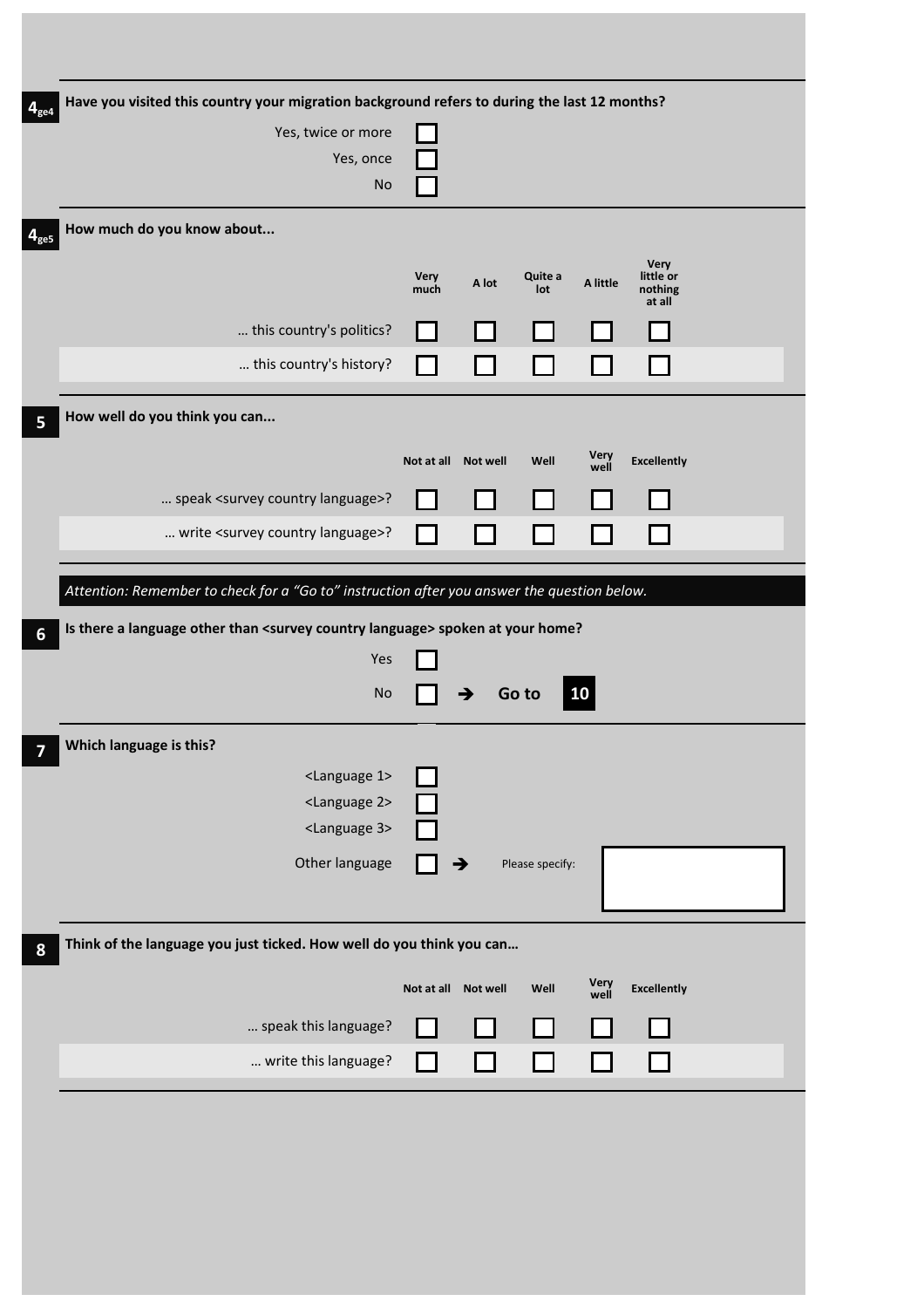| In this language, how often do you |               |       |                |              |
|------------------------------------|---------------|-------|----------------|--------------|
|                                    | <b>Always</b> | Often | Some-<br>times | <b>Never</b> |
| talk to your family?               |               | ш     | l 1            | l 1          |
| watch TV?                          | $\mathbf{L}$  | . .   | l 1            |              |
| talk to friends?                   | . .           | . .   |                |              |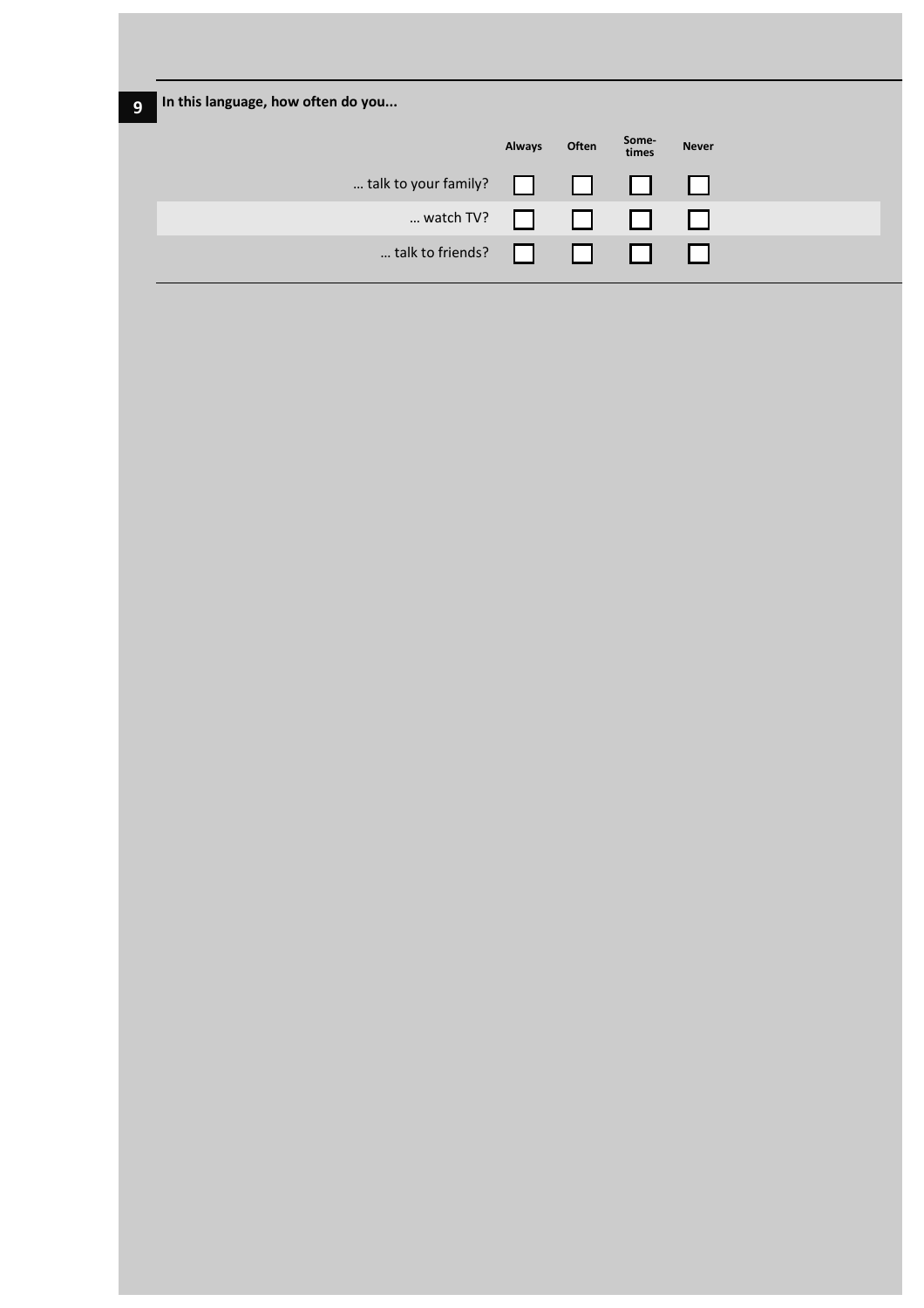|                                                                                                        | <b>Your school</b>  |                            |                             |               |              |  |
|--------------------------------------------------------------------------------------------------------|---------------------|----------------------------|-----------------------------|---------------|--------------|--|
|                                                                                                        |                     |                            |                             |               |              |  |
| Which school subject do you like most?<br>10                                                           |                     |                            |                             |               |              |  |
|                                                                                                        |                     |                            |                             |               |              |  |
|                                                                                                        |                     |                            |                             |               |              |  |
| How often do you<br>11                                                                                 |                     |                            |                             |               |              |  |
|                                                                                                        |                     | Once or                    | Once or                     |               |              |  |
|                                                                                                        | <b>Every</b><br>day | several<br>times a<br>week | several<br>times a<br>month | Less<br>often | <b>Never</b> |  |
| argue with teacher?                                                                                    |                     |                            |                             |               |              |  |
| get a punishment in school (e.g., being kept in<br>detention, being sent out of class, writing lines)? | $\Box$              |                            |                             |               |              |  |
| skip a lesson without permission?                                                                      |                     |                            |                             |               |              |  |
| come late to school?                                                                                   |                     |                            |                             |               |              |  |
|                                                                                                        |                     |                            |                             |               |              |  |
| What is the highest level of education you wish to get?<br>12                                          |                     |                            |                             |               |              |  |
| <educational 1="" degree=""></educational>                                                             |                     |                            |                             |               |              |  |
| <educational 2="" degree=""></educational>                                                             |                     |                            |                             |               |              |  |
| <educational 3="" degree=""></educational>                                                             |                     |                            |                             |               |              |  |
| Don't know                                                                                             |                     |                            |                             |               |              |  |
| And what is the highest level of education that you think you will actually get?<br>13                 |                     |                            |                             |               |              |  |
| <educational 1="" degree=""></educational>                                                             |                     |                            |                             |               |              |  |
| <educational 2="" degree=""></educational>                                                             |                     |                            |                             |               |              |  |
| <educational 3="" degree=""></educational>                                                             |                     |                            |                             |               |              |  |
|                                                                                                        |                     |                            |                             |               |              |  |
| Don't know                                                                                             |                     |                            |                             |               |              |  |
| And what is the highest level of education that your parents want you to get?<br>14                    |                     |                            |                             |               |              |  |
| <educational 1="" degree=""></educational>                                                             |                     |                            |                             |               |              |  |
| <educational 2="" degree=""></educational>                                                             |                     |                            |                             |               |              |  |
| <educational 3="" degree=""></educational>                                                             |                     |                            |                             |               |              |  |
| Don't know                                                                                             |                     |                            |                             |               |              |  |
|                                                                                                        |                     |                            |                             |               |              |  |
|                                                                                                        |                     |                            |                             |               |              |  |
|                                                                                                        |                     |                            |                             |               |              |  |
|                                                                                                        |                     |                            |                             |               |              |  |
|                                                                                                        |                     |                            |                             |               |              |  |
|                                                                                                        |                     |                            |                             |               |              |  |
|                                                                                                        |                     |                            |                             |               |              |  |
|                                                                                                        |                     |                            |                             |               |              |  |
|                                                                                                        |                     |                            |                             |               |              |  |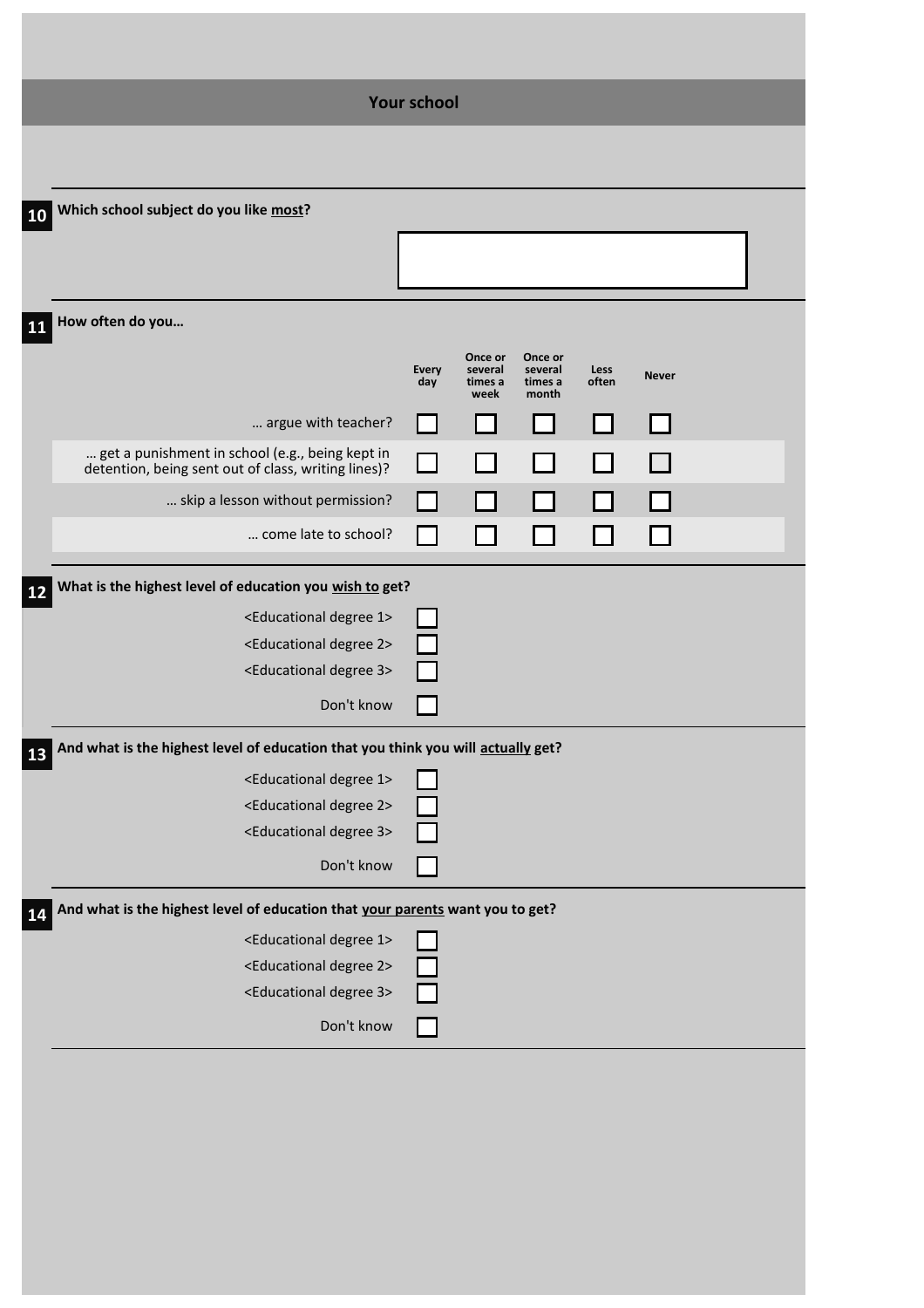| 15        | Do you think you would succeed in studying at                                               |                             |               |                                                  |                                   |                             |  |
|-----------|---------------------------------------------------------------------------------------------|-----------------------------|---------------|--------------------------------------------------|-----------------------------------|-----------------------------|--|
|           |                                                                                             | Yes,<br>definitely probably | Yes,          | <b>Possibly</b>                                  | No,<br>probably definitely<br>not | No,<br>not                  |  |
|           | lower secondary school?                                                                     |                             |               |                                                  |                                   |                             |  |
|           | intermediate secondary school?                                                              |                             |               |                                                  |                                   | $\mathsf{L}$                |  |
|           | upper secondary school?                                                                     |                             |               |                                                  |                                   | ΙI                          |  |
|           | vocational track of upper secondary school?                                                 |                             |               |                                                  |                                   | <b>Contract</b>             |  |
|           | academic track of upper secondary school?                                                   |                             |               |                                                  |                                   |                             |  |
|           | university?                                                                                 |                             |               |                                                  |                                   |                             |  |
| <b>16</b> | How much do you agree or disagree with each of these statements?                            |                             |               |                                                  |                                   |                             |  |
|           |                                                                                             | <b>Strongly</b><br>agree    | Agree         | <b>Neither</b><br>agree nor Disagree<br>disagree |                                   | <b>Strongly</b><br>disagree |  |
|           | I am sure that I can do well at school.                                                     |                             |               |                                                  |                                   |                             |  |
|           | I don't like that I am obliged to go to school.                                             |                             |               |                                                  |                                   |                             |  |
|           | I am sure that I can get good grades at school.                                             |                             |               |                                                  |                                   | $\mathsf{L}$                |  |
|           | I put a great deal of effort into my school work.                                           |                             |               |                                                  |                                   |                             |  |
|           | I hate school.                                                                              |                             |               |                                                  |                                   |                             |  |
|           | Students who study hard are not cool.                                                       |                             |               |                                                  |                                   |                             |  |
| 17        | How well are you doing in the following subjects?                                           |                             |               |                                                  |                                   |                             |  |
|           |                                                                                             | Very<br>well                | Quite<br>well | OK                                               | Not that<br>well                  | Not at<br>all well          |  |
|           | Math                                                                                        |                             |               |                                                  |                                   | $\mathbf{I}$                |  |
|           | <survey country="" language=""></survey>                                                    |                             |               |                                                  |                                   |                             |  |
|           | English                                                                                     |                             |               |                                                  |                                   |                             |  |
|           | Attention: Remember to check for a "Go to" instruction after you answer the question below. |                             |               |                                                  |                                   |                             |  |
| <b>18</b> | Is there a setting system at your school?                                                   |                             |               |                                                  |                                   |                             |  |
|           | Yes                                                                                         |                             |               |                                                  |                                   |                             |  |
|           | No                                                                                          |                             | →             | 20<br>Go to                                      |                                   |                             |  |
|           |                                                                                             |                             |               |                                                  |                                   |                             |  |
|           |                                                                                             |                             |               |                                                  |                                   |                             |  |
|           |                                                                                             |                             |               |                                                  |                                   |                             |  |
|           |                                                                                             |                             |               |                                                  |                                   |                             |  |
|           |                                                                                             |                             |               |                                                  |                                   |                             |  |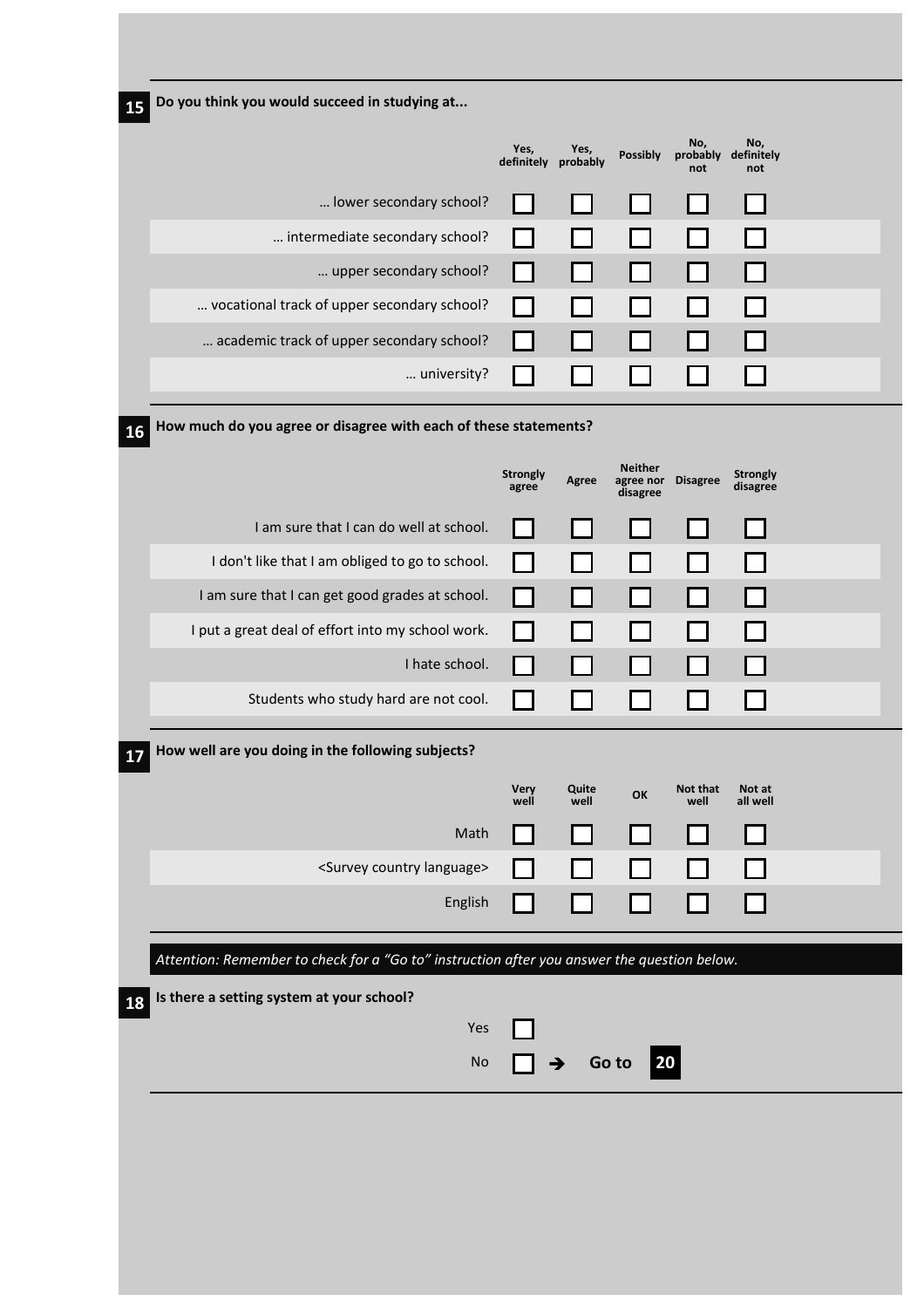| 19                | Which set were you in for the last school year?                                        |                                                                                                                                            |
|-------------------|----------------------------------------------------------------------------------------|--------------------------------------------------------------------------------------------------------------------------------------------|
|                   | Math:                                                                                  |                                                                                                                                            |
|                   | <survey country="" language="">:</survey>                                              |                                                                                                                                            |
|                   | English:                                                                               |                                                                                                                                            |
| $19_{sw}$         | Do you attend a group based on the level of learning in any of the following subjects? |                                                                                                                                            |
|                   |                                                                                        | Yes, in<br>Yes, in<br>Yes, in<br>the<br>the<br>Don't<br>the<br><b>No</b><br>middle<br>highest<br>know<br>lowest<br>group<br>group<br>group |
|                   | Math                                                                                   |                                                                                                                                            |
|                   | <survey country="" language=""></survey>                                               |                                                                                                                                            |
|                   | English                                                                                |                                                                                                                                            |
| $19_{n11}$        | Which level of education do you attend?                                                |                                                                                                                                            |
|                   | <level 1="" education="" of=""></level>                                                |                                                                                                                                            |
|                   | <level 2="" education="" of=""></level>                                                |                                                                                                                                            |
|                   | <level 3="" education="" of=""></level>                                                |                                                                                                                                            |
| 19 <sub>n12</sub> | Which sector do you currently follow?                                                  |                                                                                                                                            |
|                   | <sector 1=""></sector>                                                                 |                                                                                                                                            |
|                   | <sector 2=""><br/><sector 3=""></sector></sector>                                      |                                                                                                                                            |
|                   |                                                                                        |                                                                                                                                            |
|                   | Other sector                                                                           | Please specify:<br>→                                                                                                                       |
| 19 <sub>n13</sub> | Which profile do you currently follow? Tick all boxes that apply.                      |                                                                                                                                            |
|                   | <profile 1=""></profile>                                                               |                                                                                                                                            |
|                   | <profile 2=""></profile>                                                               |                                                                                                                                            |
|                   | <profile 3=""></profile>                                                               |                                                                                                                                            |
| 20                | What grades did you get in your last school report in the following subjects?          |                                                                                                                                            |
|                   | Math:                                                                                  |                                                                                                                                            |
|                   | <survey country="" language="">:</survey>                                              |                                                                                                                                            |
|                   | English:                                                                               |                                                                                                                                            |
|                   |                                                                                        |                                                                                                                                            |
|                   |                                                                                        |                                                                                                                                            |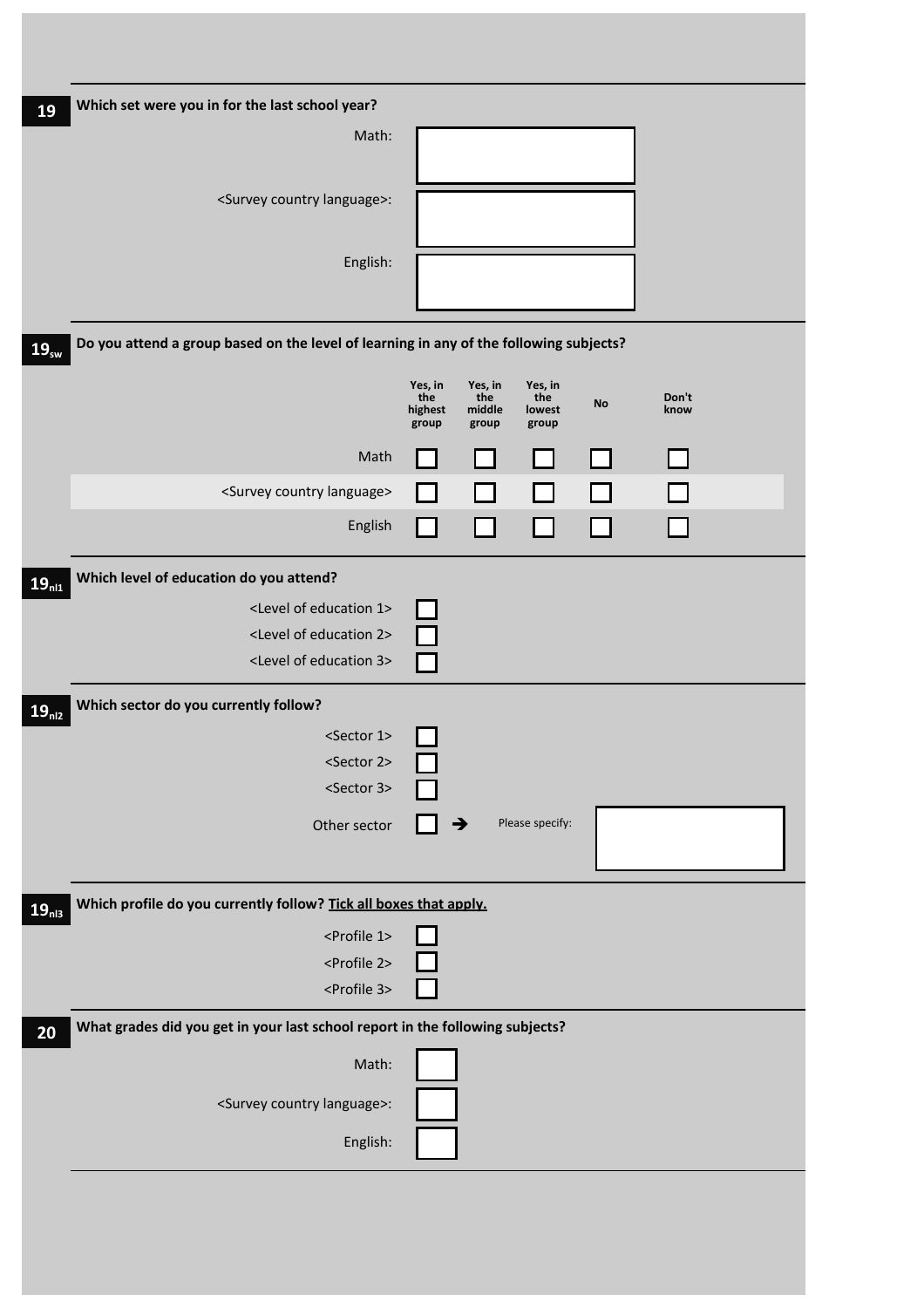| Do you take classes outside regular school hours to improve your grades? |                                                                                                                                                                                                                  |              |                                                                  |           |                             |                                                                                         |                                                                                                             |
|--------------------------------------------------------------------------|------------------------------------------------------------------------------------------------------------------------------------------------------------------------------------------------------------------|--------------|------------------------------------------------------------------|-----------|-----------------------------|-----------------------------------------------------------------------------------------|-------------------------------------------------------------------------------------------------------------|
| <b>No</b>                                                                |                                                                                                                                                                                                                  |              |                                                                  |           |                             |                                                                                         |                                                                                                             |
| Yes, but not every week                                                  |                                                                                                                                                                                                                  |              |                                                                  |           |                             |                                                                                         |                                                                                                             |
| Yes, every week                                                          |                                                                                                                                                                                                                  |              |                                                                  |           |                             |                                                                                         |                                                                                                             |
| Have you ever repeated a year at school?                                 |                                                                                                                                                                                                                  |              |                                                                  |           |                             |                                                                                         |                                                                                                             |
| <b>No</b>                                                                |                                                                                                                                                                                                                  |              |                                                                  |           |                             |                                                                                         |                                                                                                             |
| Yes, in primary school                                                   |                                                                                                                                                                                                                  |              |                                                                  |           |                             |                                                                                         |                                                                                                             |
| Yes, in secondary school                                                 |                                                                                                                                                                                                                  |              |                                                                  |           |                             |                                                                                         |                                                                                                             |
| Yes, in primary and secondary school                                     |                                                                                                                                                                                                                  |              |                                                                  |           |                             |                                                                                         |                                                                                                             |
|                                                                          |                                                                                                                                                                                                                  |              |                                                                  |           |                             |                                                                                         |                                                                                                             |
|                                                                          | <b>Strongly</b><br>agree                                                                                                                                                                                         | <b>Agree</b> | <b>Neither</b><br>disagree                                       |           | <b>Strongly</b><br>disagree |                                                                                         |                                                                                                             |
| A university education is very                                           |                                                                                                                                                                                                                  |              |                                                                  |           |                             |                                                                                         |                                                                                                             |
| Getting a full-time job is just as                                       |                                                                                                                                                                                                                  |              |                                                                  |           |                             |                                                                                         |                                                                                                             |
| An immigrant in <survey country=""> needs a</survey>                     |                                                                                                                                                                                                                  |              |                                                                  |           |                             |                                                                                         |                                                                                                             |
| To get the education I want, I would be willing                          |                                                                                                                                                                                                                  |              |                                                                  |           |                             |                                                                                         |                                                                                                             |
|                                                                          |                                                                                                                                                                                                                  |              |                                                                  |           |                             |                                                                                         |                                                                                                             |
| even if it means that I have less<br>money to live on for several years. |                                                                                                                                                                                                                  |              |                                                                  |           |                             |                                                                                         |                                                                                                             |
|                                                                          |                                                                                                                                                                                                                  |              |                                                                  |           |                             |                                                                                         |                                                                                                             |
| A lot                                                                    |                                                                                                                                                                                                                  |              |                                                                  |           |                             |                                                                                         |                                                                                                             |
| A bit                                                                    |                                                                                                                                                                                                                  |              |                                                                  |           |                             |                                                                                         |                                                                                                             |
| Not much                                                                 |                                                                                                                                                                                                                  |              |                                                                  |           |                             |                                                                                         |                                                                                                             |
| Not at all                                                               |                                                                                                                                                                                                                  |              |                                                                  |           |                             |                                                                                         |                                                                                                             |
| education)?                                                              |                                                                                                                                                                                                                  |              |                                                                  |           |                             |                                                                                         |                                                                                                             |
| Very important                                                           |                                                                                                                                                                                                                  |              |                                                                  |           |                             |                                                                                         |                                                                                                             |
| Fairly important                                                         |                                                                                                                                                                                                                  |              |                                                                  |           |                             |                                                                                         |                                                                                                             |
| Not very important                                                       |                                                                                                                                                                                                                  |              |                                                                  |           |                             |                                                                                         |                                                                                                             |
| Not at all important                                                     |                                                                                                                                                                                                                  |              |                                                                  |           |                             |                                                                                         |                                                                                                             |
|                                                                          | important for getting a good job.<br>good as getting more education.<br>university education in order to get a good job.<br>to move to another part of the country.<br>I would be willing to study at university |              | How much do you agree or disagree with each of these statements? | agree nor | <b>Disagree</b>             | How much have you thought about your future education (including vocational education)? | At your age, how important is it that you think carefully about your future education (including vocational |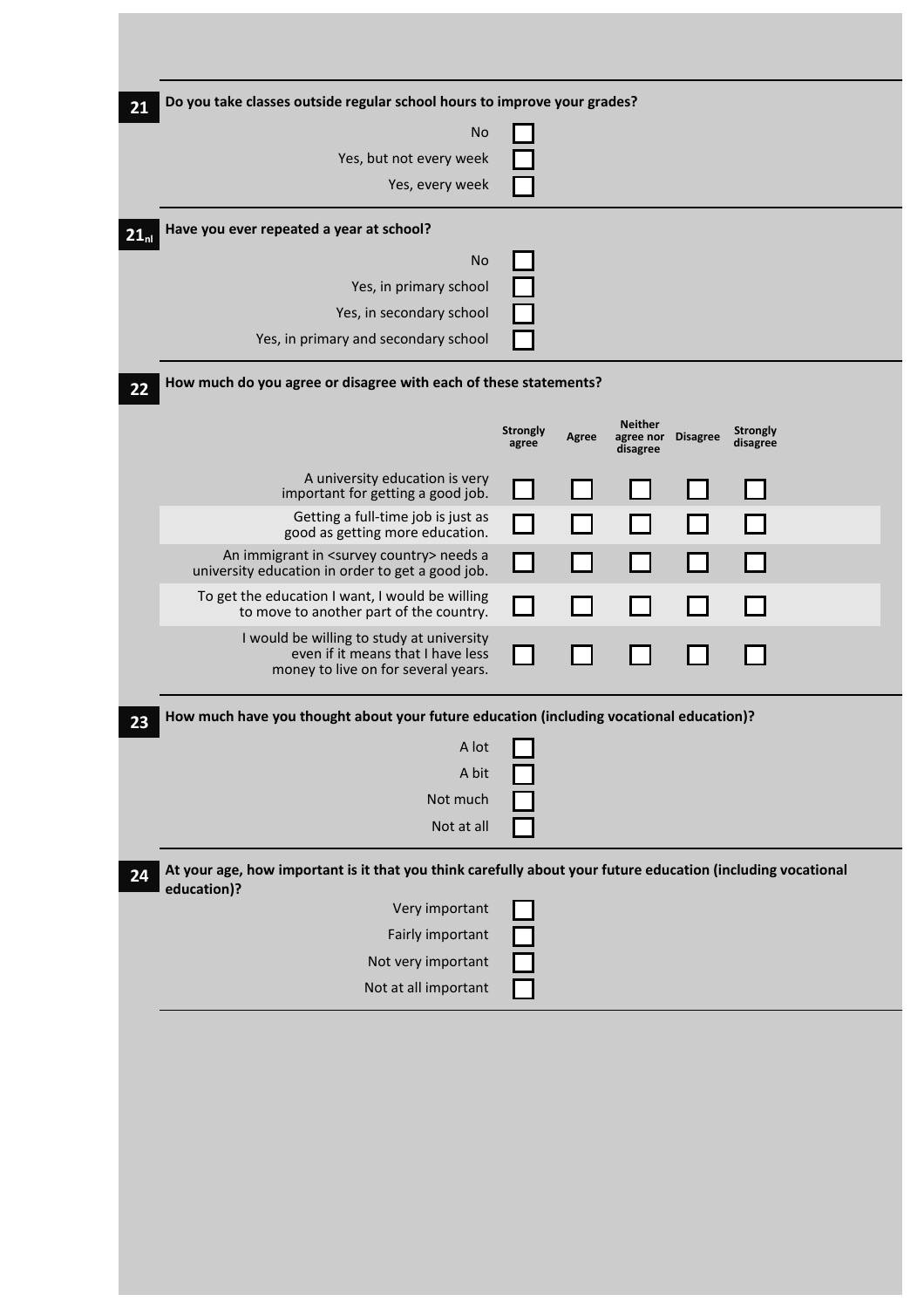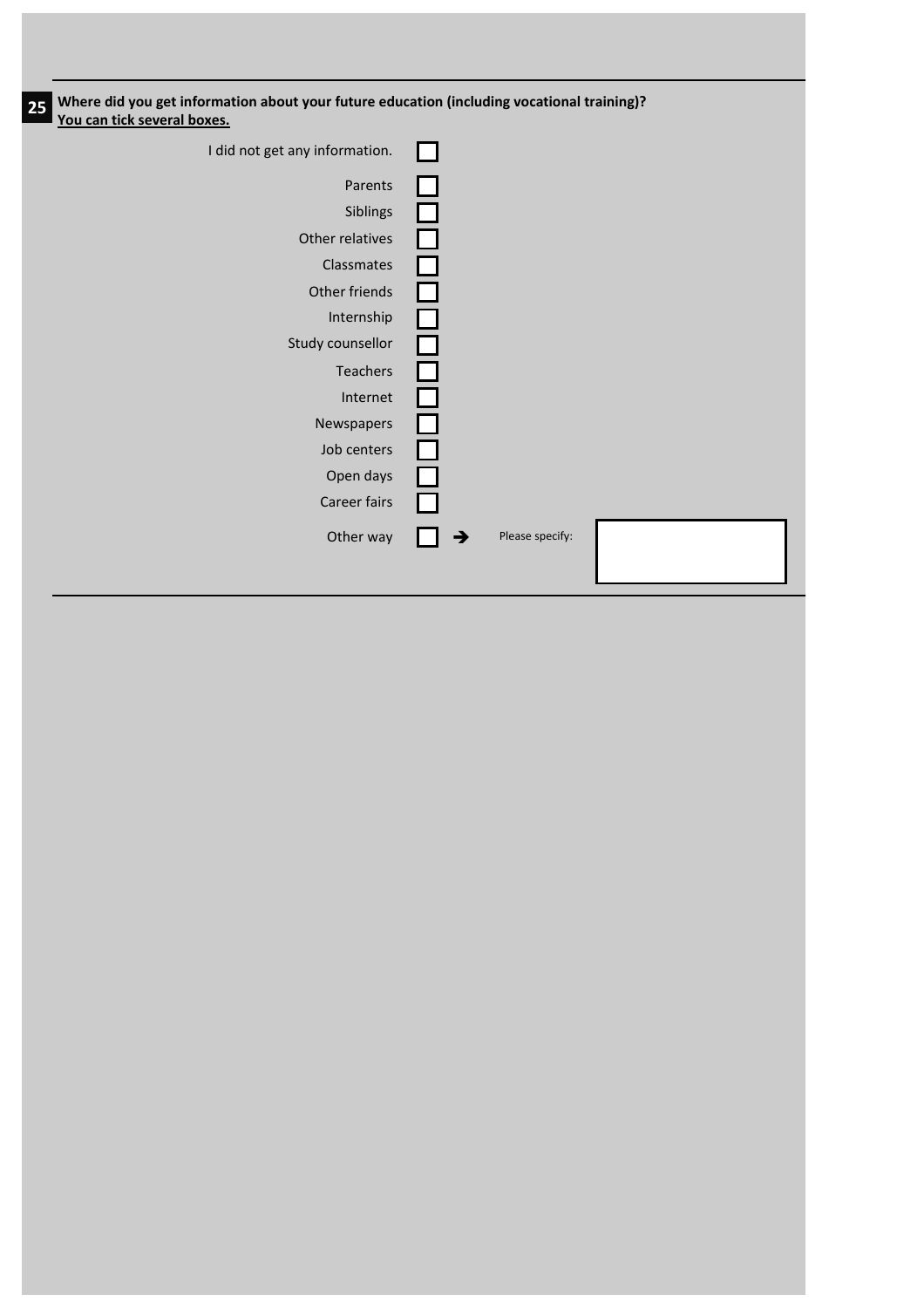|                   | Questions about your future plans                                                                         |                 |                                                                         |
|-------------------|-----------------------------------------------------------------------------------------------------------|-----------------|-------------------------------------------------------------------------|
|                   |                                                                                                           |                 |                                                                         |
|                   |                                                                                                           |                 |                                                                         |
| $25_{ge}$         | Do you intend to graduate from school at the end of this school year?                                     |                 |                                                                         |
|                   | Yes, from lower secondary school<br>Yes, from intermediate secondary school                               |                 |                                                                         |
|                   | <b>No</b>                                                                                                 |                 |                                                                         |
| 26                | What are you planning to do after this school year (after the summer holidays)? Please tick only one box. |                 |                                                                         |
|                   | Further education                                                                                         |                 |                                                                         |
|                   | Full-time job                                                                                             |                 | 27 Have you applied for a job/                                          |
|                   | Apprenticeship                                                                                            |                 | apprenticeship/internship already?                                      |
|                   | Internship                                                                                                |                 | Yes, and I have a job/                                                  |
|                   |                                                                                                           |                 | apprenticeship/internship already<br>Yes, I have applied, but I have no |
|                   |                                                                                                           |                 | job/apprenticeship/internship yet                                       |
|                   |                                                                                                           |                 | <b>No</b>                                                               |
|                   |                                                                                                           |                 |                                                                         |
|                   | Something else                                                                                            | Please specify: |                                                                         |
|                   |                                                                                                           |                 |                                                                         |
|                   | Don't know                                                                                                |                 |                                                                         |
| 27 <sub>en1</sub> | What kind of course(s) will you be studying? Please tick all that apply.                                  |                 |                                                                         |
|                   | <kind 1="" courses="" of=""></kind>                                                                       |                 |                                                                         |
|                   | <kind 2="" courses="" of=""></kind>                                                                       |                 |                                                                         |
|                   | <kind 3="" courses="" of=""></kind>                                                                       |                 |                                                                         |
|                   | Other kind of courses                                                                                     | Please specify: |                                                                         |
|                   |                                                                                                           |                 |                                                                         |
| 27 <sub>en2</sub> | Which subjects do you think you will study after your GCSE? Please tick all that apply.                   |                 |                                                                         |
|                   | <subject 1=""></subject>                                                                                  |                 |                                                                         |
|                   | <subject 2=""></subject>                                                                                  |                 |                                                                         |
|                   | <subject 3=""></subject>                                                                                  |                 |                                                                         |
|                   | Other subjects                                                                                            |                 |                                                                         |
|                   |                                                                                                           |                 |                                                                         |
|                   |                                                                                                           |                 |                                                                         |
|                   |                                                                                                           |                 |                                                                         |
|                   |                                                                                                           |                 |                                                                         |
|                   |                                                                                                           |                 |                                                                         |
|                   |                                                                                                           |                 |                                                                         |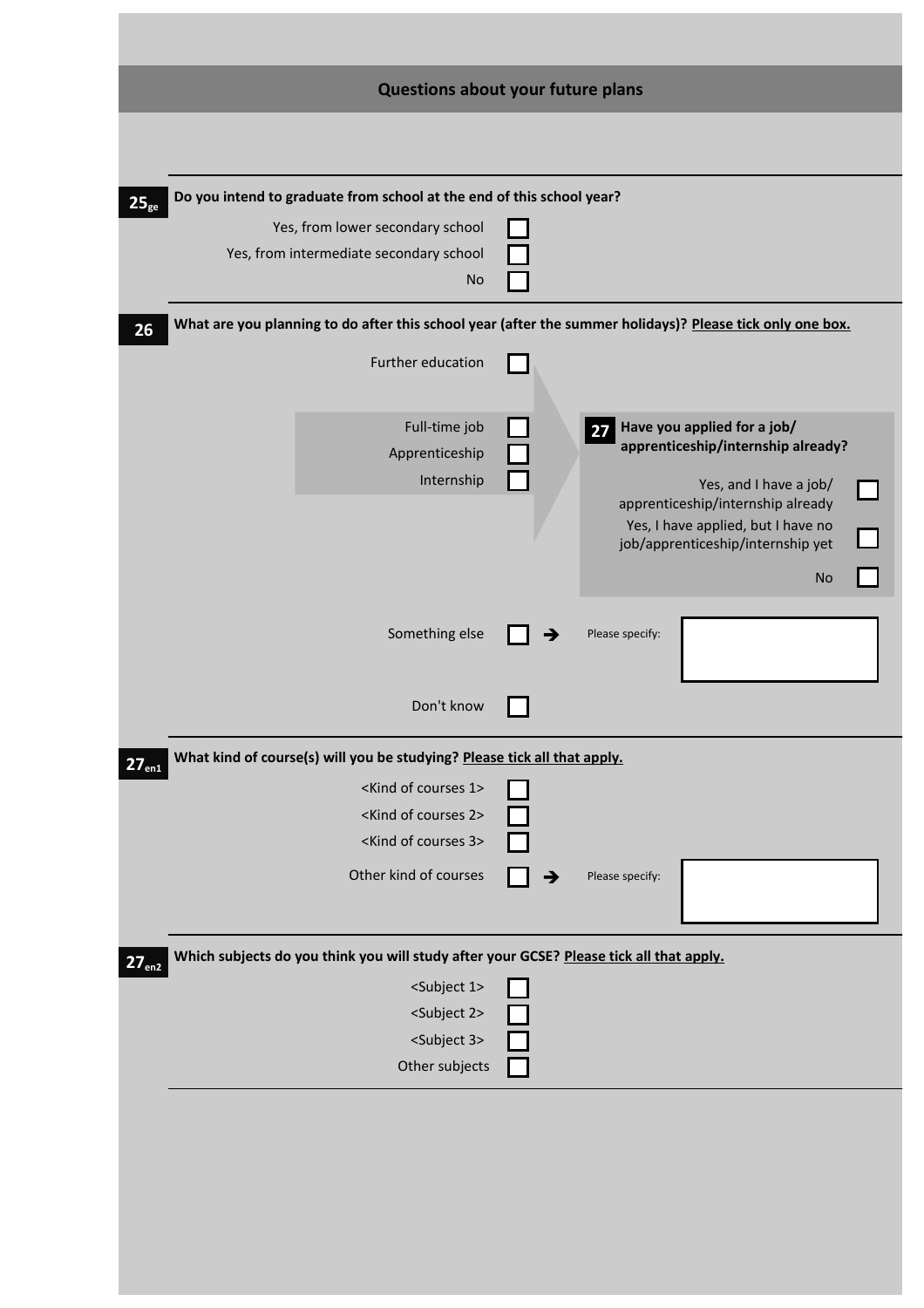| 28 | What occupation would you like to have as an adult? Please name only one occupation and give the exact title. |             |        |                                         |                     |  |
|----|---------------------------------------------------------------------------------------------------------------|-------------|--------|-----------------------------------------|---------------------|--|
|    |                                                                                                               |             |        |                                         |                     |  |
|    |                                                                                                               |             |        |                                         |                     |  |
|    | Don't know                                                                                                    |             |        |                                         |                     |  |
| 29 | How important to you are the following aspects of a future occupation?                                        |             |        |                                         |                     |  |
|    |                                                                                                               | <b>Very</b> | Fairly | important important important important | Not very Not at all |  |
|    | That I have a high income.                                                                                    |             |        |                                         |                     |  |
|    | That I can help people.                                                                                       |             |        |                                         |                     |  |
|    | That I can think and solve problems.                                                                          |             |        |                                         |                     |  |
|    | That the risks of becoming unemployed are low.                                                                |             |        |                                         |                     |  |
|    | That I can be creative.                                                                                       |             |        |                                         |                     |  |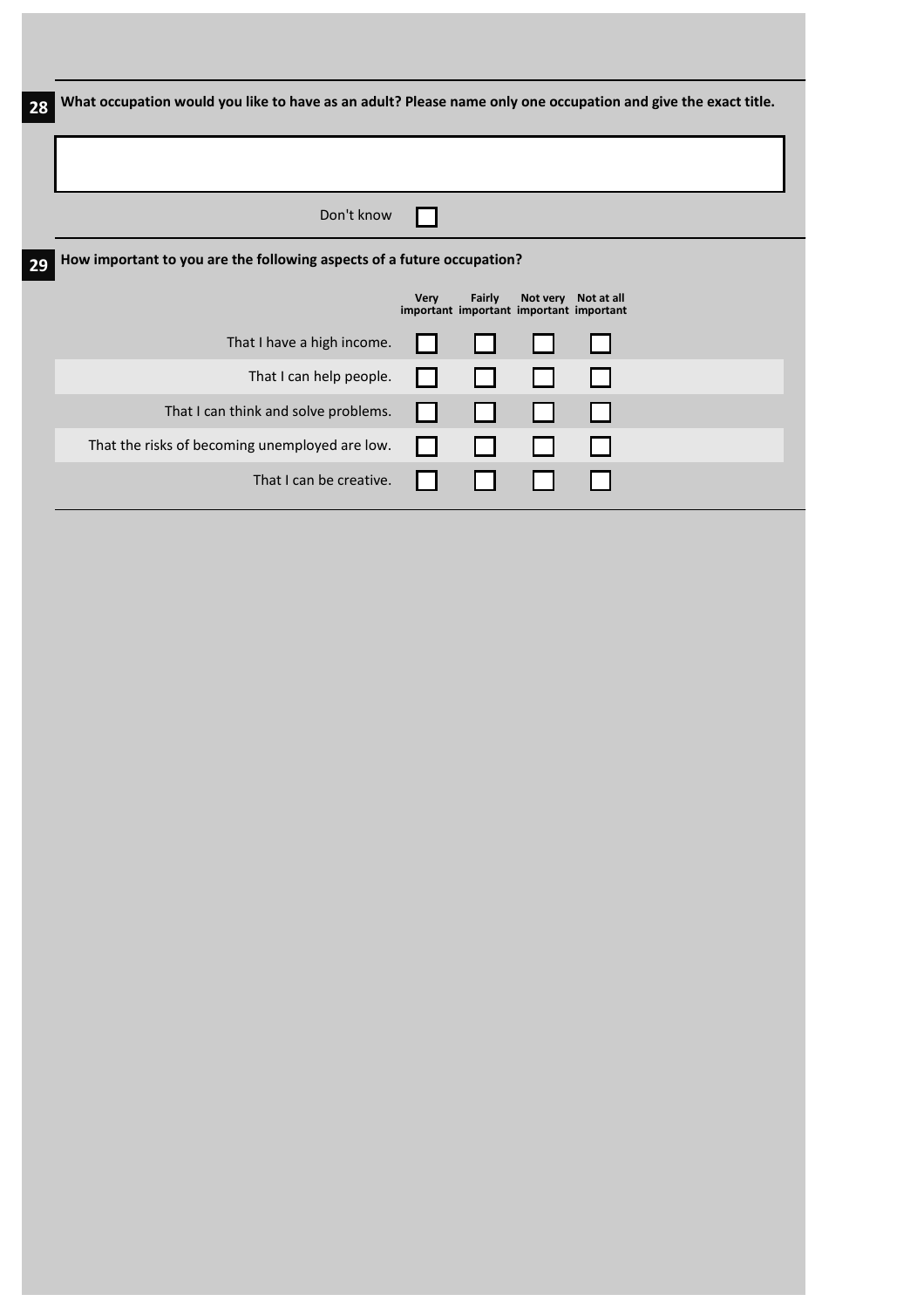|                                                                                              | Your feelings and attitudes                                                                                   |
|----------------------------------------------------------------------------------------------|---------------------------------------------------------------------------------------------------------------|
|                                                                                              |                                                                                                               |
|                                                                                              |                                                                                                               |
| How strongly do you feel <survey country="" member="">?</survey>                             |                                                                                                               |
| Very strongly                                                                                |                                                                                                               |
| Fairly strongly                                                                              |                                                                                                               |
| Not very strongly                                                                            |                                                                                                               |
| Not at all strongly                                                                          |                                                                                                               |
| Attention: Remember to check for a "Go to" instruction after you answer the question below.  |                                                                                                               |
| you belong to? Please tick all that apply.                                                   | Some people feel that they belong to other groups, too. Which, if any, of the following groups do you feel    |
| No other group                                                                               | Go to<br>34<br>$\rightarrow$                                                                                  |
| <group 1=""></group>                                                                         |                                                                                                               |
| <group 2=""></group>                                                                         |                                                                                                               |
| <group 3=""></group>                                                                         |                                                                                                               |
| Other group                                                                                  | Please specify:                                                                                               |
|                                                                                              |                                                                                                               |
| Very strongly<br>Fairly strongly<br>Not very strongly                                        |                                                                                                               |
| Not at all strongly                                                                          |                                                                                                               |
| How important is it for you personally to maintain the customs and traditions of this group? |                                                                                                               |
| Very important                                                                               |                                                                                                               |
| Fairly important                                                                             |                                                                                                               |
|                                                                                              |                                                                                                               |
| Not very important                                                                           |                                                                                                               |
| Not at all important                                                                         |                                                                                                               |
| language classes, music or dance classes, cultural clubs, ethnic youth groups)?              | Do you go to any classes or belong to any organisation that are especially for people from this group? (e.g., |
| Yes, classes                                                                                 |                                                                                                               |
| Yes, clubs or groups                                                                         |                                                                                                               |
|                                                                                              |                                                                                                               |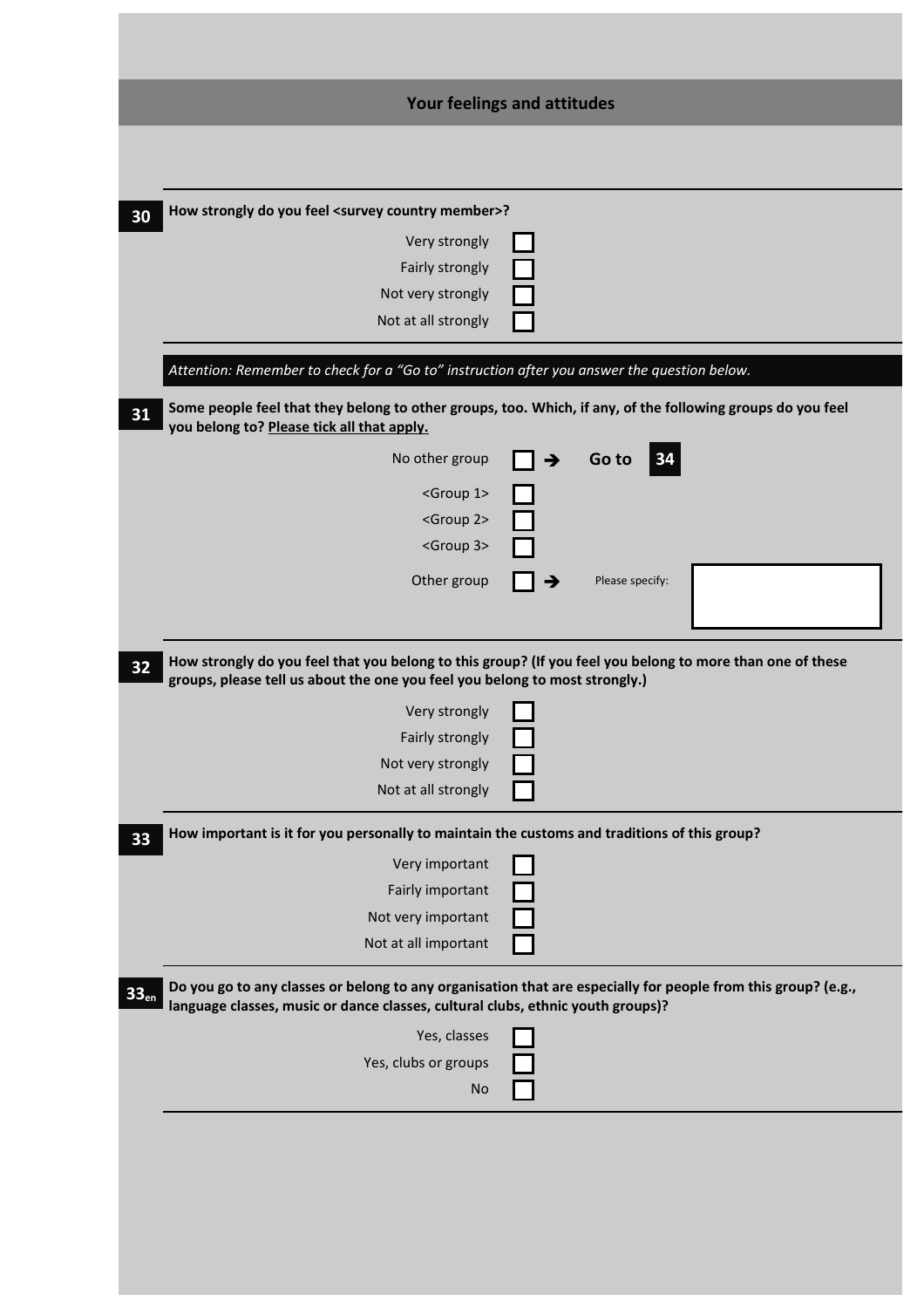| What is your religion?<br>No religion<br>Buddhism<br>Christianity<br>Christianity: Catholic<br>Christianity: Protestant<br>Hinduism<br>Islam |                 |
|----------------------------------------------------------------------------------------------------------------------------------------------|-----------------|
|                                                                                                                                              |                 |
|                                                                                                                                              |                 |
|                                                                                                                                              |                 |
|                                                                                                                                              |                 |
|                                                                                                                                              |                 |
|                                                                                                                                              |                 |
|                                                                                                                                              |                 |
|                                                                                                                                              |                 |
| Judaism                                                                                                                                      |                 |
| Sikhism                                                                                                                                      |                 |
| Other religion                                                                                                                               | Please specify: |
| How important is religion to you?                                                                                                            |                 |
| Very important                                                                                                                               |                 |
| Fairly important                                                                                                                             |                 |
| Not very important                                                                                                                           |                 |
| Not at all important                                                                                                                         |                 |
| Do you go to religious classes outside of school hours (e.g., Quran, Sikh, Jewish or Christian classes)?                                     |                 |
| No                                                                                                                                           |                 |
| Yes, but not every week                                                                                                                      |                 |
| Yes, every week                                                                                                                              |                 |
| How often do you visit a religious meeting place (e.g., a church, mosque, synagogue or temple)?                                              |                 |
| Never                                                                                                                                        |                 |
| Occasionally (but less than once a month)                                                                                                    |                 |
| At least once a month                                                                                                                        |                 |
| At least once a week                                                                                                                         |                 |
| Every day                                                                                                                                    |                 |
| How often do you pray?                                                                                                                       |                 |
| Never                                                                                                                                        |                 |
| Occasionally (but less than once a month)                                                                                                    |                 |
| At least once a month                                                                                                                        |                 |
| At least once a week                                                                                                                         |                 |
| One to four times a day                                                                                                                      |                 |
| Five times a day or more                                                                                                                     |                 |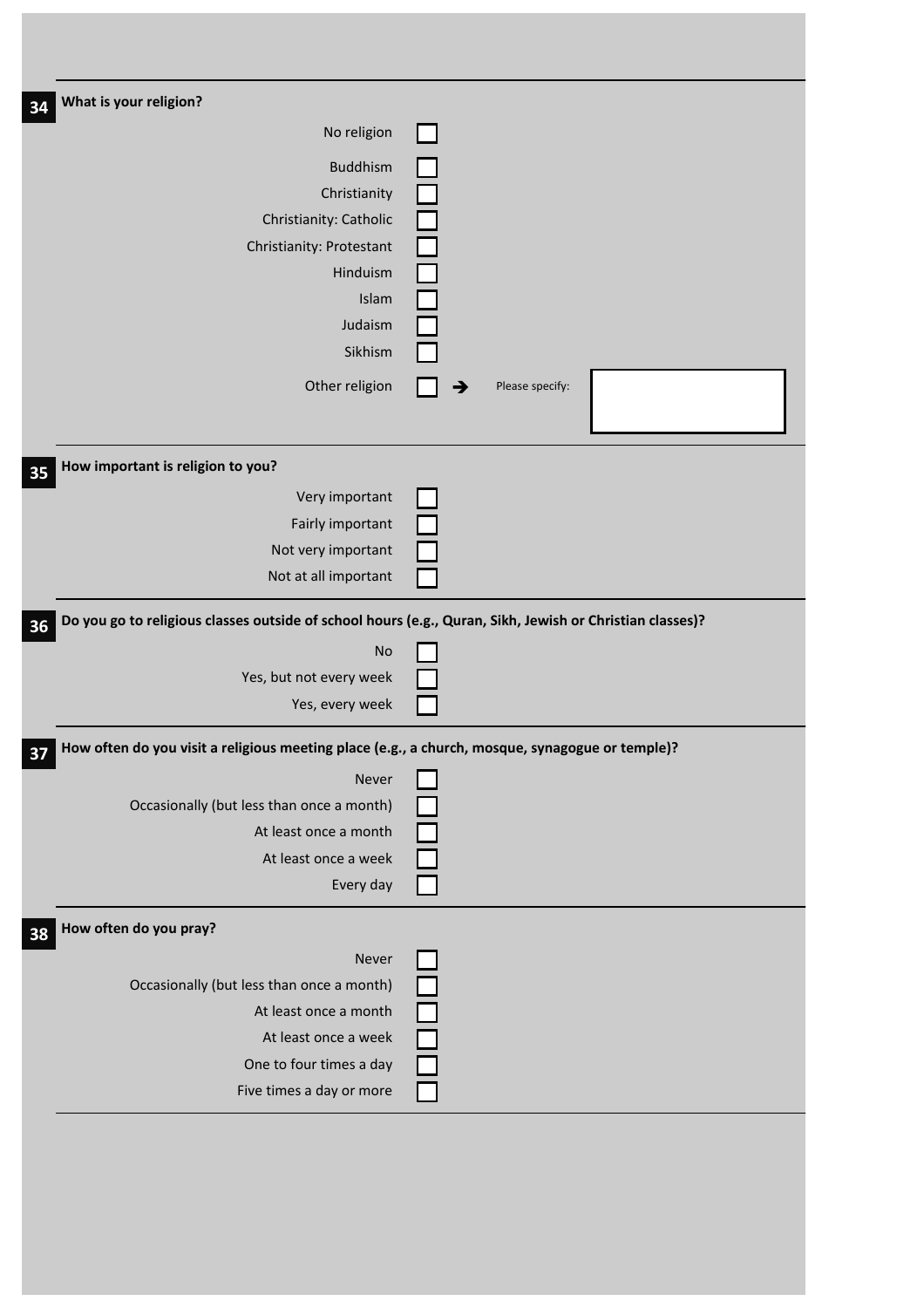| 39               | How much do you agree or disagree with each of these statements?                                                                                                                                                                 |                 |                                                                            |                 |            |                          |                      |                                            |                 |                             |                 |                         |
|------------------|----------------------------------------------------------------------------------------------------------------------------------------------------------------------------------------------------------------------------------|-----------------|----------------------------------------------------------------------------|-----------------|------------|--------------------------|----------------------|--------------------------------------------|-----------------|-----------------------------|-----------------|-------------------------|
|                  |                                                                                                                                                                                                                                  |                 |                                                                            |                 |            | <b>Strongly</b><br>agree | Agree                | <b>Neither</b><br>agree<br>nor<br>disagree | <b>Disagree</b> | <b>Strongly</b><br>disagree |                 |                         |
|                  | The <survey country=""> people should do all they can</survey>                                                                                                                                                                   |                 | to keep their customs and traditions.                                      |                 |            |                          |                      |                                            |                 |                             |                 |                         |
|                  |                                                                                                                                                                                                                                  |                 | Immigrants should adapt to<br><survey country=""> society.</survey>        |                 |            |                          |                      |                                            |                 |                             |                 |                         |
|                  | The <survey country=""> people should be open<br/>to the customs and traditions of immigrants.</survey>                                                                                                                          |                 |                                                                            |                 |            |                          |                      |                                            |                 |                             |                 |                         |
|                  |                                                                                                                                                                                                                                  |                 | Immigrants should do all they can<br>to keep their customs and traditions. |                 |            |                          |                      |                                            |                 |                             |                 |                         |
| 40               | In a family, who should do the following?                                                                                                                                                                                        |                 |                                                                            |                 |            |                          |                      |                                            |                 |                             |                 |                         |
|                  |                                                                                                                                                                                                                                  |                 |                                                                            |                 |            | <b>Mostly</b><br>the man | <b>Mostly</b><br>the | <b>Both about</b><br>the same              |                 |                             |                 |                         |
|                  |                                                                                                                                                                                                                                  |                 | Take care of the children                                                  |                 |            |                          | woman                |                                            |                 |                             |                 |                         |
|                  |                                                                                                                                                                                                                                  |                 |                                                                            |                 | Cook       |                          |                      |                                            |                 |                             |                 |                         |
|                  |                                                                                                                                                                                                                                  |                 |                                                                            |                 | Earn money |                          |                      |                                            |                 |                             |                 |                         |
|                  |                                                                                                                                                                                                                                  |                 |                                                                            | Clean the house |            |                          |                      |                                            |                 |                             |                 |                         |
| 40 <sub>nl</sub> | Please rate how you feel about the following <survey country=""> groups on a scale that runs from 0 to 100. The<br/>higher the number, the more positive you feel, and the lower the number, the more negative you feel</survey> |                 |                                                                            |                 |            |                          |                      |                                            |                 |                             |                 |                         |
|                  | towards this group. Please tick a box for every group.                                                                                                                                                                           |                 |                                                                            |                 |            |                          |                      |                                            |                 |                             |                 |                         |
|                  |                                                                                                                                                                                                                                  |                 |                                                                            |                 |            |                          |                      |                                            |                 |                             |                 |                         |
|                  |                                                                                                                                                                                                                                  | <b>Negative</b> |                                                                            |                 |            |                          | <b>Neutral</b>       |                                            |                 |                             | <b>Positive</b> | I don't<br>know<br>this |
|                  | <survey country<="" th=""><th><math>\bf{0}</math></th><th>10</th><th>20</th><th>30</th><th>40</th><th>50</th><th>60</th><th>70<br/>80</th><th>90</th><th>100</th><th>group.</th></survey>                                        | $\bf{0}$        | 10                                                                         | 20              | 30         | 40                       | 50                   | 60                                         | 70<br>80        | 90                          | 100             | group.                  |
|                  | group><br><group 1=""></group>                                                                                                                                                                                                   |                 |                                                                            |                 |            |                          |                      |                                            |                 |                             |                 |                         |
|                  | <group 2=""></group>                                                                                                                                                                                                             |                 |                                                                            |                 |            | $\blacksquare$           |                      | $\Box$                                     |                 | $\blacksquare$              |                 |                         |
|                  | <group 3=""></group>                                                                                                                                                                                                             |                 |                                                                            |                 |            |                          |                      | $\sim$                                     |                 |                             |                 |                         |
|                  |                                                                                                                                                                                                                                  |                 |                                                                            |                 |            |                          |                      |                                            |                 |                             |                 |                         |
|                  |                                                                                                                                                                                                                                  |                 |                                                                            |                 |            |                          |                      |                                            |                 |                             |                 |                         |
|                  |                                                                                                                                                                                                                                  |                 |                                                                            |                 |            |                          |                      |                                            |                 |                             |                 |                         |
|                  |                                                                                                                                                                                                                                  |                 |                                                                            |                 |            |                          |                      |                                            |                 |                             |                 |                         |
|                  |                                                                                                                                                                                                                                  |                 |                                                                            |                 |            |                          |                      |                                            |                 |                             |                 |                         |
|                  |                                                                                                                                                                                                                                  |                 |                                                                            |                 |            |                          |                      |                                            |                 |                             |                 |                         |
|                  |                                                                                                                                                                                                                                  |                 |                                                                            |                 |            |                          |                      |                                            |                 |                             |                 |                         |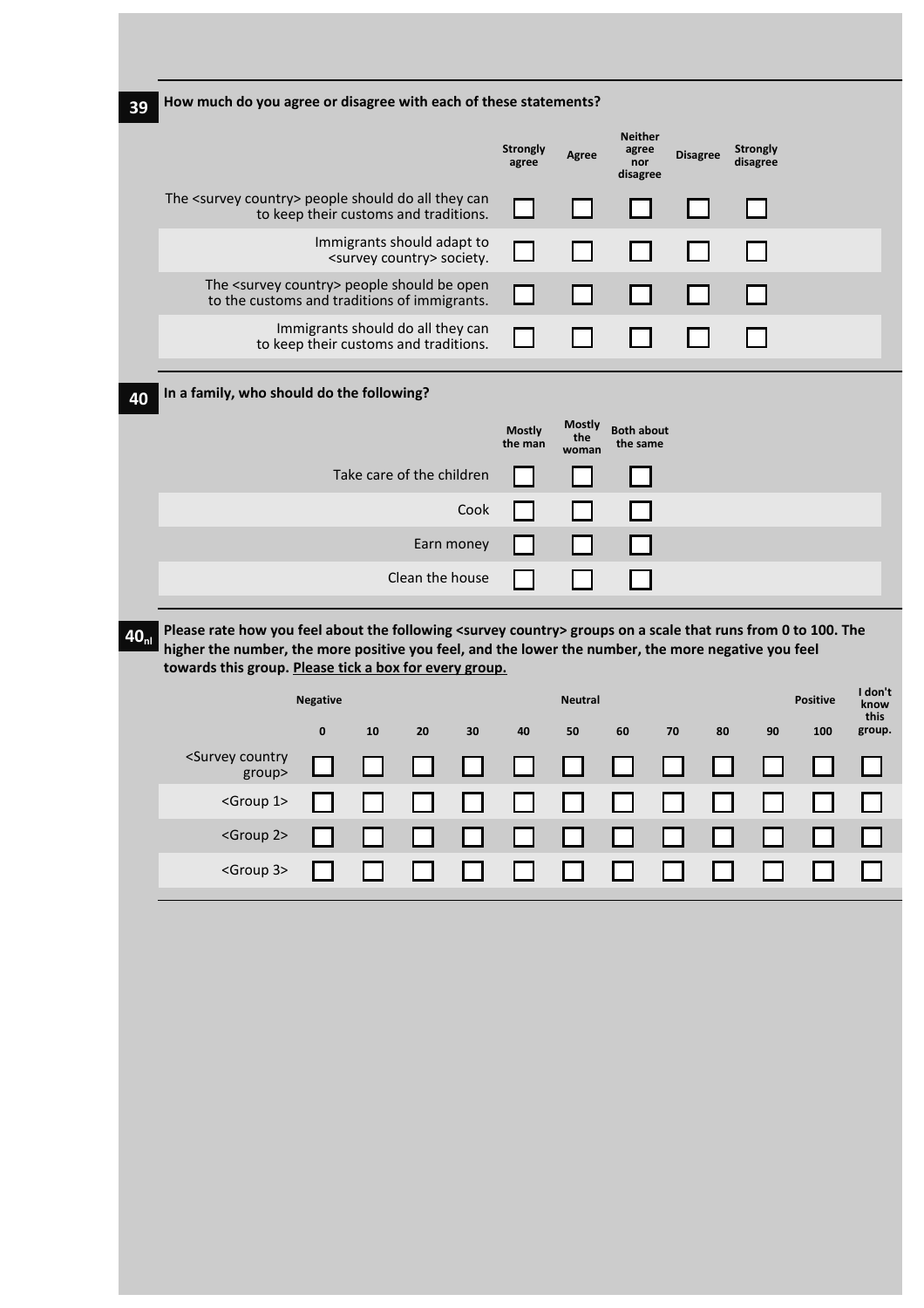|                                                                                                                                       | Your leisure time |                                       |                                        |              |              |  |
|---------------------------------------------------------------------------------------------------------------------------------------|-------------------|---------------------------------------|----------------------------------------|--------------|--------------|--|
|                                                                                                                                       |                   |                                       |                                        |              |              |  |
| In your spare time, how often do you                                                                                                  |                   |                                       |                                        |              |              |  |
|                                                                                                                                       | Every day         | Once or<br>several<br>times a<br>week | Once or<br>several<br>times a<br>month | Less often   | <b>Never</b> |  |
| visit relatives?                                                                                                                      |                   |                                       |                                        |              |              |  |
| go to the cinema?                                                                                                                     |                   |                                       |                                        |              |              |  |
| go out to a pub/bar/nightclub/party?                                                                                                  |                   |                                       |                                        |              |              |  |
| read a book (not for school)?                                                                                                         |                   |                                       |                                        |              |              |  |
| spend time in a club<br>(sports/music/drama/other club)?                                                                              |                   |                                       |                                        | <b>Tarat</b> |              |  |
| go to a concert/DJ event?                                                                                                             |                   |                                       |                                        |              |              |  |
| go to the museum?                                                                                                                     |                   |                                       |                                        |              |              |  |
| read a newspaper?                                                                                                                     |                   |                                       |                                        |              |              |  |
| spend time with your friends?                                                                                                         |                   |                                       |                                        |              |              |  |
| listen to music?                                                                                                                      |                   |                                       |                                        |              |              |  |
| Imagine someone offers you 45 Pounds/50 Euros/500 SEK today or 90 Pounds/100 Euros/1000 SEK in a year.<br>Which one would you choose? |                   |                                       |                                        |              |              |  |
| 45 Pounds/50 Euros/500 SEK today                                                                                                      |                   |                                       |                                        |              |              |  |
| 90 Pounds/100 Euros/1000 SEK in a year                                                                                                |                   |                                       |                                        |              |              |  |
| Don't know                                                                                                                            |                   |                                       |                                        |              |              |  |
| Attention: Remember to check for a "Go to" instruction after you answer the question below.                                           |                   |                                       |                                        |              |              |  |
| Do you usually work outside of school (e.g., do a paper round, help your parents in their business, babysit)?                         |                   |                                       |                                        |              |              |  |
| Yes                                                                                                                                   |                   |                                       |                                        |              |              |  |
| <b>No</b>                                                                                                                             |                   | Go to                                 | 47                                     |              |              |  |
| How many hours do you work during a normal school week (including weekends)?                                                          |                   |                                       |                                        |              |              |  |
| Number of hours:                                                                                                                      |                   |                                       |                                        |              |              |  |
| Is this a job where you help your parents in their business?                                                                          |                   |                                       |                                        |              |              |  |
|                                                                                                                                       |                   |                                       |                                        |              |              |  |
| Yes<br><b>No</b>                                                                                                                      |                   |                                       |                                        |              |              |  |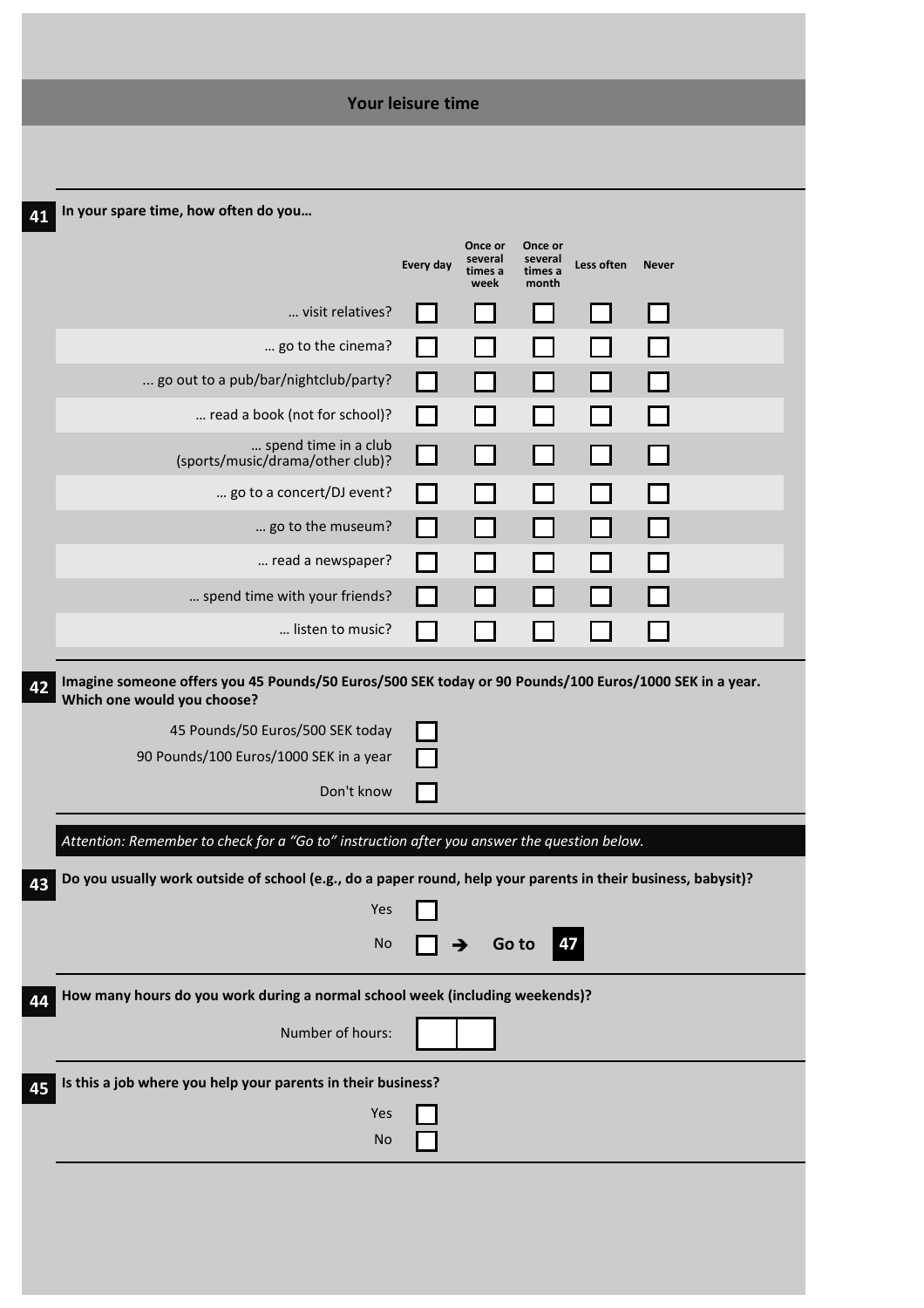| About how much money do you earn from work each month? |                                                                    |                                        |               |                                                                                      |                                                                                                                                                   |
|--------------------------------------------------------|--------------------------------------------------------------------|----------------------------------------|---------------|--------------------------------------------------------------------------------------|---------------------------------------------------------------------------------------------------------------------------------------------------|
|                                                        |                                                                    |                                        |               |                                                                                      |                                                                                                                                                   |
|                                                        |                                                                    |                                        |               |                                                                                      |                                                                                                                                                   |
|                                                        |                                                                    |                                        |               |                                                                                      |                                                                                                                                                   |
|                                                        |                                                                    |                                        |               |                                                                                      |                                                                                                                                                   |
|                                                        |                                                                    |                                        |               |                                                                                      |                                                                                                                                                   |
|                                                        |                                                                    |                                        |               |                                                                                      |                                                                                                                                                   |
|                                                        |                                                                    |                                        |               |                                                                                      |                                                                                                                                                   |
|                                                        |                                                                    |                                        |               |                                                                                      |                                                                                                                                                   |
|                                                        |                                                                    |                                        |               |                                                                                      |                                                                                                                                                   |
|                                                        |                                                                    |                                        |               |                                                                                      |                                                                                                                                                   |
|                                                        |                                                                    |                                        |               |                                                                                      |                                                                                                                                                   |
|                                                        |                                                                    |                                        |               |                                                                                      |                                                                                                                                                   |
|                                                        |                                                                    |                                        |               |                                                                                      |                                                                                                                                                   |
|                                                        |                                                                    |                                        |               |                                                                                      |                                                                                                                                                   |
|                                                        |                                                                    |                                        |               |                                                                                      |                                                                                                                                                   |
|                                                        |                                                                    |                                        |               |                                                                                      |                                                                                                                                                   |
|                                                        |                                                                    |                                        |               |                                                                                      |                                                                                                                                                   |
|                                                        |                                                                    |                                        |               |                                                                                      |                                                                                                                                                   |
|                                                        |                                                                    |                                        |               |                                                                                      |                                                                                                                                                   |
|                                                        |                                                                    |                                        |               |                                                                                      |                                                                                                                                                   |
|                                                        |                                                                    |                                        |               |                                                                                      |                                                                                                                                                   |
| <b>Every</b><br>day                                    | Once or<br>several<br>times a<br>week                              | Once or<br>several<br>times a<br>month | Less<br>often | <b>Never</b>                                                                         |                                                                                                                                                   |
|                                                        |                                                                    |                                        |               |                                                                                      |                                                                                                                                                   |
| $\mathsf{L}$                                           |                                                                    |                                        |               |                                                                                      |                                                                                                                                                   |
| l I                                                    |                                                                    |                                        |               |                                                                                      |                                                                                                                                                   |
| $\mathsf{L}$                                           |                                                                    |                                        |               |                                                                                      |                                                                                                                                                   |
| ΙI                                                     |                                                                    |                                        |               |                                                                                      |                                                                                                                                                   |
| $\mathsf{L}$                                           |                                                                    |                                        |               |                                                                                      |                                                                                                                                                   |
|                                                        | How interested are you in <survey country's=""> politics?</survey> | →<br>→                                 |               | How often do you miss out on activities your friends do because you can't afford it? | <currency><br/><currency><br/>If you suddenly needed 90 Pounds/100 Euros/1000 SEK by tomorrow, would you be able to get it?</currency></currency> |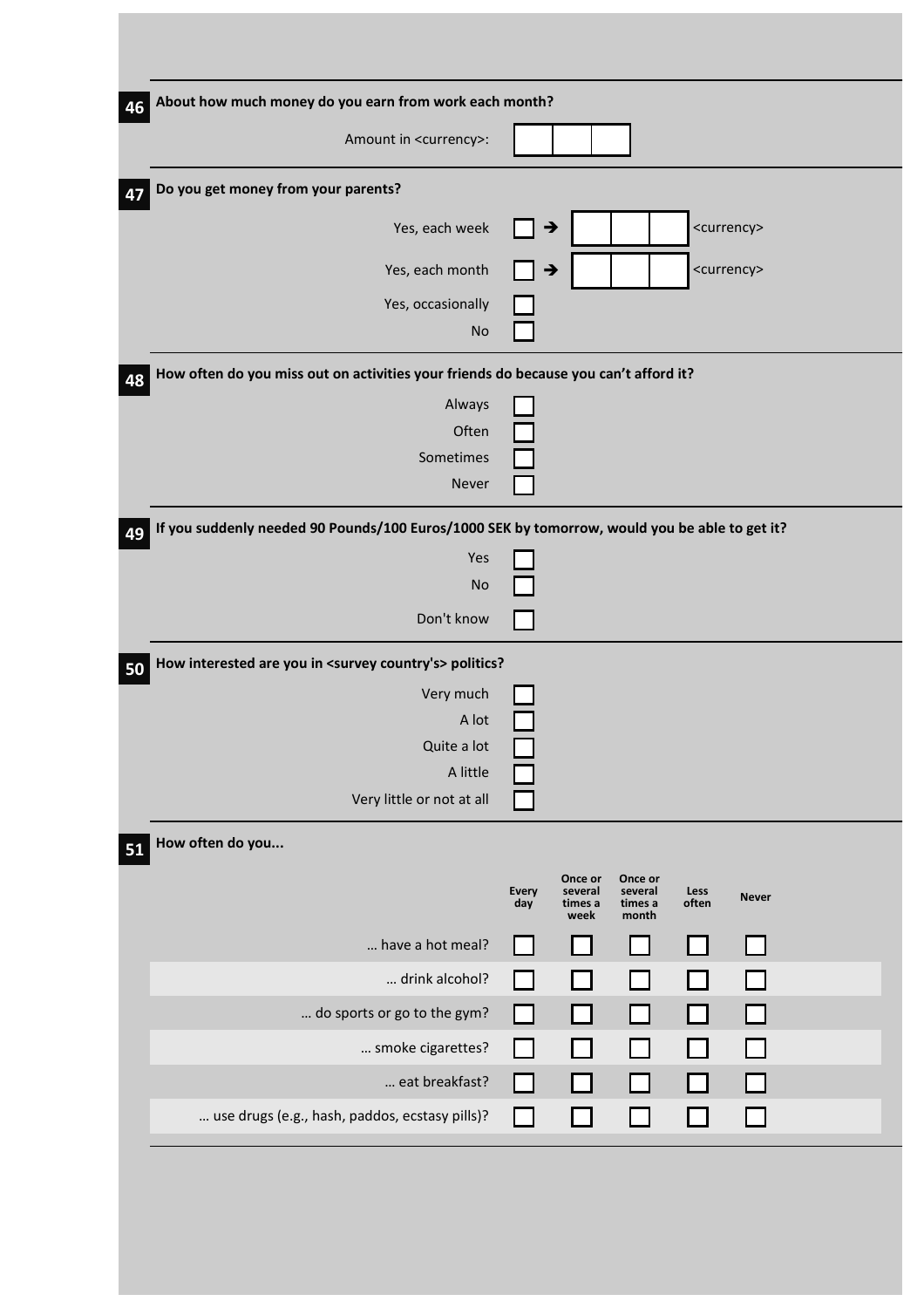|                                                  | <b>Yes</b>          | <b>No</b> |                |          |                                            |                                                                                            |
|--------------------------------------------------|---------------------|-----------|----------------|----------|--------------------------------------------|--------------------------------------------------------------------------------------------|
| Deliberately damaged things that were not yours? |                     |           |                |          |                                            |                                                                                            |
| Stolen something from a shop/from someone else?  |                     |           |                |          |                                            |                                                                                            |
| Carried a knife or weapon?                       |                     |           |                |          |                                            |                                                                                            |
| Been very drunk?                                 |                     |           |                |          |                                            |                                                                                            |
| How much do you know about                       |                     |           |                |          |                                            |                                                                                            |
|                                                  | <b>Very</b><br>much | A lot     | Quite a<br>lot | A little | <b>Very little</b><br>or nothing<br>at all |                                                                                            |
| <survey country's=""> politics?</survey>         |                     |           |                |          |                                            |                                                                                            |
| <survey country's=""> history?</survey>          |                     |           |                |          |                                            |                                                                                            |
|                                                  |                     |           |                |          |                                            | Have you done the following things in the past 3 months? Your answers will be kept secret. |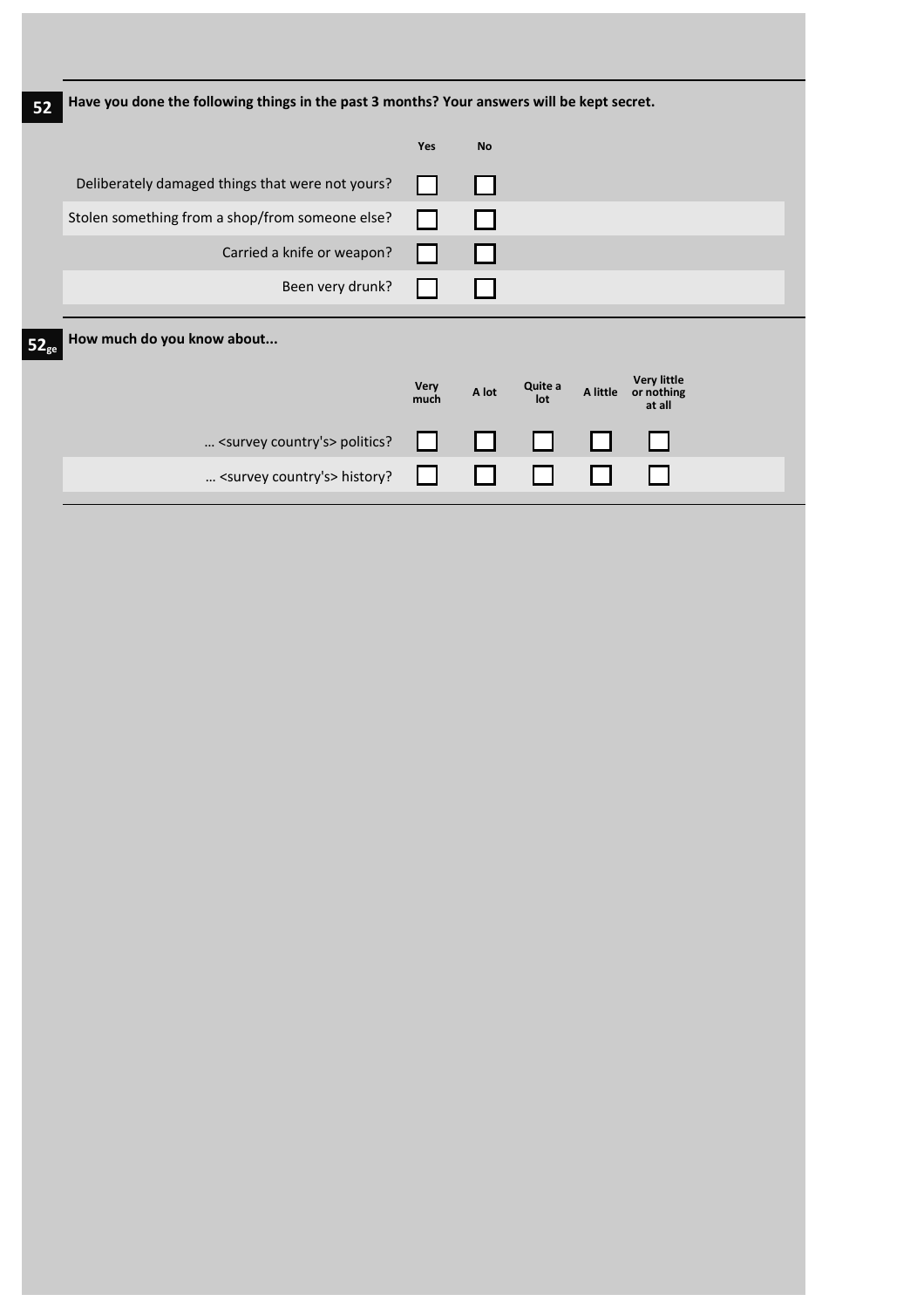|                                                                                             | <b>Questions about your family</b>                                                                             |
|---------------------------------------------------------------------------------------------|----------------------------------------------------------------------------------------------------------------|
|                                                                                             |                                                                                                                |
|                                                                                             |                                                                                                                |
| Attention: Remember to check for a "Go to" instruction after you answer the question below. |                                                                                                                |
| 53<br>with her, please answer the questions as best as you can.                             | The following questions are about your biological mother. If she is no longer alive or if you are not in touch |
| In which country was your biological mother born?                                           |                                                                                                                |
| <survey country=""></survey>                                                                | $\blacksquare$ 56<br>Go to<br>∣ →                                                                              |
| <country 1=""></country>                                                                    |                                                                                                                |
| <country 2=""></country>                                                                    |                                                                                                                |
| <country 3=""></country>                                                                    |                                                                                                                |
| Other country                                                                               | Please specify:                                                                                                |
|                                                                                             |                                                                                                                |
| I don't know the country.                                                                   | 56<br>Go to                                                                                                    |
| Have you visited this country during the last 12 months?<br>54                              |                                                                                                                |
| Yes, twice or more                                                                          |                                                                                                                |
| Yes, once                                                                                   |                                                                                                                |
| <b>No</b>                                                                                   |                                                                                                                |
| How interested are you in this country's politics?<br>55                                    |                                                                                                                |
| Very much                                                                                   |                                                                                                                |
| A lot                                                                                       |                                                                                                                |
| Quite a lot                                                                                 |                                                                                                                |
| A little<br>Very little or not at all                                                       |                                                                                                                |
|                                                                                             |                                                                                                                |
| How much do you know about<br>$55_{\text{ge}}$                                              |                                                                                                                |
|                                                                                             | <b>Very little</b><br>Very much<br>A lot<br>Quite a lot A little<br>or nothing                                 |
|                                                                                             | at all                                                                                                         |
| this country's politics?                                                                    |                                                                                                                |
| this country's history?                                                                     | - 1                                                                                                            |
|                                                                                             |                                                                                                                |
|                                                                                             |                                                                                                                |
|                                                                                             |                                                                                                                |
|                                                                                             |                                                                                                                |
|                                                                                             |                                                                                                                |
|                                                                                             |                                                                                                                |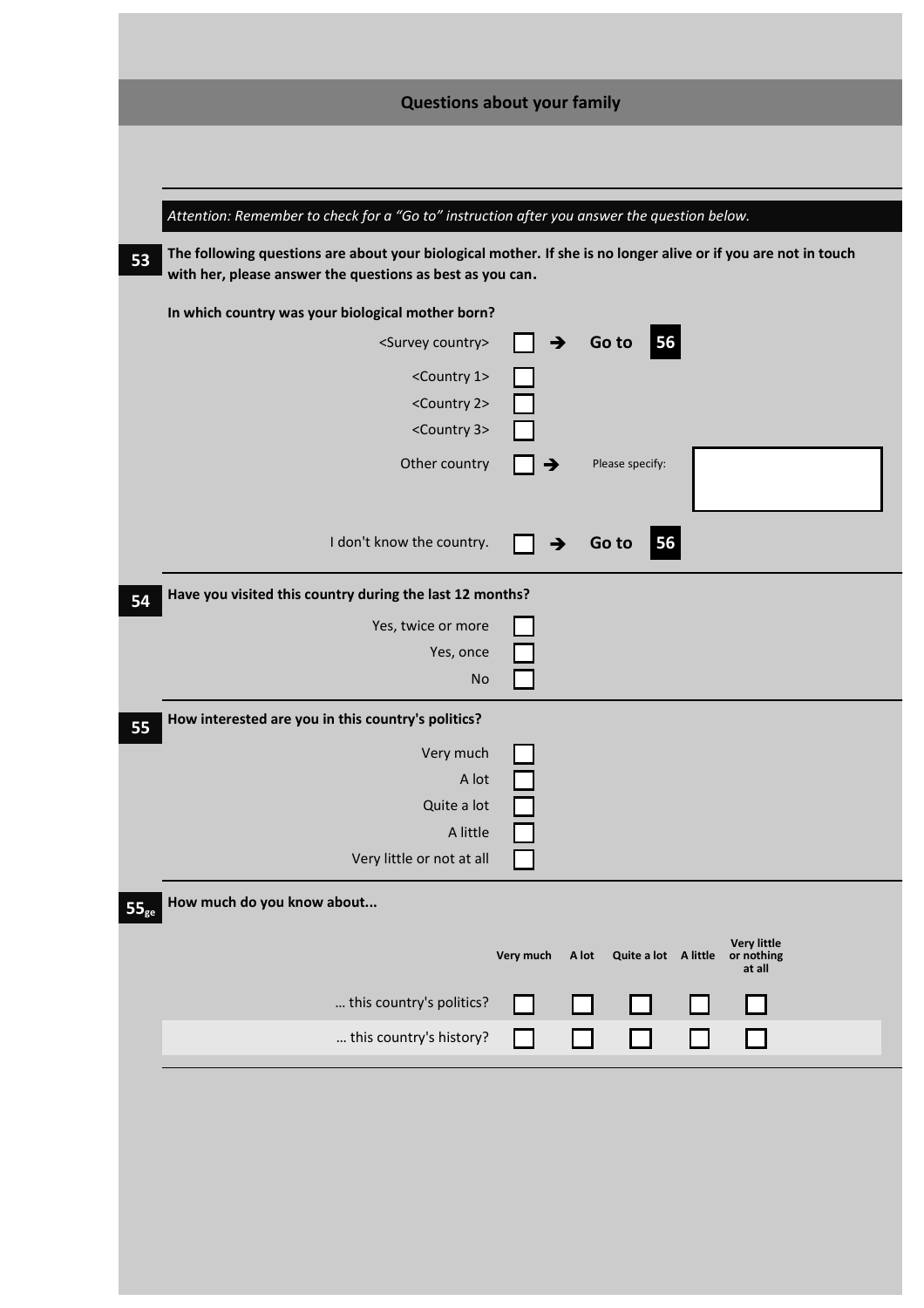| Attention: Remember to check for a "Go to" instruction after you answer the question below.                                                                                |     |               |                 |               |    |  |
|----------------------------------------------------------------------------------------------------------------------------------------------------------------------------|-----|---------------|-----------------|---------------|----|--|
|                                                                                                                                                                            |     |               |                 |               |    |  |
|                                                                                                                                                                            |     |               |                 |               |    |  |
|                                                                                                                                                                            | Yes | <b>No</b>     |                 | Don't<br>know |    |  |
| Did your mother complete primary school<br>(or a similar foreign education)?                                                                                               |     |               |                 |               |    |  |
| Did your mother complete secondary school<br>(or a similar foreign education)?                                                                                             |     |               |                 |               |    |  |
| Did your mother complete lower/intermediate<br>secondary school (or a similar foreign education)?                                                                          |     |               |                 |               |    |  |
| Did your mother complete upper secondary<br>school (or a similar foreign education)?                                                                                       |     |               |                 |               |    |  |
| Did your mother complete university?                                                                                                                                       |     |               |                 |               |    |  |
| Is your mother alive?                                                                                                                                                      |     |               | →               | Go to         | 57 |  |
|                                                                                                                                                                            |     |               |                 |               |    |  |
| Does your mother currently have a job?                                                                                                                                     |     |               |                 |               |    |  |
| Attention: Remember to check for a "Go to" instruction after you answer the question below.                                                                                |     |               |                 |               |    |  |
| Was your biological father born in the same country as your biological mother?                                                                                             |     |               |                 |               |    |  |
|                                                                                                                                                                            |     |               |                 |               |    |  |
| Yes                                                                                                                                                                        |     |               | Go to           | 60            |    |  |
| No                                                                                                                                                                         |     |               |                 |               |    |  |
| Don't know                                                                                                                                                                 |     |               | Go to           | 60            |    |  |
|                                                                                                                                                                            |     |               |                 |               |    |  |
|                                                                                                                                                                            |     |               |                 |               |    |  |
| Attention: Remember to check for a "Go to" instruction after you answer the question below.                                                                                |     |               |                 |               |    |  |
| The following questions are about your biological father. If he is no longer alive or if you are not in touch with<br>him, please answer the questions as best as you can. |     |               |                 |               |    |  |
| In which country was your biological father born?                                                                                                                          |     |               |                 |               |    |  |
| <survey country=""></survey>                                                                                                                                               |     | $\rightarrow$ | Go to           | 60            |    |  |
| <country 1=""></country>                                                                                                                                                   |     |               |                 |               |    |  |
| <country 2=""></country>                                                                                                                                                   |     |               |                 |               |    |  |
| <country 3=""></country>                                                                                                                                                   |     |               |                 |               |    |  |
| Other country                                                                                                                                                              |     | →             | Please specify: |               |    |  |
|                                                                                                                                                                            |     |               |                 |               |    |  |
| I don't know the country.                                                                                                                                                  |     |               | Go to           | 60            |    |  |
|                                                                                                                                                                            |     |               |                 |               |    |  |
| Have you visited this country during the last 12 months?                                                                                                                   |     |               |                 |               |    |  |
| Yes, twice or more<br>Yes, once                                                                                                                                            |     |               |                 |               |    |  |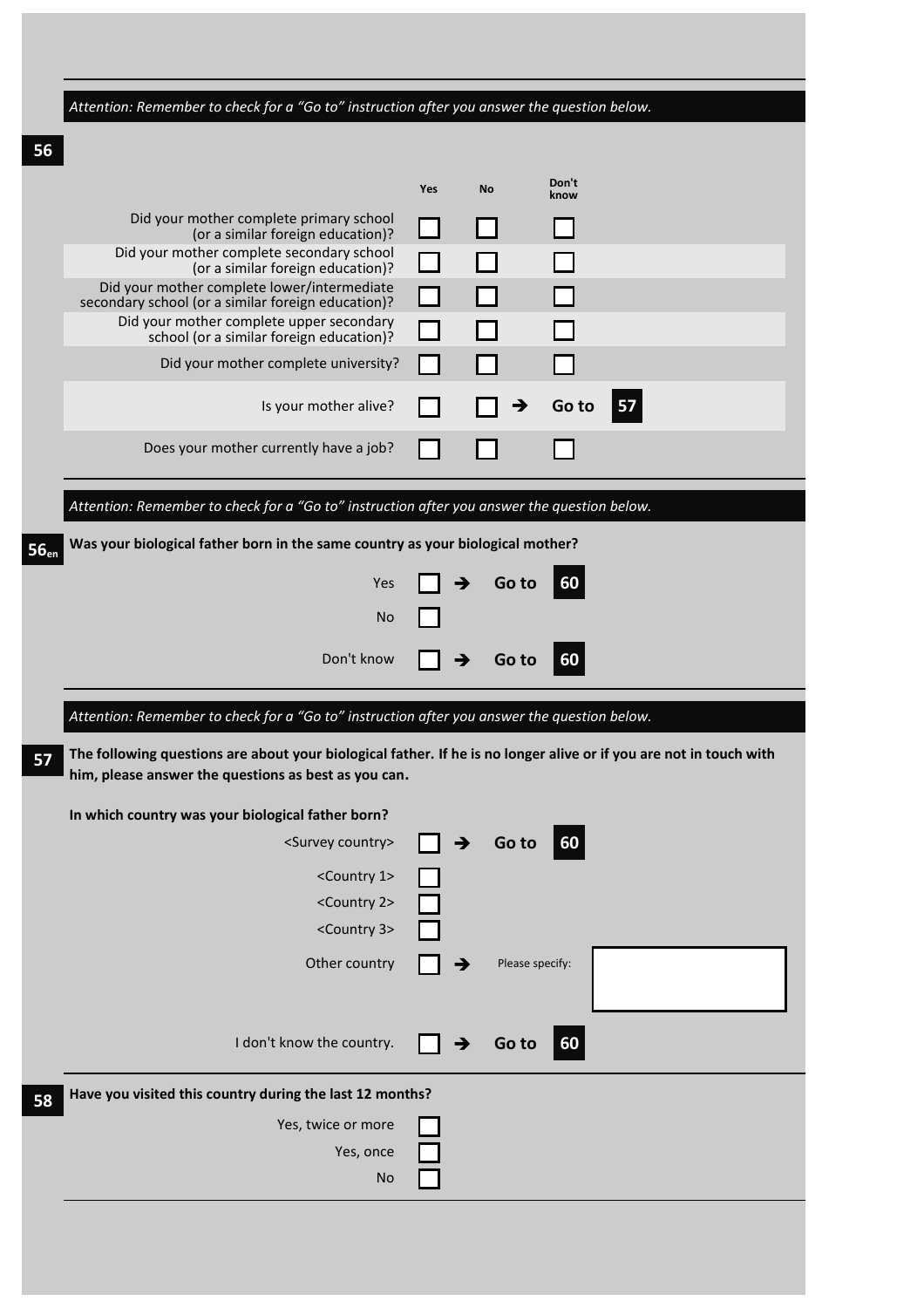| How interested are you in this country's politics?                                                |           |       |                      |                                  |  |
|---------------------------------------------------------------------------------------------------|-----------|-------|----------------------|----------------------------------|--|
| Very much                                                                                         |           |       |                      |                                  |  |
| A lot                                                                                             |           |       |                      |                                  |  |
| Quite a lot                                                                                       |           |       |                      |                                  |  |
| A little                                                                                          |           |       |                      |                                  |  |
| Very little or not at all                                                                         |           |       |                      |                                  |  |
| How much do you know about                                                                        |           |       |                      |                                  |  |
|                                                                                                   | Very much | A lot | Quite a lot A little | <b>Very little</b><br>or nothing |  |
|                                                                                                   |           |       |                      | at all                           |  |
| this country's politics?                                                                          |           |       |                      |                                  |  |
| this country's history?                                                                           |           |       |                      |                                  |  |
| Attention: Remember to check for a "Go to" instruction after you answer the question below.       |           |       |                      |                                  |  |
|                                                                                                   |           |       |                      |                                  |  |
|                                                                                                   | Yes       |       | Don't                |                                  |  |
|                                                                                                   |           | No    | know                 |                                  |  |
| Did your father complete primary school<br>(or a similar foreign education)?                      |           |       |                      |                                  |  |
| Did your father complete secondary school<br>(or a similar foreign education)?                    |           |       |                      |                                  |  |
| Did your father complete lower/intermediate<br>secondary school (or a similar foreign education)? |           |       |                      |                                  |  |
| Did your father complete upper secondary                                                          |           |       |                      |                                  |  |
| school (or a similar foreign education)?<br>Did your father complete university?                  |           |       |                      |                                  |  |
|                                                                                                   |           |       |                      |                                  |  |
| Is your father alive?                                                                             |           |       | Go to<br>→           | 61                               |  |
| Does your father currently have a job?                                                            |           |       |                      |                                  |  |
| Attention: Remember to check for a "Go to" instruction after you answer the question below.       |           |       |                      |                                  |  |
| Do you live with both your biological parents in one home?                                        |           |       |                      |                                  |  |
|                                                                                                   | →         |       | 63<br>Go to          |                                  |  |
| Yes                                                                                               |           |       |                      |                                  |  |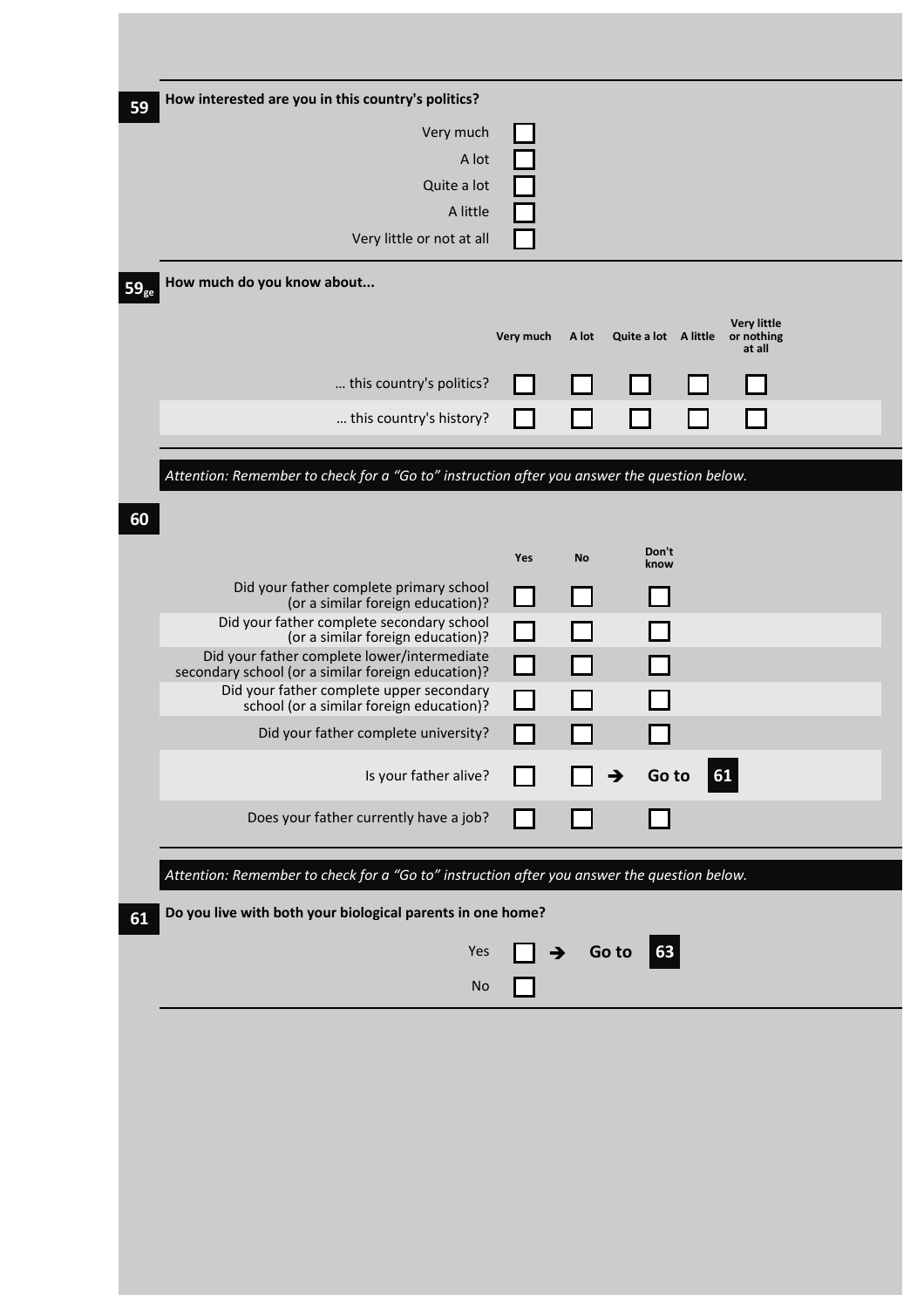| Why are you not living with both your biological parents in one home?                       |                             |                                       |                                        |               |              |  |
|---------------------------------------------------------------------------------------------|-----------------------------|---------------------------------------|----------------------------------------|---------------|--------------|--|
| My biological parents are divorced/separated.                                               |                             |                                       |                                        |               |              |  |
| My biological parents were never<br>married or living together.                             |                             |                                       |                                        |               |              |  |
| My biological parent(s) is/are no longer alive.                                             |                             |                                       |                                        |               |              |  |
| My biological parent(s) is/<br>are living/working abroad.                                   | $\mathcal{L}_{\mathcal{A}}$ |                                       |                                        |               |              |  |
| I moved out.                                                                                |                             |                                       |                                        |               |              |  |
| Other reason                                                                                |                             |                                       | Please specify:                        |               |              |  |
| What kind of housing do you live in?<br>62 <sub>sw</sub>                                    |                             |                                       |                                        |               |              |  |
| In an apartment                                                                             |                             |                                       |                                        |               |              |  |
| In a townhouse/terraced house                                                               |                             |                                       |                                        |               |              |  |
| In a house                                                                                  |                             |                                       |                                        |               |              |  |
| In another kind of housing                                                                  |                             | →                                     | Please specify:                        |               |              |  |
| How often do you usually see your mother?                                                   |                             |                                       |                                        |               |              |  |
| Every day                                                                                   |                             |                                       |                                        |               |              |  |
| Once or several times a week                                                                |                             |                                       |                                        |               |              |  |
| Once or several times a month                                                               |                             |                                       |                                        |               |              |  |
| Less often<br><b>Never</b>                                                                  |                             |                                       |                                        |               |              |  |
|                                                                                             |                             |                                       |                                        |               |              |  |
| How often do you usually see your father?                                                   |                             |                                       |                                        |               |              |  |
| Every day                                                                                   |                             |                                       |                                        |               |              |  |
| Once or several times a week                                                                |                             |                                       |                                        |               |              |  |
| Once or several times a month                                                               |                             |                                       |                                        |               |              |  |
| Less often                                                                                  |                             |                                       |                                        |               |              |  |
| Never                                                                                       |                             |                                       |                                        |               |              |  |
| In general, how often does/do one or both of your parents do the following things with you? |                             |                                       |                                        |               |              |  |
|                                                                                             | <b>Every</b><br>day         | Once or<br>several<br>times a<br>week | Once or<br>several<br>times a<br>month | Less<br>often | <b>Never</b> |  |
| Talk to you about political and social issues.                                              |                             |                                       |                                        |               |              |  |
| Talk to you about books, films or TV programs.                                              |                             |                                       |                                        |               |              |  |
|                                                                                             |                             |                                       |                                        |               |              |  |
| Spend time just talking to you.                                                             |                             |                                       |                                        |               |              |  |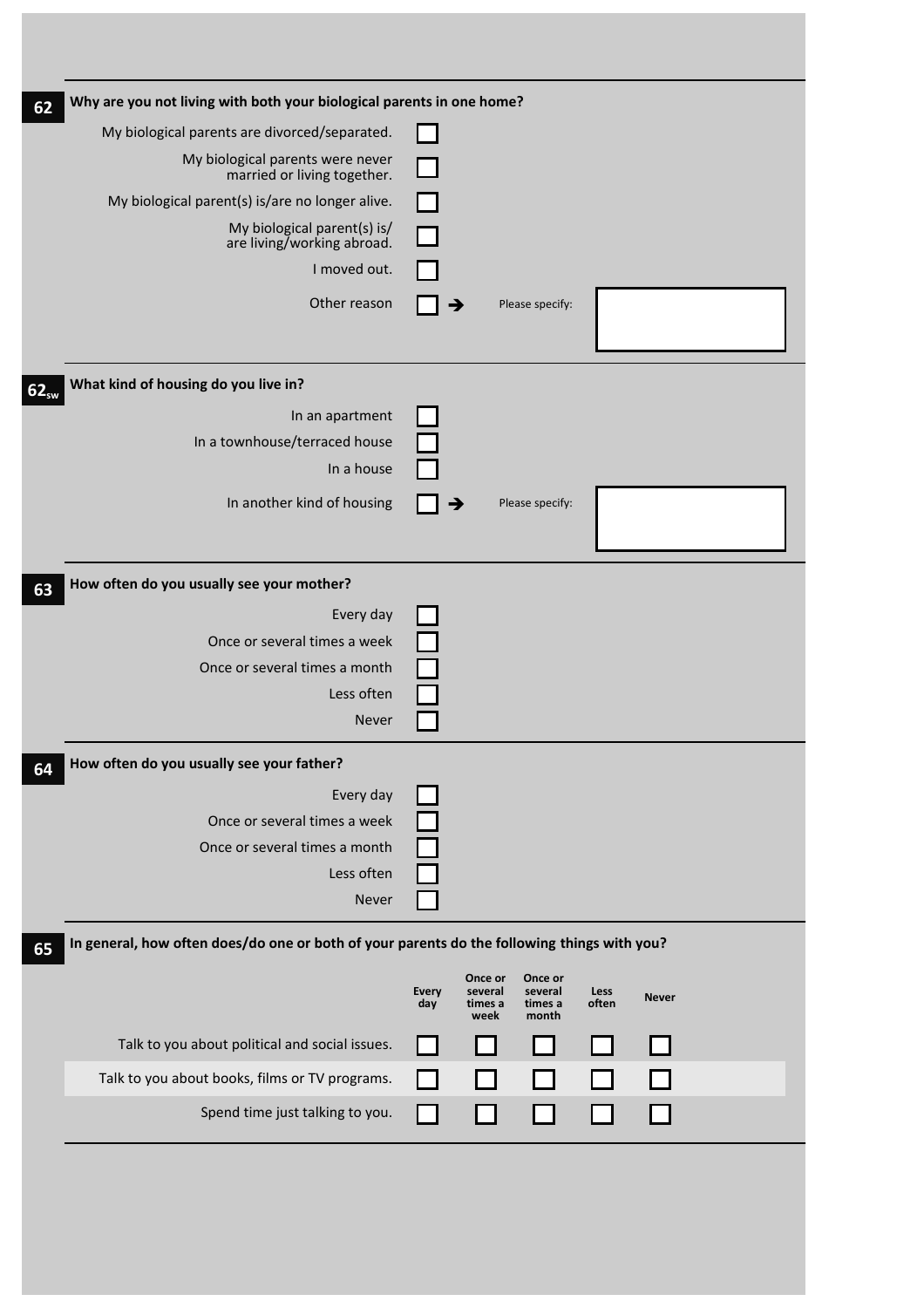| 66 | Were your grandparents (the parents of your biological parents) born in <survey country="">?</survey> |            |           |               |  |
|----|-------------------------------------------------------------------------------------------------------|------------|-----------|---------------|--|
|    |                                                                                                       | <b>Yes</b> | <b>No</b> | Don't<br>know |  |
|    | Grandmother<br>(mother of your mother)                                                                |            |           |               |  |
|    | Grandfather<br>(father of your mother)                                                                |            |           |               |  |
|    | Grandmother<br>(mother of your father)                                                                |            |           |               |  |
|    | Grandfather<br>(father of your father)                                                                |            |           |               |  |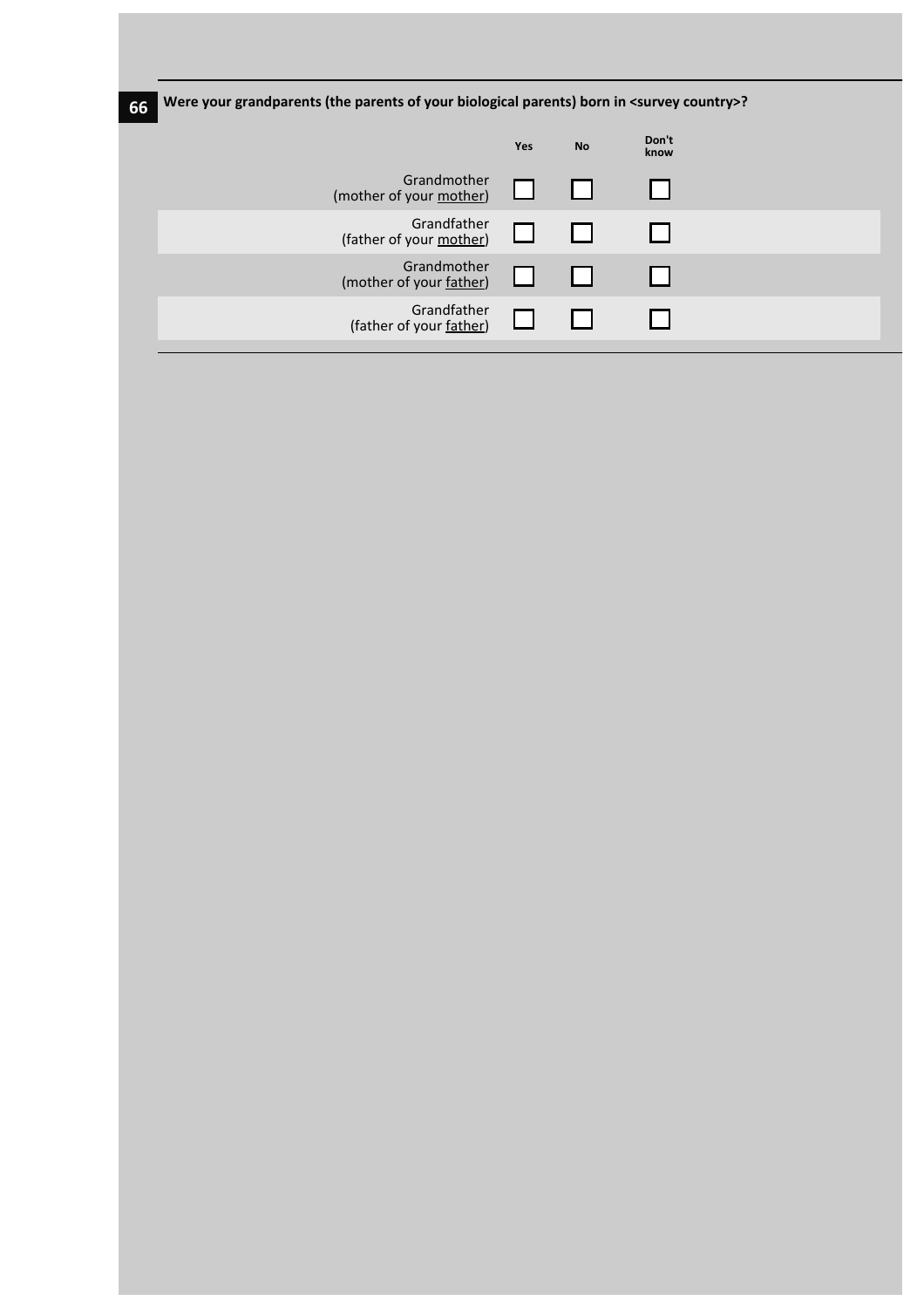| <b>Questions about your friends</b>                                                                         |
|-------------------------------------------------------------------------------------------------------------|
|                                                                                                             |
|                                                                                                             |
| Thinking now about all of your friends. How many of them have                                               |
| <b>Almost all</b><br>None or<br>A lot<br><b>About half</b><br>A few<br>or all<br>very few                   |
|                                                                                                             |
|                                                                                                             |
|                                                                                                             |
|                                                                                                             |
|                                                                                                             |
|                                                                                                             |
| Attention: Remember to check for a "Go to" instruction after you answer the question below.                 |
|                                                                                                             |
|                                                                                                             |
| 73<br>Go to                                                                                                 |
|                                                                                                             |
|                                                                                                             |
| His/her student number is:<br>→                                                                             |
|                                                                                                             |
|                                                                                                             |
|                                                                                                             |
| What type of education does he/she do? (If he/she is no longer in school: What type of education did he/she |
|                                                                                                             |
|                                                                                                             |
|                                                                                                             |
|                                                                                                             |
|                                                                                                             |
|                                                                                                             |
|                                                                                                             |
|                                                                                                             |
|                                                                                                             |
|                                                                                                             |
| Please specify:                                                                                             |
|                                                                                                             |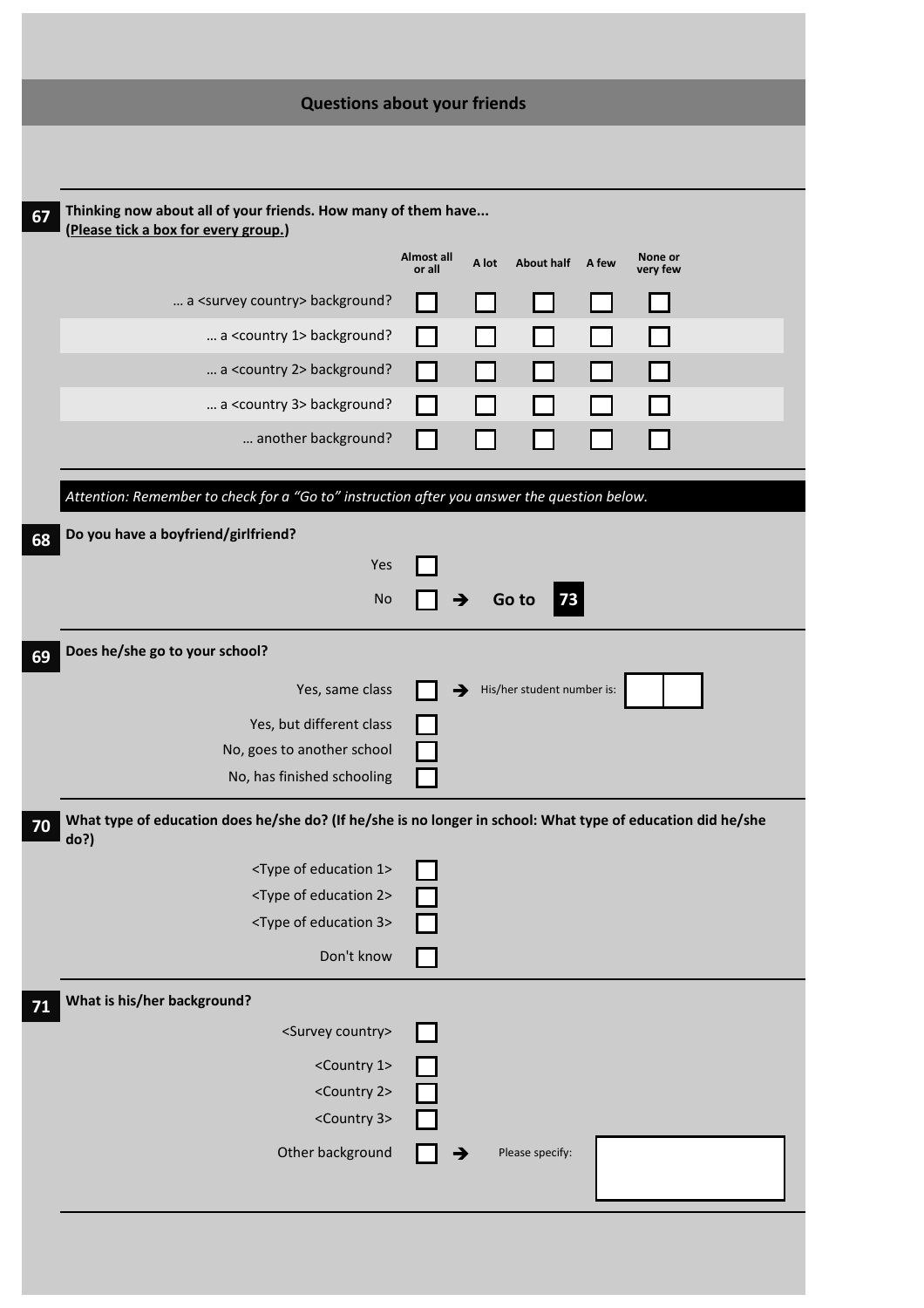| 72 | Since when are you together with this boy/girl?               |                     |                                       |                                        |               |              |                                                 |
|----|---------------------------------------------------------------|---------------------|---------------------------------------|----------------------------------------|---------------|--------------|-------------------------------------------------|
|    |                                                               |                     | Month                                 |                                        | Year          |              |                                                 |
|    |                                                               |                     |                                       |                                        |               |              |                                                 |
| 73 | How often do you talk<br>(Please tick a box for every group.) |                     |                                       |                                        |               |              |                                                 |
|    |                                                               | <b>Every</b><br>day | Once or<br>several<br>times a<br>week | Once or<br>several<br>times a<br>month | Less<br>often | <b>Never</b> | I don't know<br>people from this<br>background. |
|    | to people from a <survey country=""> background?</survey>     |                     |                                       |                                        |               |              |                                                 |
|    | to people from a <country 1=""> background?</country>         |                     |                                       |                                        |               |              |                                                 |
|    | to people from a <country 2=""> background?</country>         |                     |                                       |                                        |               |              |                                                 |
|    | to people from a <country 3=""> background?</country>         |                     |                                       |                                        |               |              |                                                 |
|    | to people from another background?                            |                     |                                       |                                        |               |              |                                                 |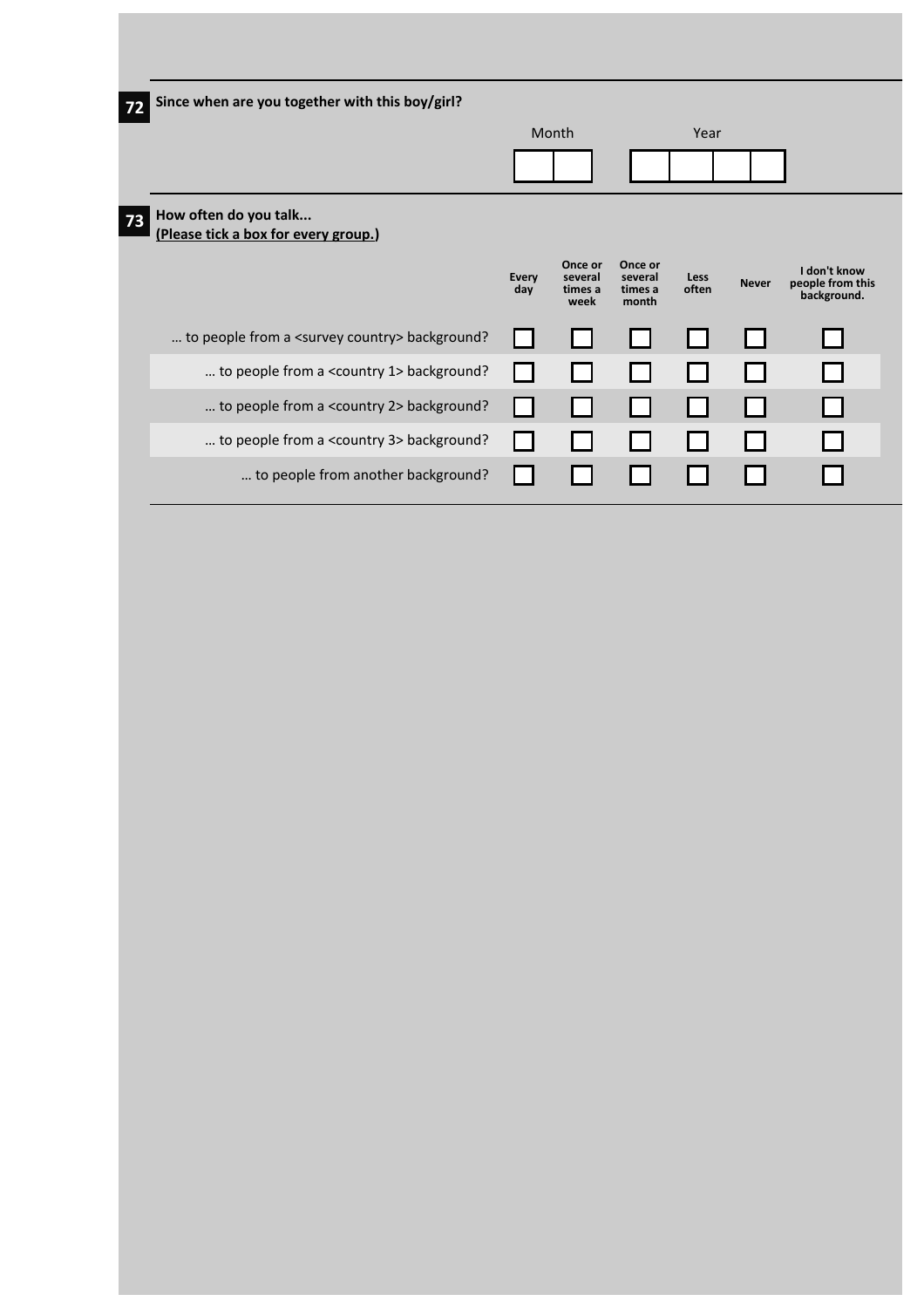| Your health, attitudes and views                                                                        |                     |                            |                             |                       |                         |   |   |                   |
|---------------------------------------------------------------------------------------------------------|---------------------|----------------------------|-----------------------------|-----------------------|-------------------------|---|---|-------------------|
|                                                                                                         |                     |                            |                             |                       |                         |   |   |                   |
| On a scale of 1 to 10 where 1 is very unsatisfied and 10 is very satisfied, how satisfied are you<br>74 |                     |                            |                             |                       |                         |   |   |                   |
|                                                                                                         | Very<br>unsatisfied |                            |                             |                       |                         |   |   | Very<br>satisfied |
|                                                                                                         | $\mathbf{1}$        | $\overline{2}$<br>3        | 4                           | 5<br>$\boldsymbol{6}$ | $\overline{\mathbf{z}}$ | 8 | 9 | 10                |
| with your life in general?                                                                              |                     |                            |                             |                       |                         |   |   |                   |
| with school in general?                                                                                 |                     |                            |                             |                       |                         |   |   |                   |
| with your current situation?                                                                            |                     |                            |                             |                       |                         |   |   |                   |
| How often are each of these statements true about you?<br>75                                            |                     |                            |                             |                       |                         |   |   |                   |
|                                                                                                         | Often<br>true       | Sometimes<br>true          | Rarely<br>true              | <b>Never</b><br>true  |                         |   |   |                   |
| I feel very worried.                                                                                    |                     |                            |                             |                       |                         |   |   |                   |
| I get angry easily.                                                                                     |                     |                            |                             |                       |                         |   |   |                   |
| I feel anxious.                                                                                         |                     |                            |                             |                       |                         |   |   |                   |
| I feel depressed.                                                                                       |                     |                            |                             |                       |                         |   |   |                   |
| I feel worthless.                                                                                       |                     |                            |                             |                       |                         |   |   |                   |
| I act without thinking.                                                                                 |                     |                            |                             |                       |                         |   |   |                   |
| How good is your health compared to others of your age?<br>77                                           |                     |                            |                             |                       |                         |   |   |                   |
| Very good                                                                                               |                     |                            |                             |                       |                         |   |   |                   |
| Good                                                                                                    |                     |                            |                             |                       |                         |   |   |                   |
| About the same<br><b>Bad</b>                                                                            |                     |                            |                             |                       |                         |   |   |                   |
| Very bad                                                                                                |                     |                            |                             |                       |                         |   |   |                   |
| In the last six months, how often have you<br>77                                                        |                     |                            |                             |                       |                         |   |   |                   |
|                                                                                                         |                     | Once or                    | Once or                     |                       |                         |   |   |                   |
|                                                                                                         | Every<br>day        | several<br>times a<br>week | several<br>times a<br>month | Less<br>often         | <b>Never</b>            |   |   |                   |
| had a headache?                                                                                         |                     |                            |                             |                       |                         |   |   |                   |
| had a stomachache?                                                                                      |                     |                            |                             |                       |                         |   |   |                   |
| had difficulties falling asleep?                                                                        | $\blacksquare$      |                            |                             |                       |                         |   |   |                   |
| felt dizzy?                                                                                             |                     |                            |                             |                       |                         |   |   |                   |
| had a sore neck and shoulders?                                                                          |                     |                            |                             |                       |                         |   |   |                   |
|                                                                                                         |                     |                            |                             |                       |                         |   |   |                   |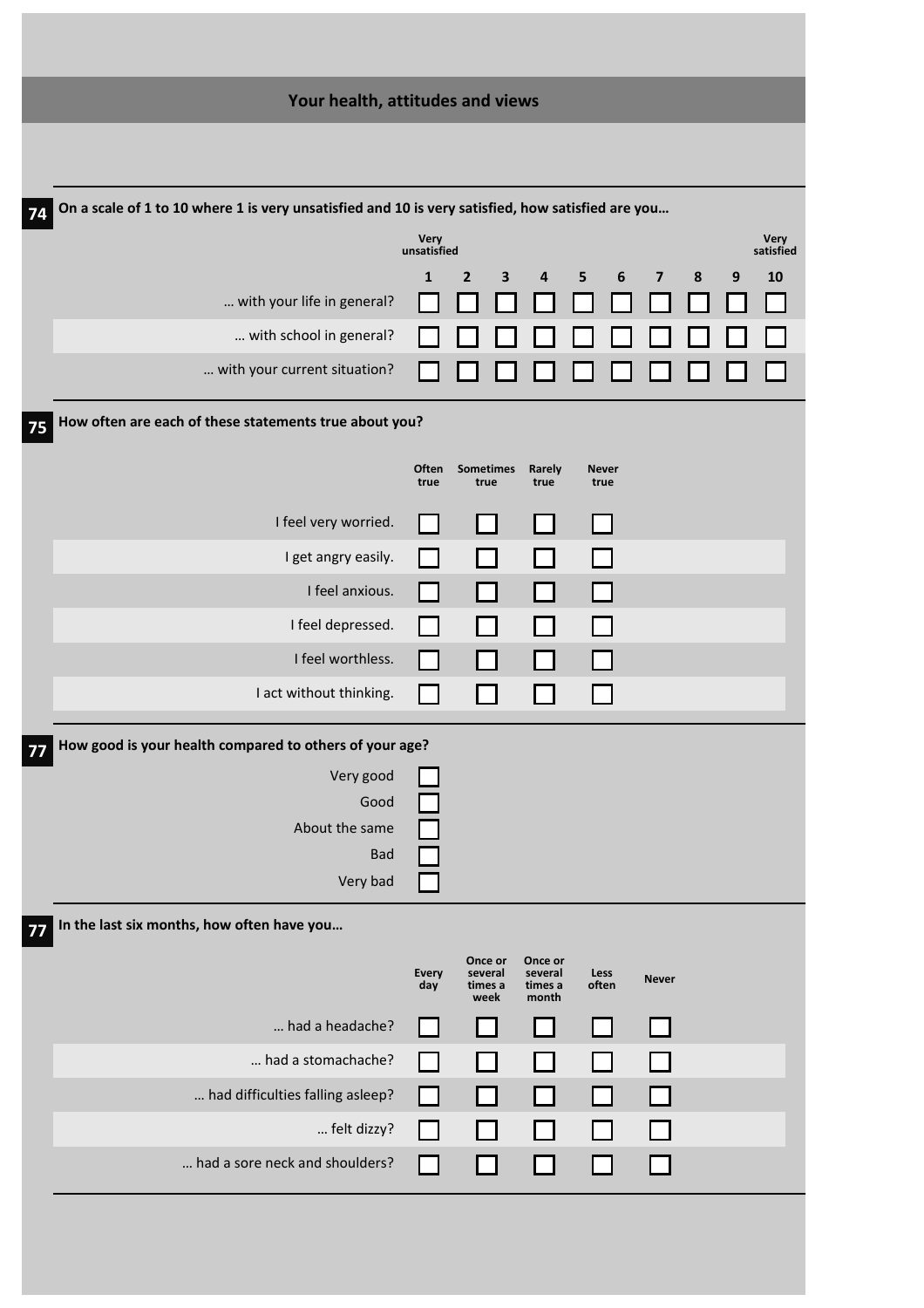| 78a        | On a typical school night, what time do you go to bed?           |                          |       |                                         |                 |                             |  |
|------------|------------------------------------------------------------------|--------------------------|-------|-----------------------------------------|-----------------|-----------------------------|--|
|            | Time:                                                            |                          |       | $\bullet$                               |                 |                             |  |
| <b>78b</b> | On a typical school night, what time do you wake up?             |                          |       |                                         |                 |                             |  |
|            | Time:                                                            |                          |       |                                         |                 |                             |  |
| 79         | How much do you agree or disagree with each of these statements? |                          |       |                                         |                 |                             |  |
|            |                                                                  | <b>Strongly</b><br>agree | Agree | <b>Neither</b><br>agree nor<br>disagree | <b>Disagree</b> | <b>Strongly</b><br>disagree |  |
|            | I have difficulties concentrating.                               |                          |       |                                         |                 |                             |  |
|            | I can influence my future.                                       |                          |       |                                         |                 |                             |  |
|            | I can put my plans into action.                                  |                          |       |                                         |                 |                             |  |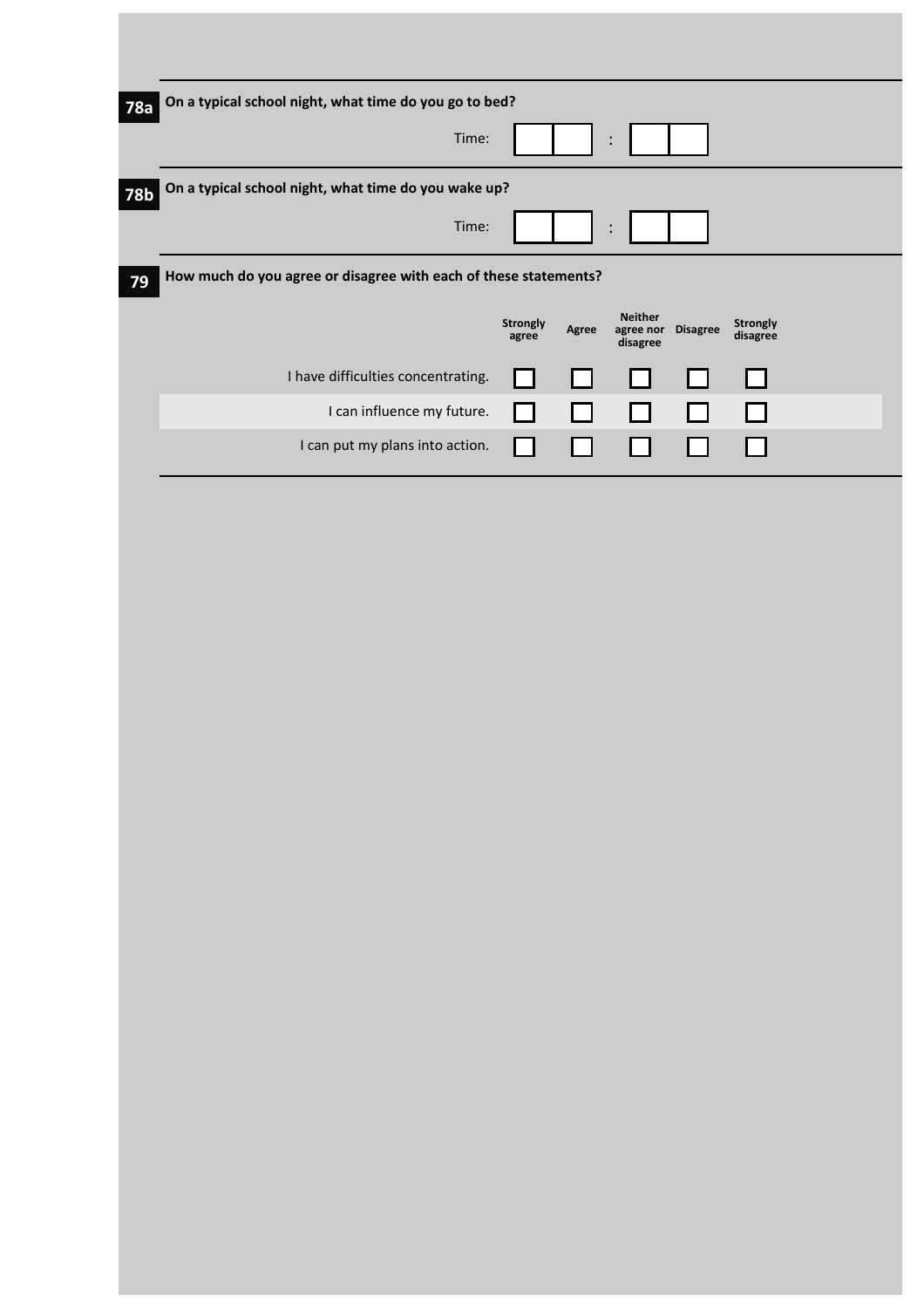|    | <b>Your favorites</b>                                                                       |                  |  |  |  |  |
|----|---------------------------------------------------------------------------------------------|------------------|--|--|--|--|
|    |                                                                                             |                  |  |  |  |  |
| 80 | Who is your favorite singer or band?                                                        |                  |  |  |  |  |
|    |                                                                                             |                  |  |  |  |  |
| 81 | Which country does this singer or band come from?                                           |                  |  |  |  |  |
|    |                                                                                             |                  |  |  |  |  |
| 82 | Who is your favorite actor or actress?                                                      |                  |  |  |  |  |
|    |                                                                                             |                  |  |  |  |  |
| 83 | Which country does this actor or actress come from?                                         |                  |  |  |  |  |
|    |                                                                                             |                  |  |  |  |  |
|    | Attention: Remember to check for a "Go to" instruction after you answer the question below. |                  |  |  |  |  |
|    |                                                                                             |                  |  |  |  |  |
|    | 84 How much are you interested in watching football?                                        |                  |  |  |  |  |
|    | Very much<br>Much                                                                           |                  |  |  |  |  |
|    | Some                                                                                        |                  |  |  |  |  |
|    | Little                                                                                      |                  |  |  |  |  |
|    | Very little or not at all                                                                   | 87<br>Go to<br>→ |  |  |  |  |
| 85 | Which football club do you like most?                                                       |                  |  |  |  |  |
|    |                                                                                             |                  |  |  |  |  |
| 86 | Which country does this club come from?                                                     |                  |  |  |  |  |
|    |                                                                                             |                  |  |  |  |  |
|    |                                                                                             |                  |  |  |  |  |
|    |                                                                                             |                  |  |  |  |  |
|    |                                                                                             |                  |  |  |  |  |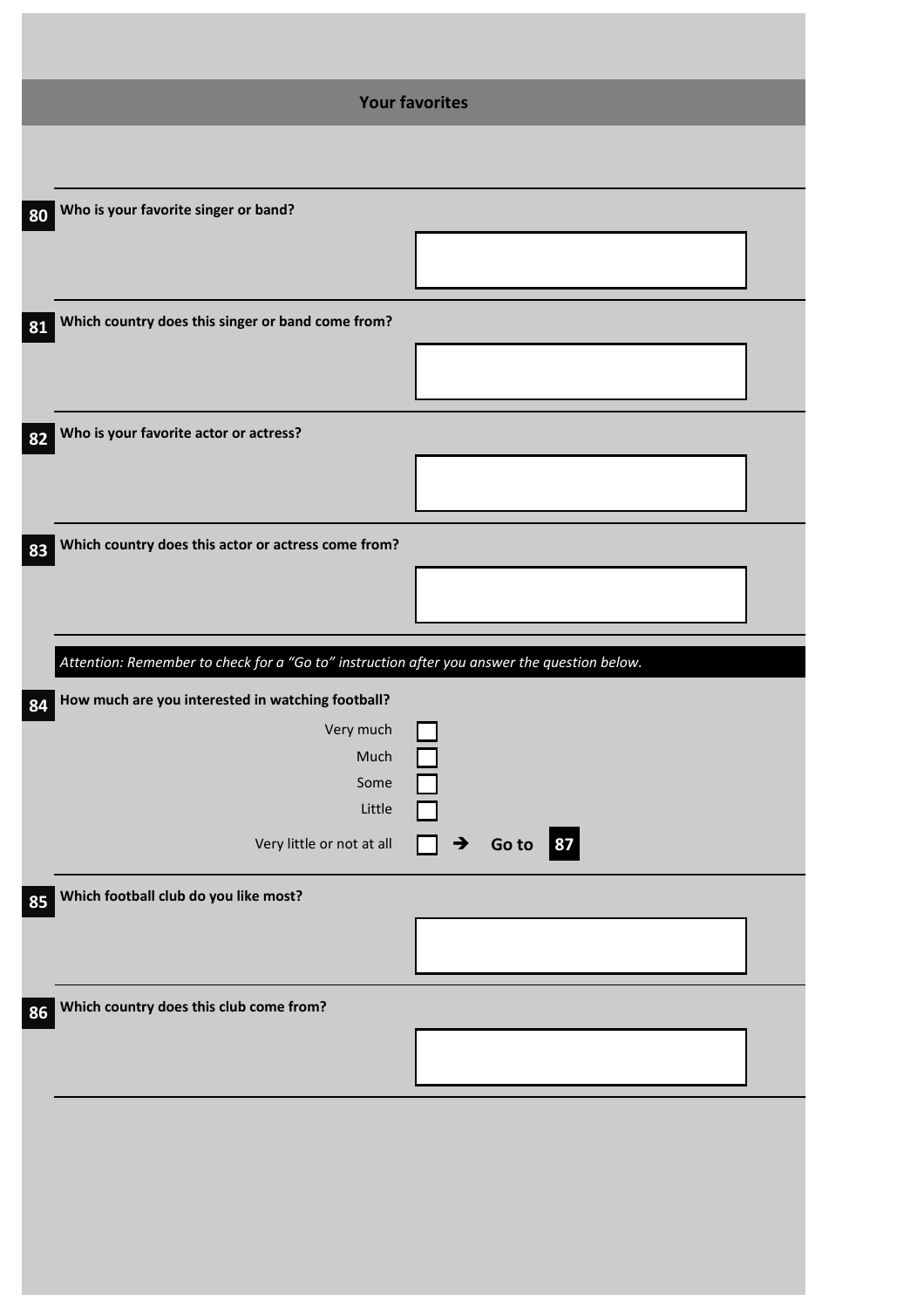|    | Attention: Remember to check for a "Go to" instruction after you answer the question below. |                           |
|----|---------------------------------------------------------------------------------------------|---------------------------|
| 87 | Apart from football, what kind of sports do you like watching most?                         |                           |
|    |                                                                                             |                           |
|    |                                                                                             |                           |
|    | No other sport                                                                              | Go to 90<br>$\rightarrow$ |
| 88 | Who is your favorite athlete in the sport you just mentioned?                               |                           |
|    |                                                                                             |                           |
|    |                                                                                             |                           |
| 89 | Which country does this athlete come from?                                                  |                           |
|    |                                                                                             |                           |
|    |                                                                                             |                           |
| 90 | What is your favorite TV show?                                                              |                           |
|    |                                                                                             |                           |
|    | What is your favorite book?                                                                 |                           |
| 91 |                                                                                             |                           |
|    |                                                                                             |                           |
|    |                                                                                             |                           |
|    |                                                                                             |                           |
|    |                                                                                             |                           |
|    |                                                                                             |                           |
|    |                                                                                             |                           |
|    |                                                                                             |                           |
|    |                                                                                             |                           |
|    |                                                                                             |                           |
|    |                                                                                             |                           |
|    |                                                                                             |                           |
|    |                                                                                             |                           |
|    |                                                                                             |                           |
|    |                                                                                             |                           |
|    |                                                                                             |                           |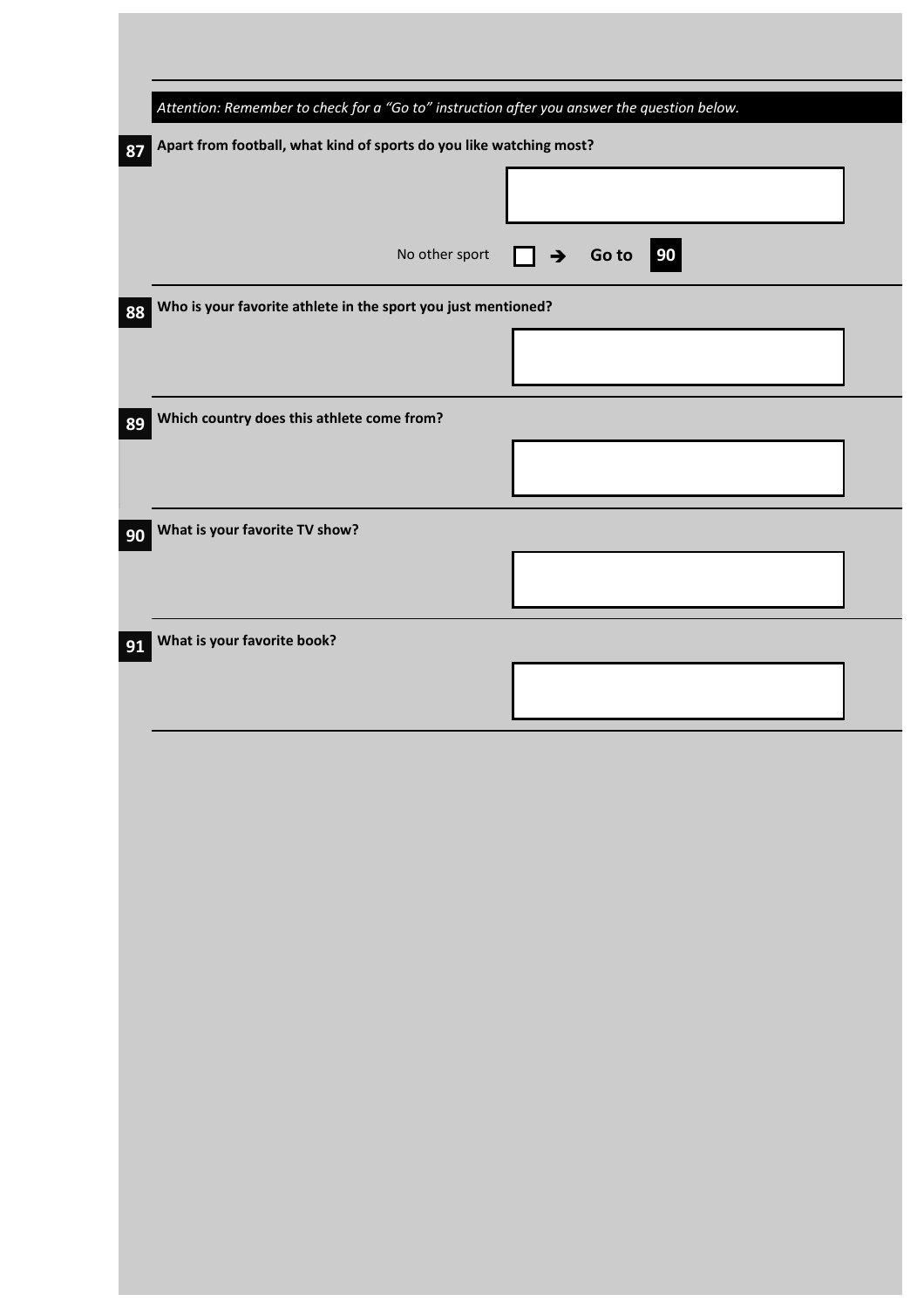|    | <b>Your current situation (Germany)</b>                                                                                                              |       |    |  |
|----|------------------------------------------------------------------------------------------------------------------------------------------------------|-------|----|--|
|    |                                                                                                                                                      |       |    |  |
|    |                                                                                                                                                      |       |    |  |
|    | Attention: Remember to check for a "Go to" instruction after you answer the question below.<br>Do you currently attend the same school as last year? |       |    |  |
| 92 | Yes, same school                                                                                                                                     |       |    |  |
|    | No, another school                                                                                                                                   |       |    |  |
|    | No, I don't attend school anymore.                                                                                                                   | Go to | 99 |  |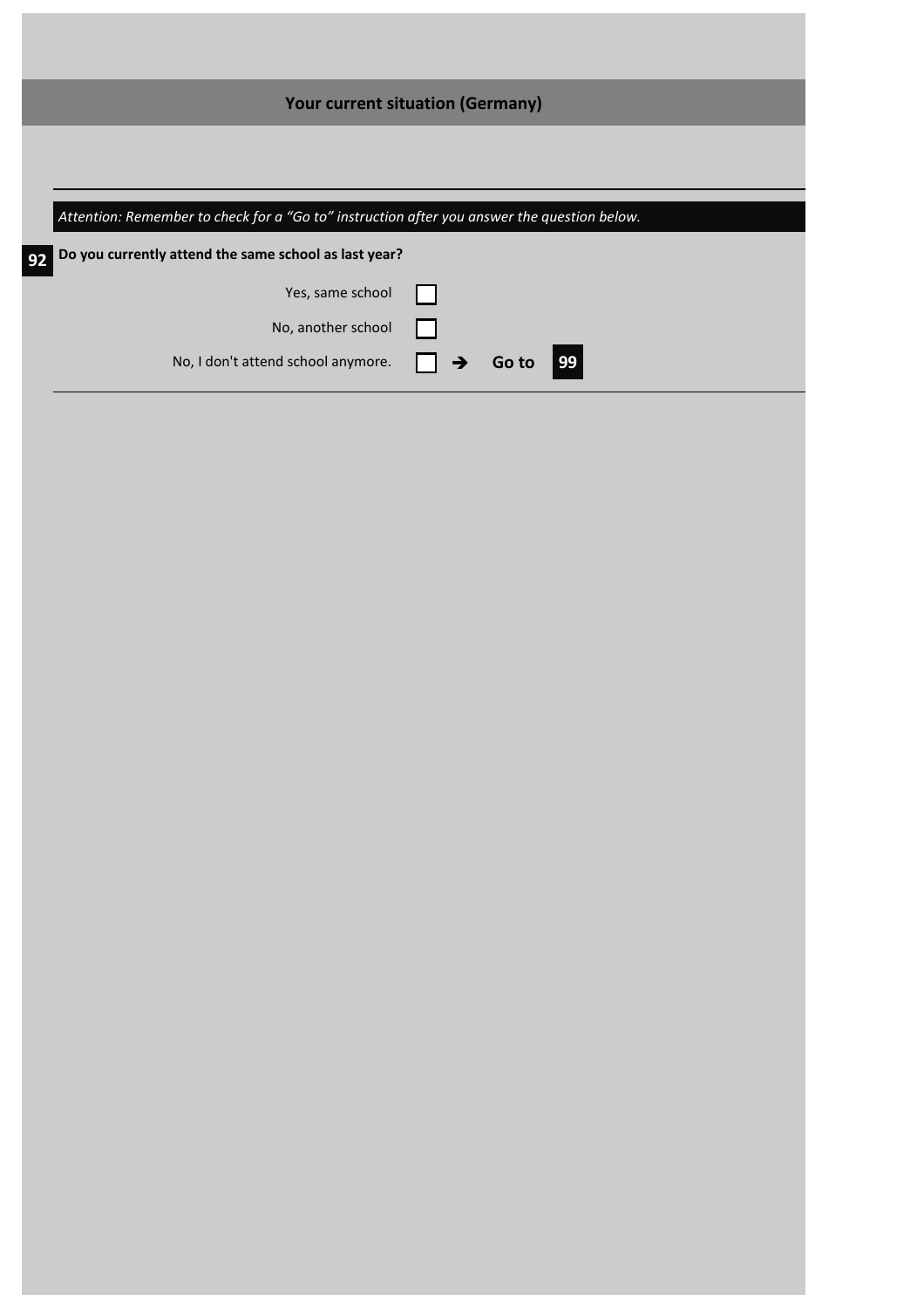|                                                                                                                                                                                                                                                 | <b>School</b>            |
|-------------------------------------------------------------------------------------------------------------------------------------------------------------------------------------------------------------------------------------------------|--------------------------|
|                                                                                                                                                                                                                                                 |                          |
| Which grade do you currently attend?<br>93<br>$9th$ grade<br>$10^{\text{th}}$ grade<br>$11th$ grade<br>No grade<br>Other grade                                                                                                                  | Please specify:          |
| Attention: Please answer this question only if you attend the same school as last year.<br>Remember to check for a "Go to" instruction after you answer the question below.                                                                     |                          |
| Why did you not participate in the school survey?<br>94<br>I was ill or not in school.<br>I had an exam.<br>I changed classes.<br>I repeat 9 <sup>th</sup> grade.<br>No school survey this year at my school<br>Other reason<br>Please specify: | End (last page)<br>Go to |
| Attention: Remember to check for a "Go to" instruction after you answer the question below.                                                                                                                                                     |                          |
| Have you graduated during the last school year?<br>95<br><b>No</b><br>Yes, from lower secondary school<br>Yes, from intermediate secondary school<br>Yes, from another school<br>Please specify:                                                | End (last page)<br>Go to |
|                                                                                                                                                                                                                                                 |                          |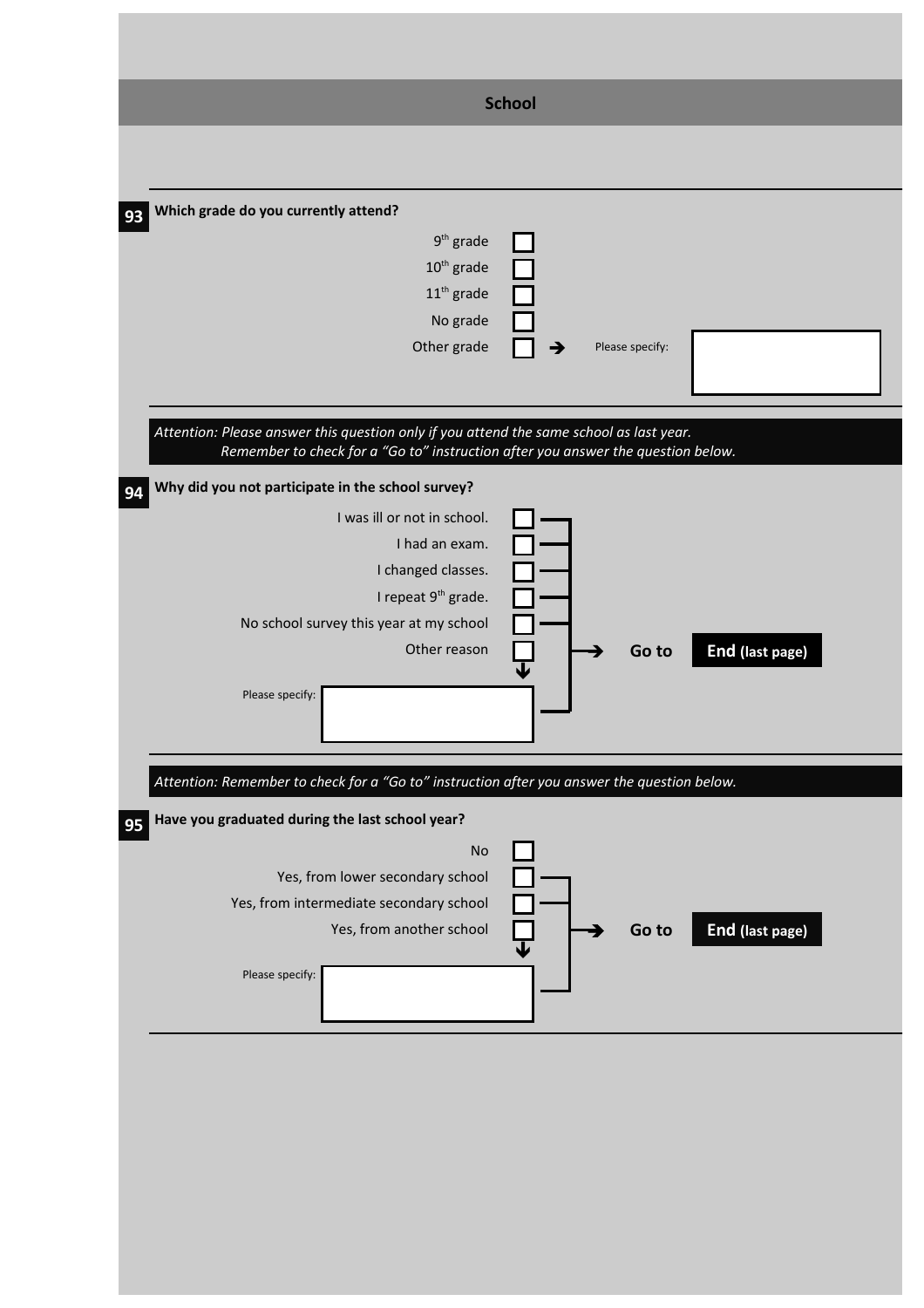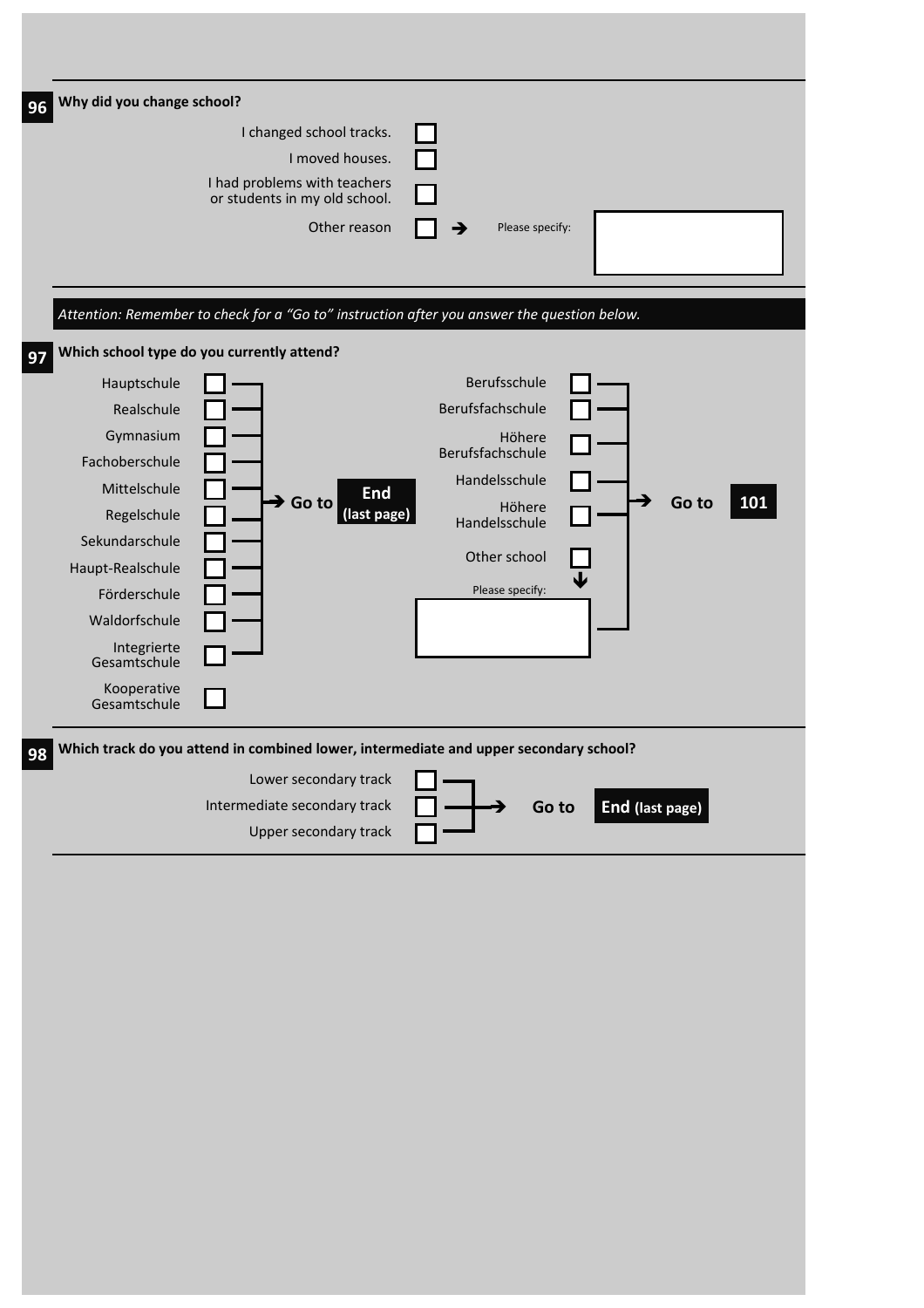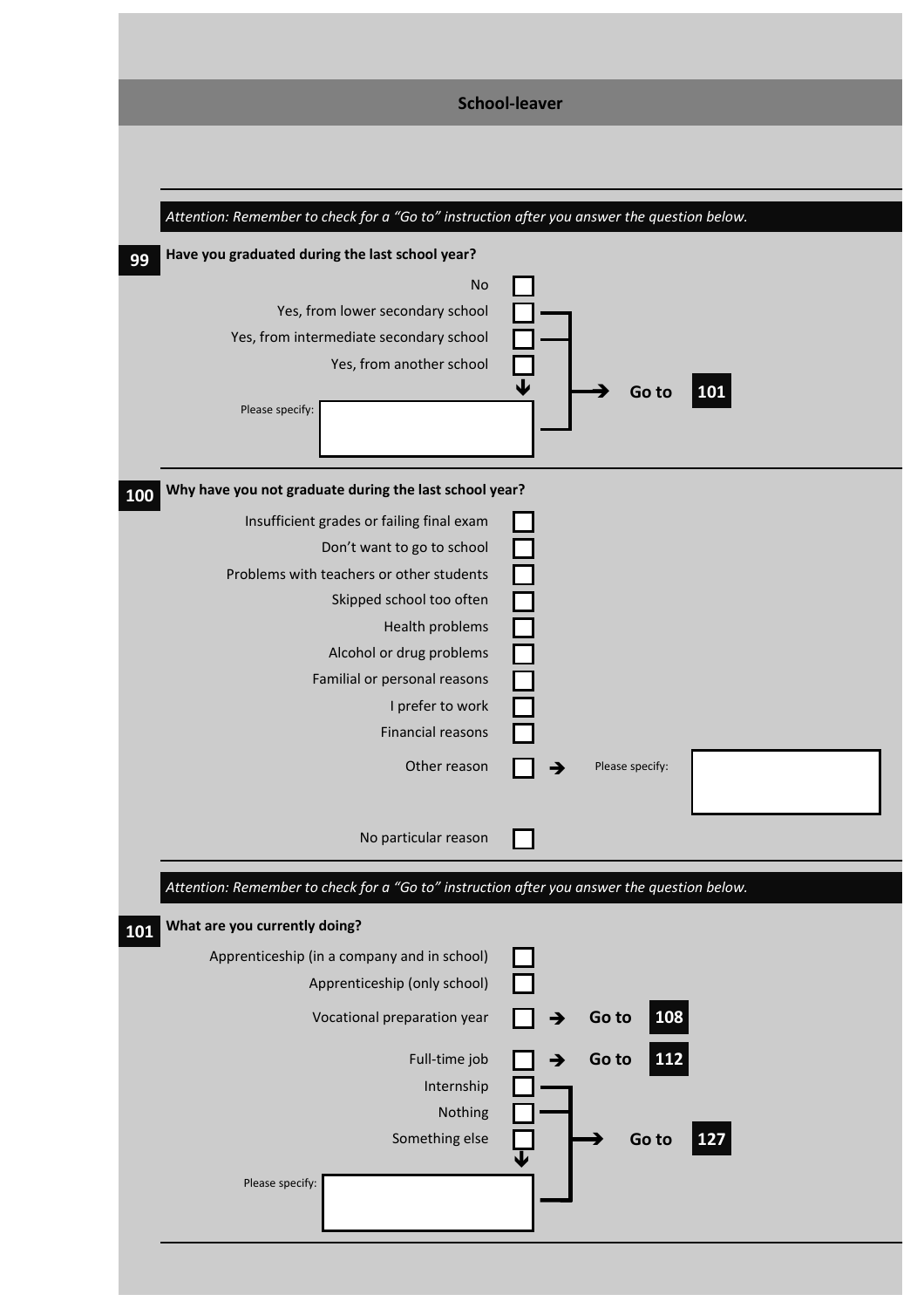|                                                                                                                                                                        | Apprenticeship |                     |  |  |  |  |  |
|------------------------------------------------------------------------------------------------------------------------------------------------------------------------|----------------|---------------------|--|--|--|--|--|
|                                                                                                                                                                        |                |                     |  |  |  |  |  |
| 102 In which profession are you doing your apprenticeship? Please name the exact title.                                                                                |                |                     |  |  |  |  |  |
|                                                                                                                                                                        |                |                     |  |  |  |  |  |
| How long will your apprenticeship take in total?<br>103                                                                                                                |                |                     |  |  |  |  |  |
| 1 to 1,5 years<br>2 to 2,5 years<br>3 to 3,5 years<br>4 years<br>More than 4 years                                                                                     |                |                     |  |  |  |  |  |
| Other duration                                                                                                                                                         | →              | Please specify:     |  |  |  |  |  |
| How sure are you that you will finish your apprenticeship?<br>104                                                                                                      |                |                     |  |  |  |  |  |
| Very sure<br>Sure<br>Possible<br>Unlikely<br>Impossible                                                                                                                |                |                     |  |  |  |  |  |
| Attention: Remember to check for a "Go to" instruction after you answer the question below.                                                                            |                |                     |  |  |  |  |  |
| Do you receive an additional educational degree with your apprenticeship?<br>105<br>Yes<br>No                                                                          |                | <b>107</b><br>Go to |  |  |  |  |  |
| Which educational degree is this?<br>106                                                                                                                               |                |                     |  |  |  |  |  |
| Degree from lower secondary school<br>Degree from intermediate secondary school<br>Degree from upper secondary vocational school<br>Degree from upper secondary school |                |                     |  |  |  |  |  |
| Other educational degree                                                                                                                                               |                | Please specify:     |  |  |  |  |  |
|                                                                                                                                                                        |                |                     |  |  |  |  |  |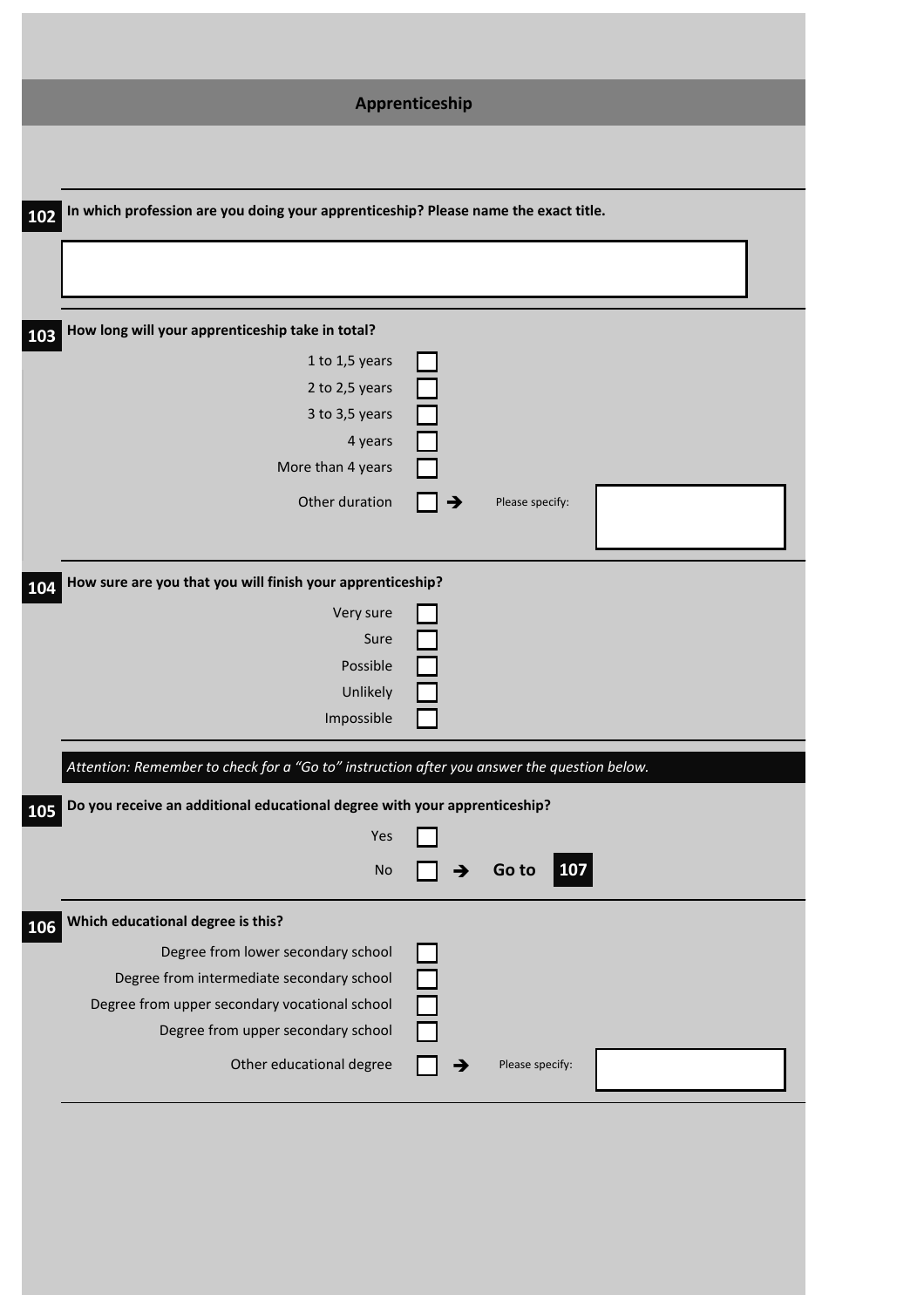

## **107 Please tell us your monthly total income, after tax and compulsory deductions, from all sources. If you don't know exactly, please try to answer as best as you can.**

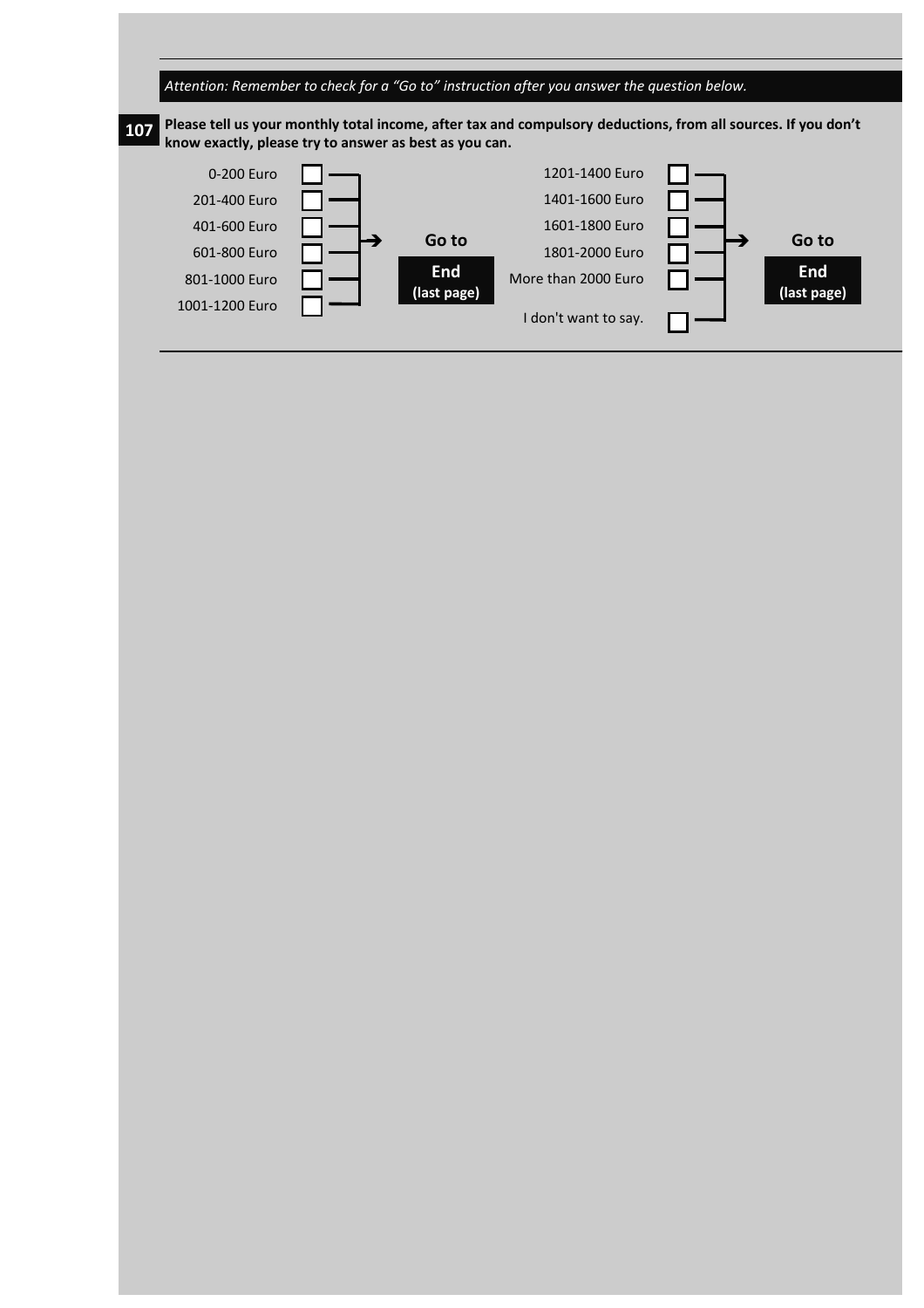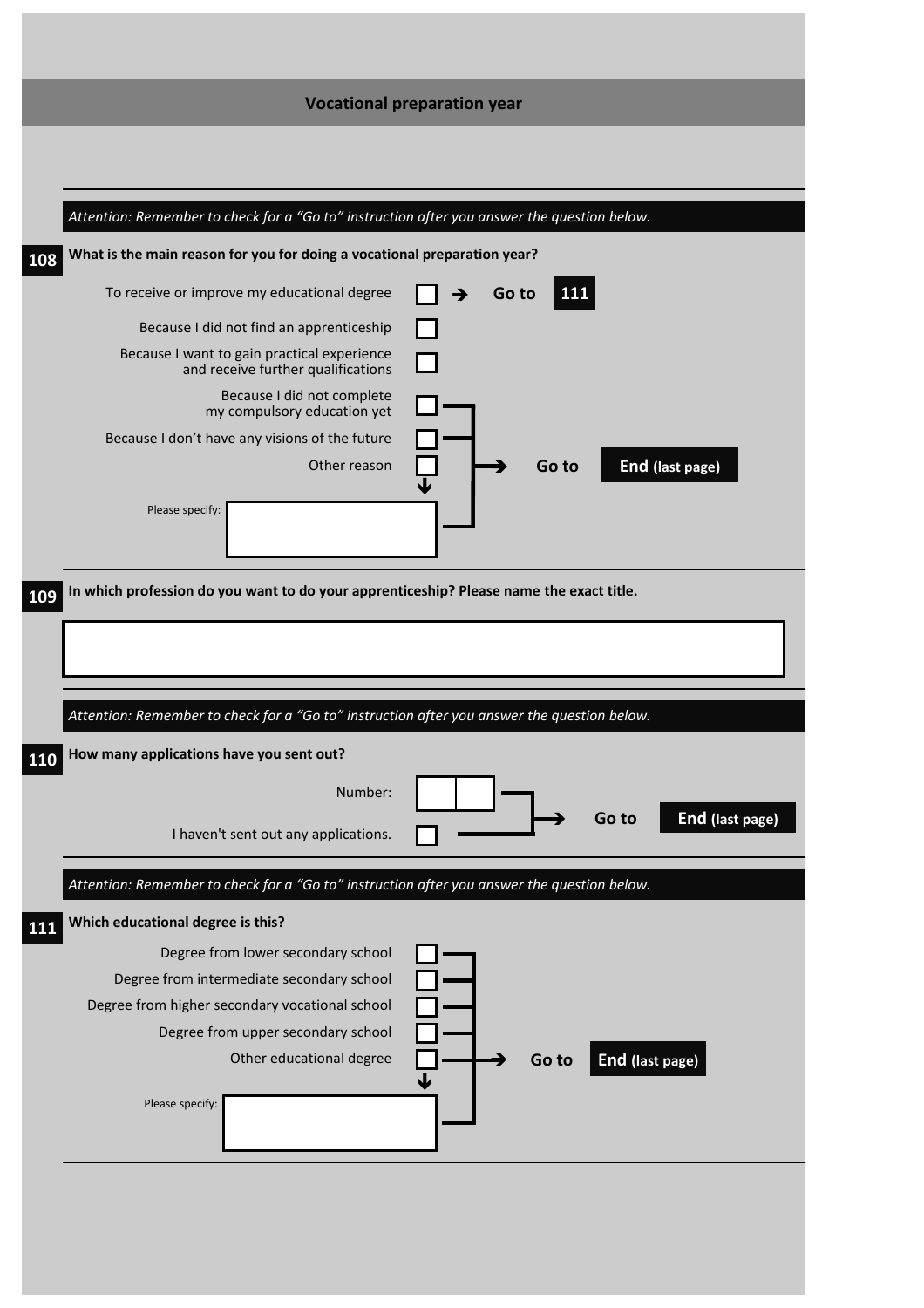| 112                                                                                           | <b>Full-time job</b><br>Attention: Remember to check for a "Go to" instruction after you answer the question below.<br>Have you actively been searching for an apprenticeship since you have left school?<br>Yes<br>115<br>No<br>Go to |
|-----------------------------------------------------------------------------------------------|----------------------------------------------------------------------------------------------------------------------------------------------------------------------------------------------------------------------------------------|
| 113                                                                                           | In which profession do you want to do your apprenticeship? Please name the exact title.                                                                                                                                                |
| 114                                                                                           | How many applications have you sent out?<br>Number:<br>I haven't sent out any applications.                                                                                                                                            |
| 115<br>116                                                                                    | Which job do you have at the moment? Please name the exact title.<br>Please tell us your monthly total income, after tax and compulsory deductions, from all sources. If you don't                                                     |
| 0-200 Euro<br>201-400 Euro<br>401-600 Euro<br>601-800 Euro<br>801-1000 Euro<br>1001-1200 Euro | know exactly, please try to answer as best as you can.<br>1201-1400 Euro<br>1401-1600 Euro<br>1601-1800 Euro<br>1801-2000 Euro<br>More than 2000 Euro<br>I don't want to say.                                                          |
| 117                                                                                           | How many hours do you work in this job per week?<br>Number of hours:                                                                                                                                                                   |
| Do you have a contract for this job?<br>118                                                   | Attention: Remember to check for a "Go to" instruction after you answer the question below.<br>Yes<br>121<br>Go to<br><b>No</b>                                                                                                        |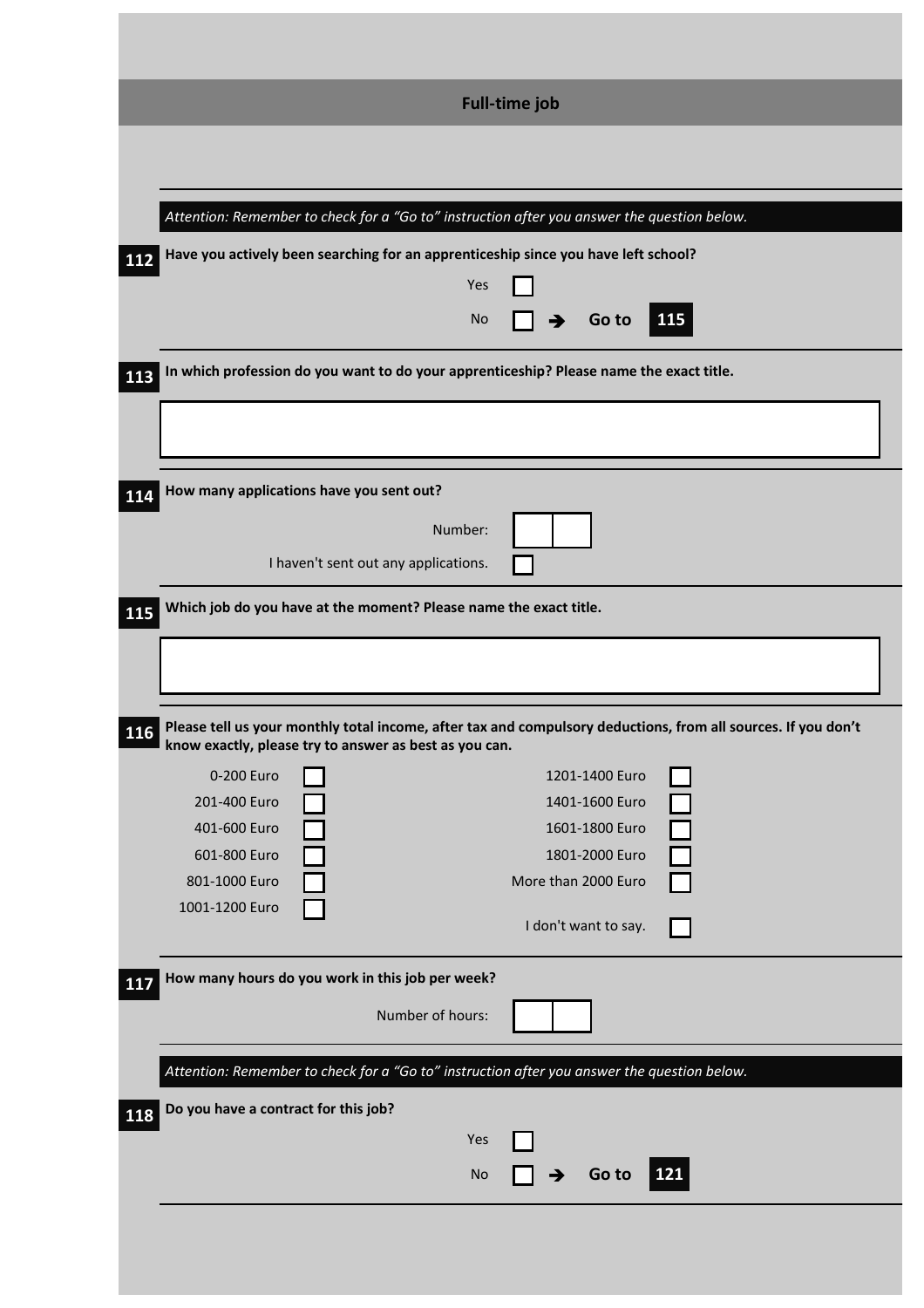| Attention: Remember to check for a "Go to" instruction after you answer the question below.      |                                                                                                         |
|--------------------------------------------------------------------------------------------------|---------------------------------------------------------------------------------------------------------|
| 119                                                                                              | Is your contract a permanent contract, a fixed-term contract or a temporary contract for seasonal work? |
| Permanent contract                                                                               | 121<br>Go to                                                                                            |
| Fixed-term contract                                                                              |                                                                                                         |
| Temporary contract for seasonal work                                                             |                                                                                                         |
| Is your fixed-term or temporary contract probably with or without long-term perspectives?<br>120 |                                                                                                         |
| With long-term perspectives                                                                      |                                                                                                         |
| Without long-term perspectives                                                                   |                                                                                                         |
| Attention: Remember to check for a "Go to" instruction after you answer the question below.      |                                                                                                         |
| How did you find this job?<br>121                                                                |                                                                                                         |
| Through application in<br>response to a job advertisement                                        |                                                                                                         |
| Through my parents                                                                               |                                                                                                         |
| Through my siblings                                                                              | 123<br>Go to                                                                                            |
| Through other family members                                                                     |                                                                                                         |
| Through friends                                                                                  |                                                                                                         |
| Through acquaintances                                                                            |                                                                                                         |
| Through the job center                                                                           |                                                                                                         |
| Through school or vocational school                                                              |                                                                                                         |
| Through unsolicited application                                                                  |                                                                                                         |
| Through an internship                                                                            |                                                                                                         |
| Through the internet                                                                             |                                                                                                         |
| Through the newspaper                                                                            | Go to<br>123                                                                                            |
| Through another way                                                                              |                                                                                                         |
|                                                                                                  |                                                                                                         |
| Please specify:                                                                                  |                                                                                                         |
|                                                                                                  |                                                                                                         |
| What is this/these person(s) background?<br>122                                                  |                                                                                                         |
| German                                                                                           |                                                                                                         |
| Italian                                                                                          |                                                                                                         |
| Polish                                                                                           |                                                                                                         |
| Russian                                                                                          |                                                                                                         |
| Turkish                                                                                          |                                                                                                         |
| Other background                                                                                 |                                                                                                         |
|                                                                                                  | Please specify:                                                                                         |
|                                                                                                  |                                                                                                         |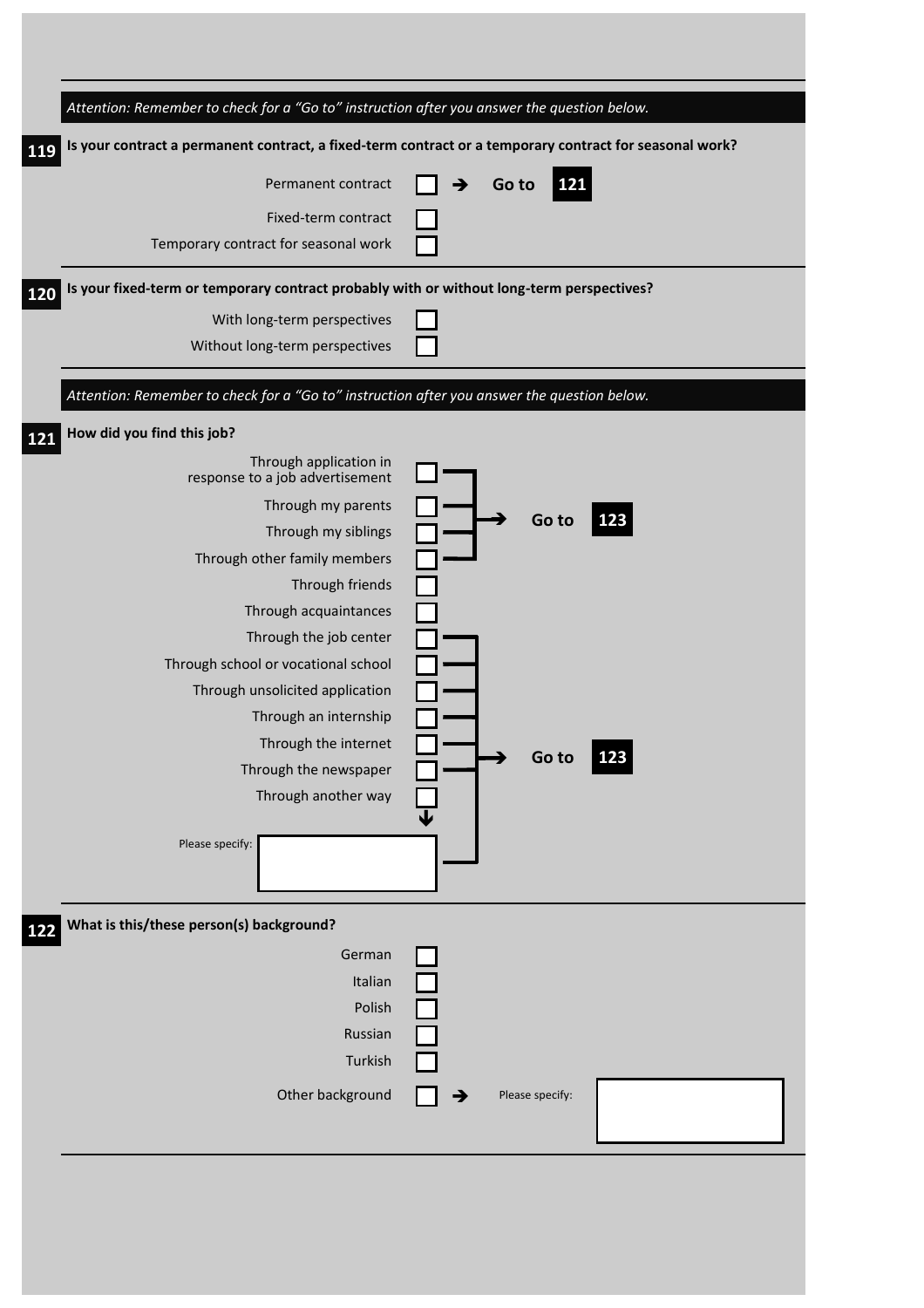| When did you start working in this job? Please name the month and the year.<br>Month<br>Year<br>Attention: Remember to check for a "Go to" instruction after you answer the question below.<br>Is this your first job since you have left school?<br>End (last page)<br>Yes<br>Go to<br>$\rightarrow$<br>$\mathsf{No}$<br>How many jobs did you have since you have left school?<br>Number:<br>Attention: Remember to check for a "Go to" instruction after you answer the question below.<br>What was your first job? Please name the exact title.<br>$\boxed{126}$<br>End (last page)<br>→<br>Go to |     |  |  |  |
|-------------------------------------------------------------------------------------------------------------------------------------------------------------------------------------------------------------------------------------------------------------------------------------------------------------------------------------------------------------------------------------------------------------------------------------------------------------------------------------------------------------------------------------------------------------------------------------------------------|-----|--|--|--|
|                                                                                                                                                                                                                                                                                                                                                                                                                                                                                                                                                                                                       | 123 |  |  |  |
|                                                                                                                                                                                                                                                                                                                                                                                                                                                                                                                                                                                                       |     |  |  |  |
|                                                                                                                                                                                                                                                                                                                                                                                                                                                                                                                                                                                                       |     |  |  |  |
|                                                                                                                                                                                                                                                                                                                                                                                                                                                                                                                                                                                                       |     |  |  |  |
|                                                                                                                                                                                                                                                                                                                                                                                                                                                                                                                                                                                                       |     |  |  |  |
|                                                                                                                                                                                                                                                                                                                                                                                                                                                                                                                                                                                                       |     |  |  |  |
|                                                                                                                                                                                                                                                                                                                                                                                                                                                                                                                                                                                                       |     |  |  |  |
|                                                                                                                                                                                                                                                                                                                                                                                                                                                                                                                                                                                                       |     |  |  |  |
|                                                                                                                                                                                                                                                                                                                                                                                                                                                                                                                                                                                                       |     |  |  |  |
|                                                                                                                                                                                                                                                                                                                                                                                                                                                                                                                                                                                                       |     |  |  |  |
|                                                                                                                                                                                                                                                                                                                                                                                                                                                                                                                                                                                                       |     |  |  |  |
|                                                                                                                                                                                                                                                                                                                                                                                                                                                                                                                                                                                                       |     |  |  |  |
|                                                                                                                                                                                                                                                                                                                                                                                                                                                                                                                                                                                                       |     |  |  |  |
|                                                                                                                                                                                                                                                                                                                                                                                                                                                                                                                                                                                                       |     |  |  |  |
|                                                                                                                                                                                                                                                                                                                                                                                                                                                                                                                                                                                                       |     |  |  |  |
|                                                                                                                                                                                                                                                                                                                                                                                                                                                                                                                                                                                                       |     |  |  |  |
|                                                                                                                                                                                                                                                                                                                                                                                                                                                                                                                                                                                                       |     |  |  |  |
|                                                                                                                                                                                                                                                                                                                                                                                                                                                                                                                                                                                                       |     |  |  |  |
|                                                                                                                                                                                                                                                                                                                                                                                                                                                                                                                                                                                                       |     |  |  |  |
|                                                                                                                                                                                                                                                                                                                                                                                                                                                                                                                                                                                                       |     |  |  |  |
|                                                                                                                                                                                                                                                                                                                                                                                                                                                                                                                                                                                                       |     |  |  |  |
|                                                                                                                                                                                                                                                                                                                                                                                                                                                                                                                                                                                                       |     |  |  |  |
|                                                                                                                                                                                                                                                                                                                                                                                                                                                                                                                                                                                                       |     |  |  |  |
|                                                                                                                                                                                                                                                                                                                                                                                                                                                                                                                                                                                                       |     |  |  |  |
|                                                                                                                                                                                                                                                                                                                                                                                                                                                                                                                                                                                                       |     |  |  |  |
|                                                                                                                                                                                                                                                                                                                                                                                                                                                                                                                                                                                                       |     |  |  |  |
|                                                                                                                                                                                                                                                                                                                                                                                                                                                                                                                                                                                                       |     |  |  |  |
|                                                                                                                                                                                                                                                                                                                                                                                                                                                                                                                                                                                                       |     |  |  |  |
|                                                                                                                                                                                                                                                                                                                                                                                                                                                                                                                                                                                                       |     |  |  |  |
|                                                                                                                                                                                                                                                                                                                                                                                                                                                                                                                                                                                                       |     |  |  |  |
|                                                                                                                                                                                                                                                                                                                                                                                                                                                                                                                                                                                                       |     |  |  |  |
|                                                                                                                                                                                                                                                                                                                                                                                                                                                                                                                                                                                                       |     |  |  |  |
|                                                                                                                                                                                                                                                                                                                                                                                                                                                                                                                                                                                                       |     |  |  |  |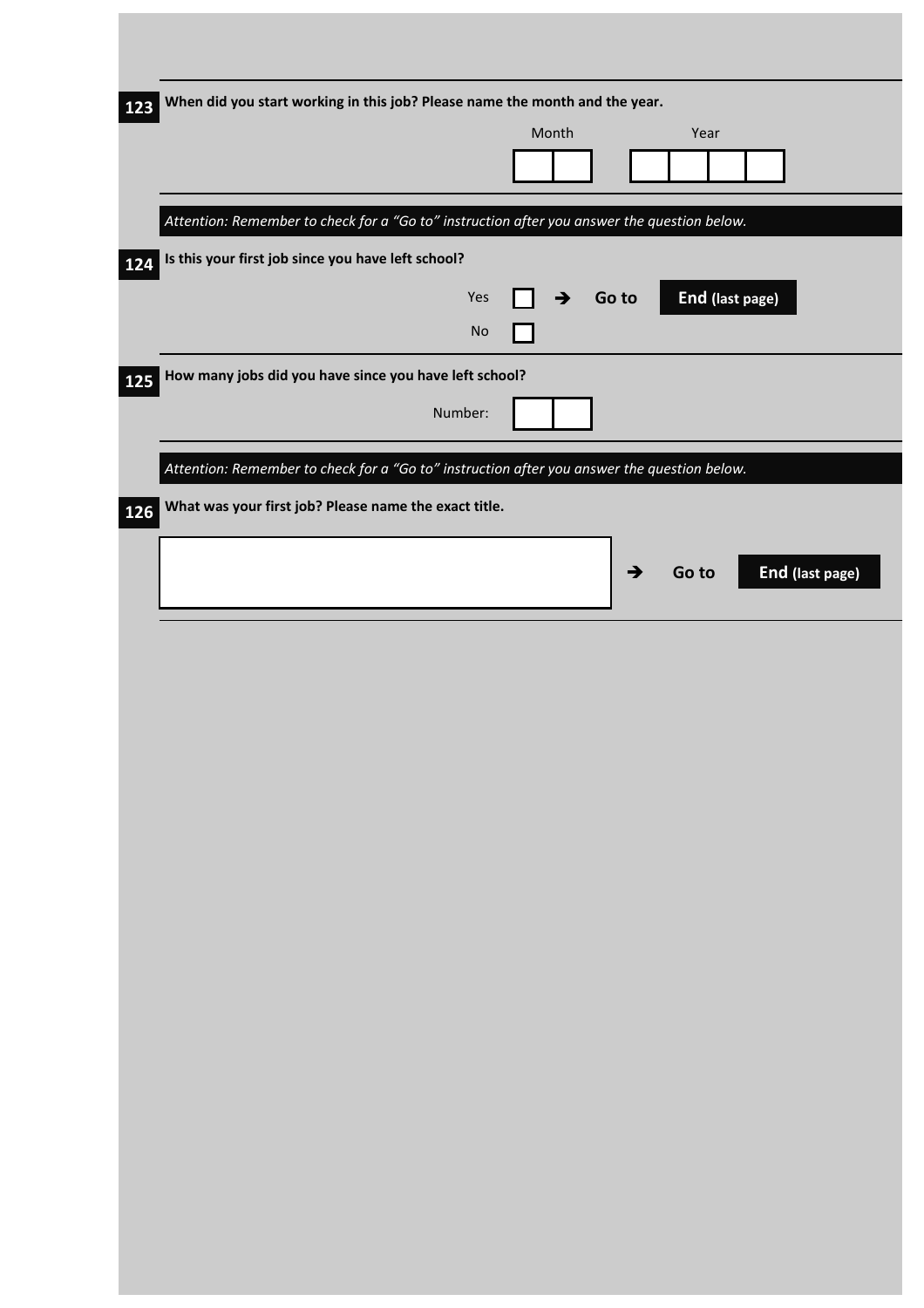|     | Internship/nothing/something else                                                                |
|-----|--------------------------------------------------------------------------------------------------|
|     |                                                                                                  |
|     | Attention: Remember to check for a "Go to" instruction after you answer the question below.      |
| 127 | Have you actively been searching for an apprenticeship or a job since you have left school?      |
|     | Yes                                                                                              |
|     | End (last page)<br>$\mathsf{No}$<br>Go to<br>$\rightarrow$                                       |
| 128 | In which profession do you want to do your apprenticeship? Please name the exact title.          |
|     |                                                                                                  |
|     |                                                                                                  |
| 129 | How many applications have you sent out?<br>Number:<br>End (last page)<br>$\rightarrow$<br>Go to |
|     | I haven't sent out any applications.                                                             |
|     |                                                                                                  |
|     |                                                                                                  |
|     |                                                                                                  |
|     |                                                                                                  |
|     |                                                                                                  |
|     |                                                                                                  |
|     |                                                                                                  |
|     |                                                                                                  |
|     |                                                                                                  |
|     |                                                                                                  |
|     |                                                                                                  |
|     |                                                                                                  |
|     |                                                                                                  |
|     |                                                                                                  |
|     |                                                                                                  |
|     |                                                                                                  |
|     |                                                                                                  |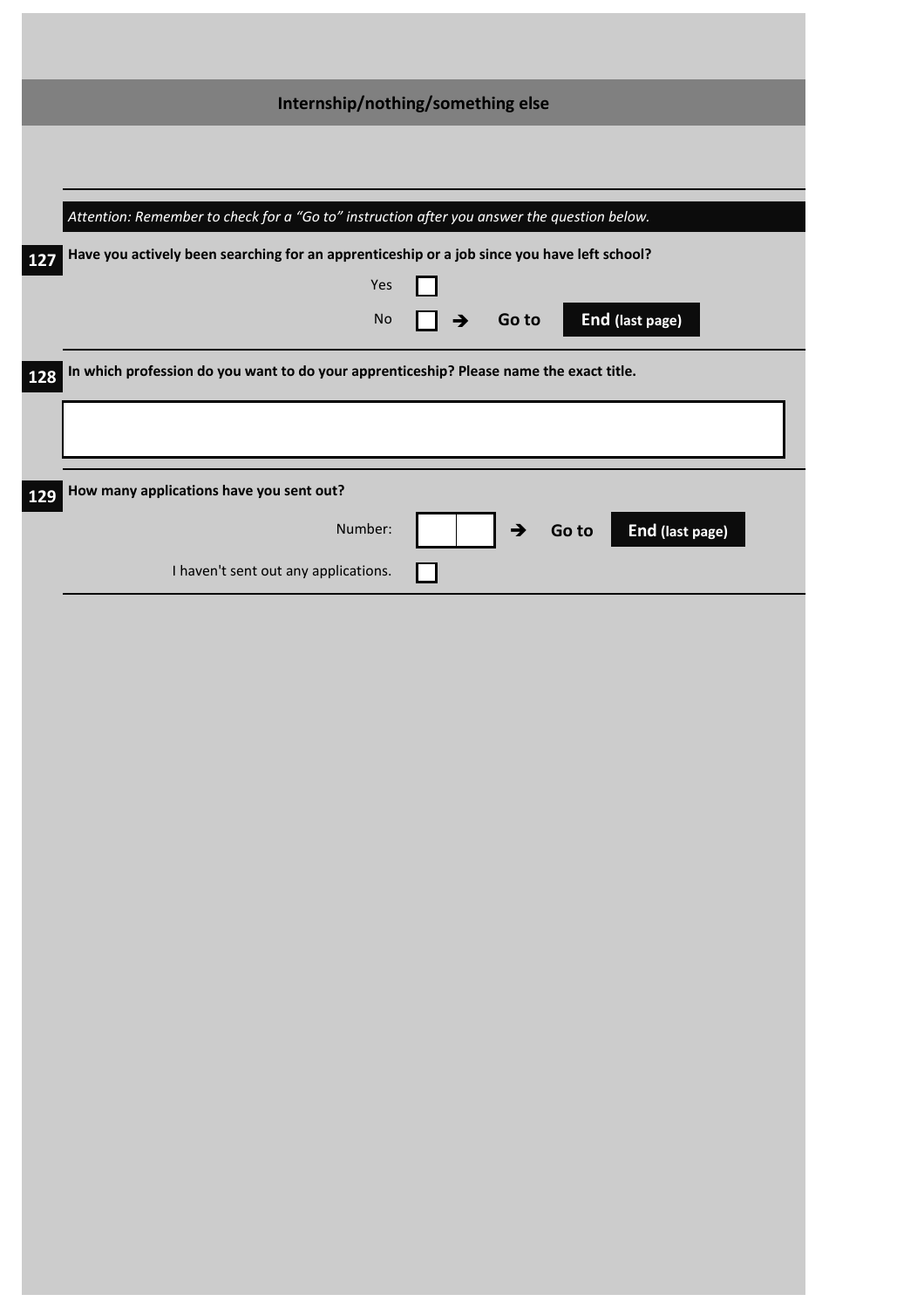| <b>Your current situation (Netherlands)</b><br>Attention: Remember to check for a "Go to" instruction after you answer the question below.<br>Do you currently attend the same school as last year?<br>92<br>Yes, same school<br>No, another school<br>No, I don't attend school anymore. |                 |
|-------------------------------------------------------------------------------------------------------------------------------------------------------------------------------------------------------------------------------------------------------------------------------------------|-----------------|
|                                                                                                                                                                                                                                                                                           |                 |
|                                                                                                                                                                                                                                                                                           |                 |
|                                                                                                                                                                                                                                                                                           |                 |
|                                                                                                                                                                                                                                                                                           |                 |
|                                                                                                                                                                                                                                                                                           |                 |
|                                                                                                                                                                                                                                                                                           | 100<br>Go to    |
| Which grade do you currently attend?                                                                                                                                                                                                                                                      |                 |
| $3rd$ grade                                                                                                                                                                                                                                                                               |                 |
| $4th$ grade                                                                                                                                                                                                                                                                               |                 |
| $5th$ grade                                                                                                                                                                                                                                                                               |                 |
| Other grade                                                                                                                                                                                                                                                                               | Please specify: |
|                                                                                                                                                                                                                                                                                           |                 |
| Attention: Please answer this question only if you attend the same school as last year.<br>Remember to check for a "Go to" instruction after you answer the question below.                                                                                                               |                 |
| Why did you not participate in the school survey?                                                                                                                                                                                                                                         |                 |
| I changed classes.                                                                                                                                                                                                                                                                        |                 |
| I repeat 3rd grade.                                                                                                                                                                                                                                                                       |                 |
| No school survey this year at my school<br>Other reason                                                                                                                                                                                                                                   | Go to<br>  97   |
|                                                                                                                                                                                                                                                                                           |                 |
| Please specify:                                                                                                                                                                                                                                                                           |                 |
| Why did you change school?                                                                                                                                                                                                                                                                |                 |
| I changed school tracks.                                                                                                                                                                                                                                                                  |                 |
| I moved houses.<br>I had problems with teachers                                                                                                                                                                                                                                           |                 |
| or students in my old school.                                                                                                                                                                                                                                                             |                 |
| Other reason                                                                                                                                                                                                                                                                              | Please specify: |
|                                                                                                                                                                                                                                                                                           |                 |
|                                                                                                                                                                                                                                                                                           |                 |
|                                                                                                                                                                                                                                                                                           |                 |
|                                                                                                                                                                                                                                                                                           |                 |
|                                                                                                                                                                                                                                                                                           |                 |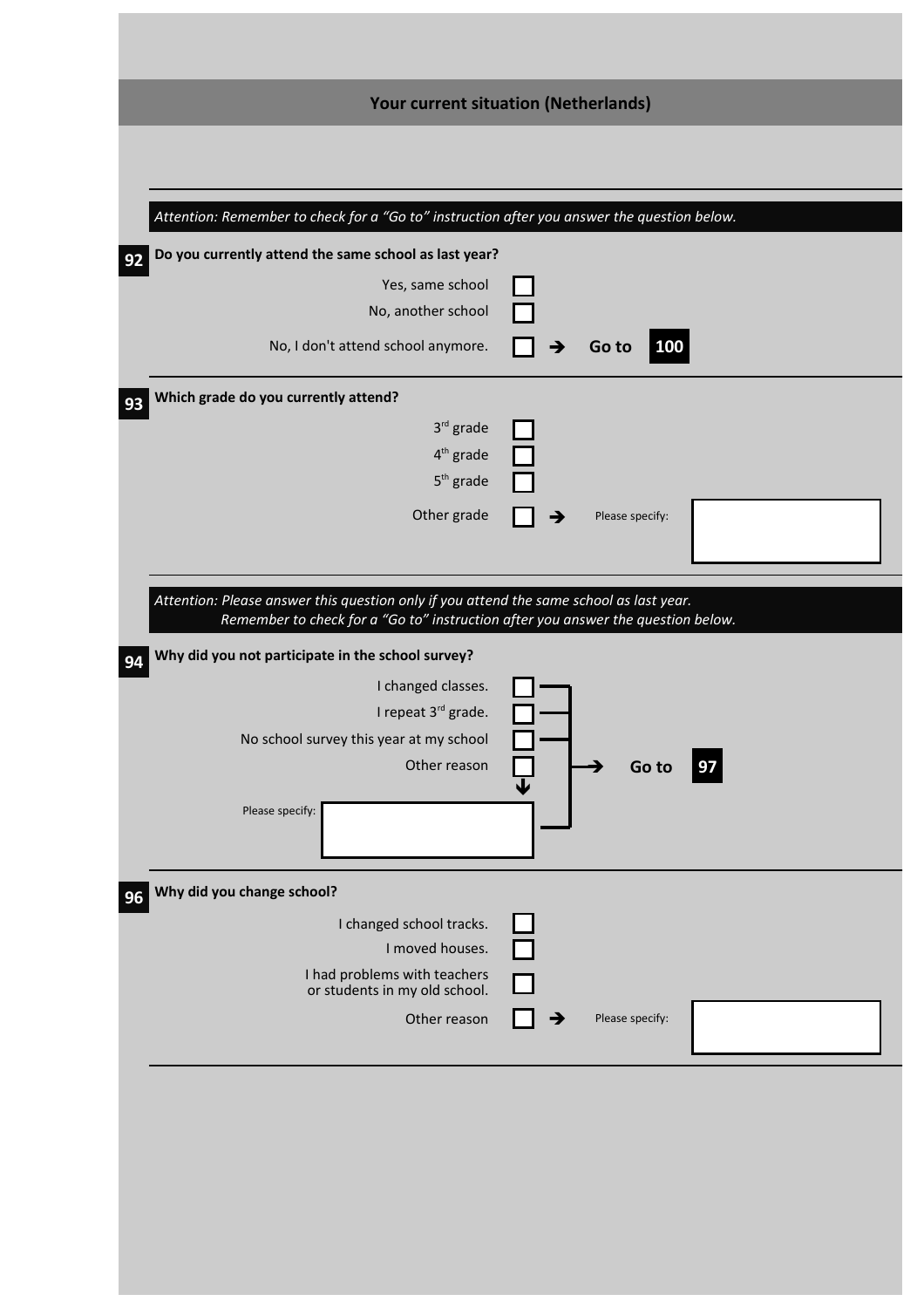| Attention: Remember to check for a "Go to" instruction after you answer the question below. |                          |
|---------------------------------------------------------------------------------------------|--------------------------|
| Which school type do you currently attend?<br>97                                            |                          |
| VMBO-basis                                                                                  |                          |
| VMBO-kader                                                                                  |                          |
| VMBO-gt                                                                                     |                          |
| VMBO-t                                                                                      |                          |
| <b>HAVO</b>                                                                                 |                          |
| <b>VWO</b>                                                                                  | End (last page)<br>Go to |
| Gymnasium                                                                                   |                          |
| Other school type                                                                           |                          |
| Please specify:                                                                             |                          |
| What is the main reason why you do not attend school anymore?<br>100                        |                          |
| Bad grades or graduation failed                                                             |                          |
| Complete compulsory education                                                               |                          |
| Problems with teachers or other students                                                    |                          |
| I often skipped school.                                                                     |                          |
| Health problems                                                                             |                          |
| Alcohol or drug problems                                                                    |                          |
| Domestic or personal reasons                                                                |                          |
| I prefer to work.                                                                           |                          |
| Financial reasons                                                                           |                          |
| Other reason                                                                                | Please specify:<br>→     |
| No particular reason                                                                        |                          |
| What are you currently doing?<br>101                                                        |                          |
| Unemployed and looking for a job                                                            |                          |
| Unemployed and not looking for a job                                                        |                          |
| Full-time job                                                                               |                          |
| Apprenticeship                                                                              |                          |
| Something else                                                                              | Please specify:          |
|                                                                                             |                          |